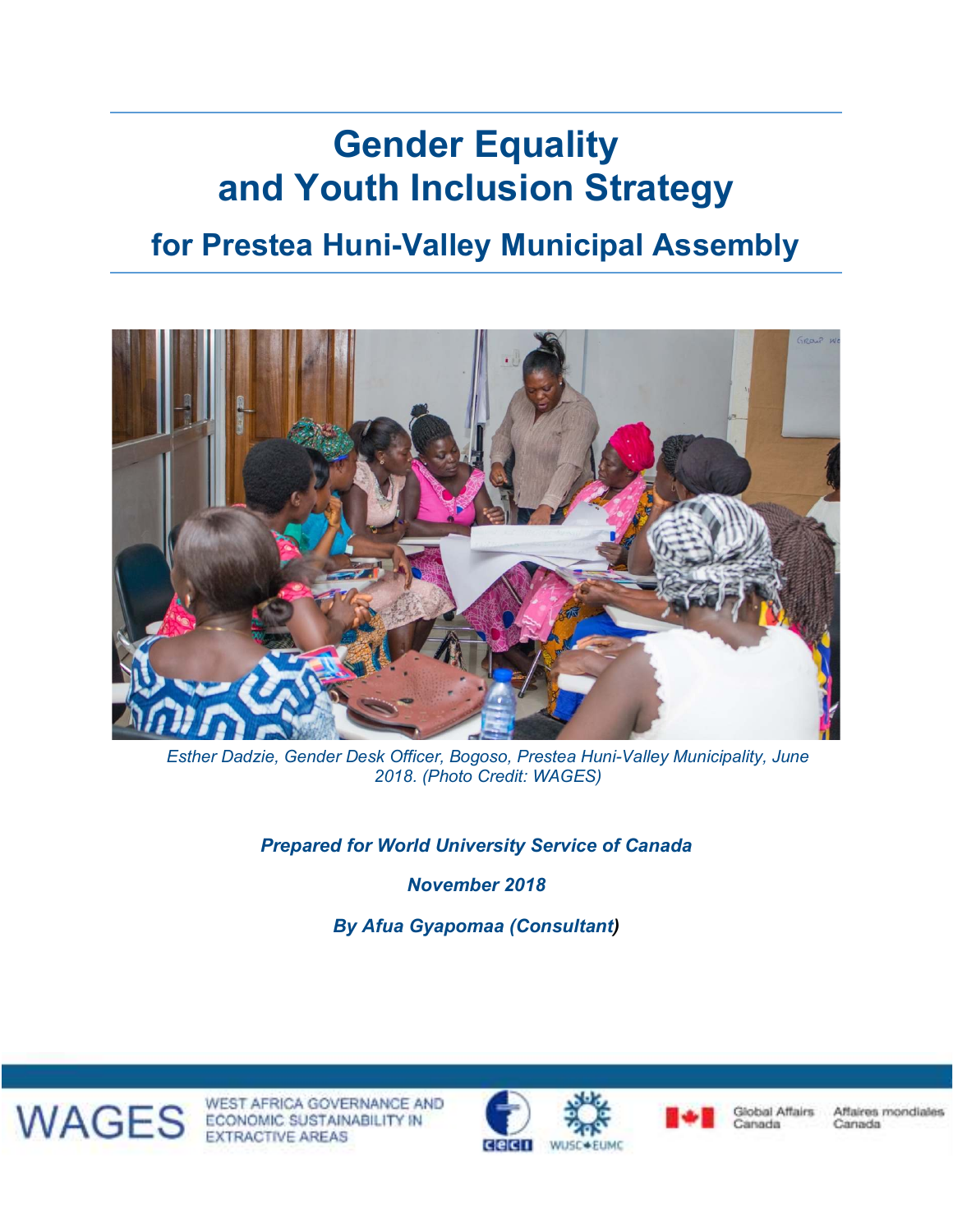# TABLE OF CONTENTS

| 1.0 |                                                                                   |
|-----|-----------------------------------------------------------------------------------|
| 1.1 | Purpose of the Gender Equality and Youth Inclusion (GEYI) Strategy5               |
| 1.2 | Process of Developing the Gender Equality and Youth Inclusion (GEYI) Strategy5    |
| 2.0 |                                                                                   |
| 2.1 | Analysis of Progress and Challenges of PHVMA in Addressing Gender Equality and    |
| 2.2 |                                                                                   |
| 3.0 |                                                                                   |
| 4.0 |                                                                                   |
| 5.0 |                                                                                   |
| 6.0 | MONITORING THE PERFORMANCE OF THE STRATEGY 25                                     |
| 7.0 | GUIDELINES ON GENDER EQUALITY AND YOUTH INCLUSION PLANNING                        |
| 7.1 |                                                                                   |
| 7.2 | Recommendations for Integrating women and youth in technical and entrepreneurship |
| 7.3 | Recommendations for promoting women and youth employment in existing public and   |
|     |                                                                                   |
|     |                                                                                   |
|     |                                                                                   |
|     |                                                                                   |
|     |                                                                                   |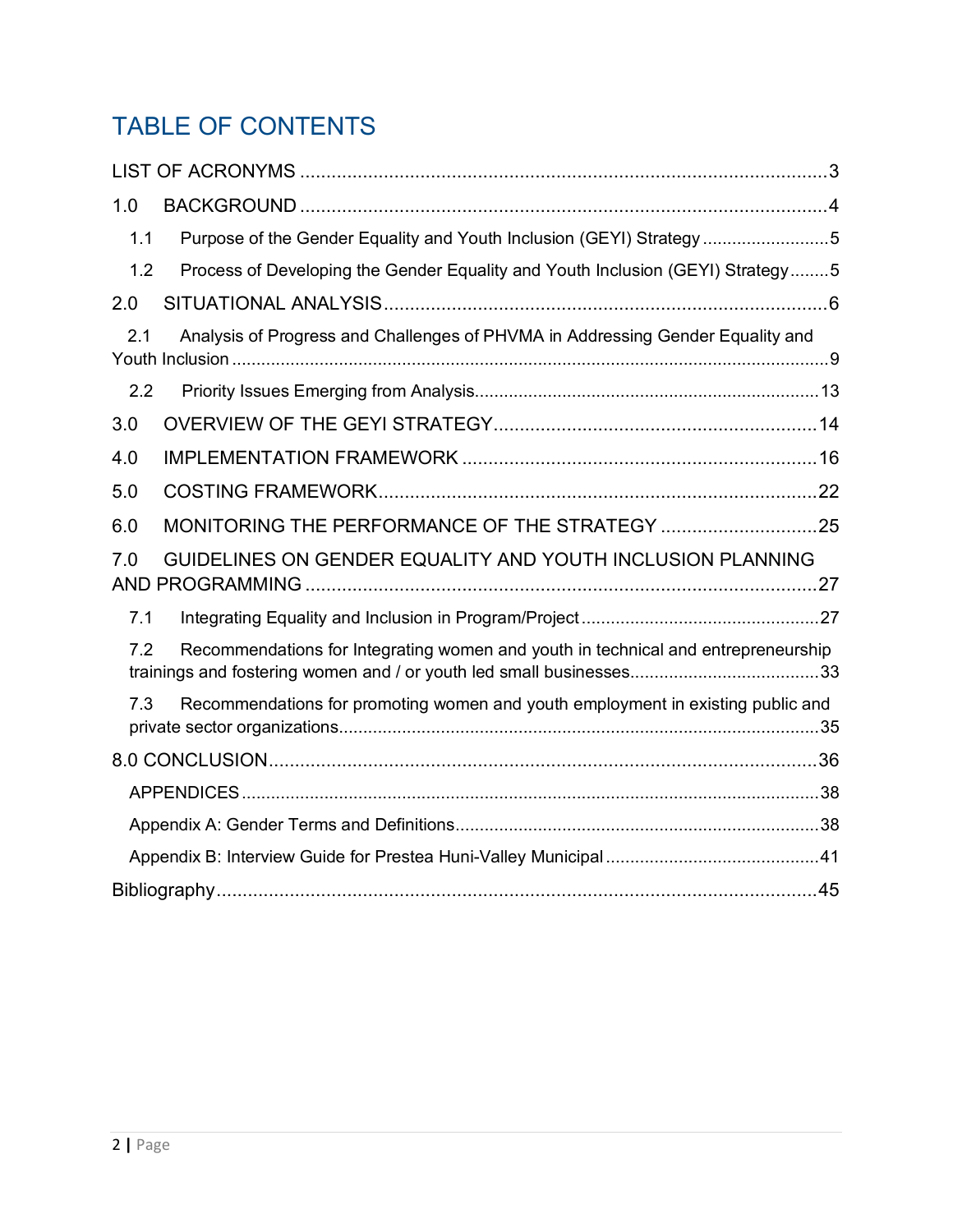# LIST OF ACRONYMS

| <b>BAC</b>   | <b>Business Advisory Centre</b>                                      |
|--------------|----------------------------------------------------------------------|
| <b>CECI</b>  | Centre for International Studies and Cooperation                     |
| <b>CSOs</b>  | <b>Civil Society Organisations</b>                                   |
| DA           | <b>District Assembly</b>                                             |
| <b>FOAT</b>  | <b>Functional Organisation Assessment Tool</b>                       |
| <b>GEYI</b>  | Gender Equality and Youth Inclusion                                  |
| GDO          | <b>Gender Desk Officer</b>                                           |
| МA           | <b>Municipal Assembly</b>                                            |
| <b>MMDA</b>  | Metropolitan, Municipal, District Assembly                           |
| <b>MTDP</b>  | Medium-Term Development Plan                                         |
| <b>NGOs</b>  | Non-Governmental Organisation                                        |
| <b>NYA</b>   | <b>National Youth Authority</b>                                      |
| <b>PHVMA</b> | Prestea Huni-Valley Municipal Assembly                               |
| <b>WAGES</b> | West Africa Governance & Economic Sustainability in Extractive Areas |
| <b>WUSC</b>  | <b>World University Service of Canada</b>                            |
| <b>YEA</b>   | <b>Youth Employment Agency</b>                                       |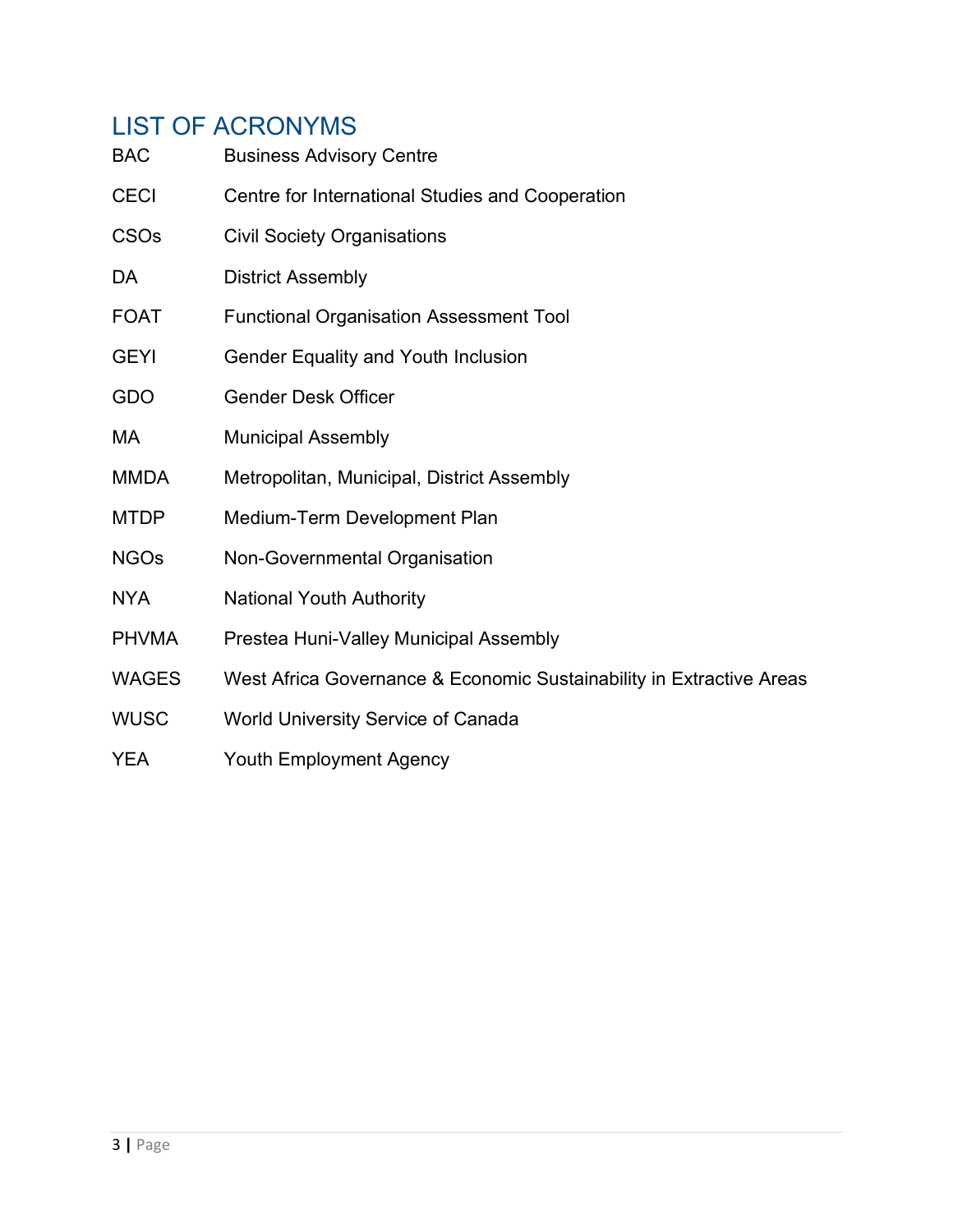# 1.0 BACKGROUND

The World University Service of Canada (WUSC) and the Centre for International Studies and Cooperation (CECI) are jointly implementing the project, West Africa Governance and Economic Sustainability in Extractive Areas (WAGES), in three countries in West Africa, namely, Burkina Faso, Ghana and Guinea. In Ghana, the project is being implemented in the Prestea Huni-Valley Municipal and Wassa East District in the Western Region where the main economic activities of women, men and youth are primarily concentrated in agriculture and the mining sector.

WAGES seeks to support sustainable, broad-based and inclusive economic development, contribute to inclusive local economic development through the creation of jobs, especially for women and youth as well as initiate interventions to generate revenues for local businesses. Ultimately, at the end of project in 2021, it is expected that the capacity of women and youth in the two districts will be strengthened to enable them to participate in community decision making processes and also have access to training and business development skills and services.

Prior to the implementation of WAGES in Ghana, a preliminary survey was conducted in the two project areas to investigate issues such as the level of involvement of women and youth in local governance; the level of expertise of government agencies (local, regional, national) in the integration of gender and the inclusion of youth in economic development process; the level of performance (economic and social) of businesses run by women compared to businesses run by men; the level of access of women and youth to information on employability, self-employment and local governance; the capacity and skills of women and young women to fully exercise their rights; among others.

The findings indicated that women and youth have very low representation and participation in decision making process at all levels and also due to low levels of education amongst the youth, they unable to have access to well-paying jobs in the mining industries and other district-based industries. It was also found that women are concentrated in women related jobs such as oil palm processing, sale and retail of goods, hairdressing and dressmaking.

One key recommendation from the findings of the survey was the development of a Gender Equality and Youth Inclusion (GEYI) Strategy for Prestea Huni-Valley to facilitate planning and development aimed at addressing specific needs of women and youth in extractive communities. This is the first GEYI Strategy for the Prestea Huni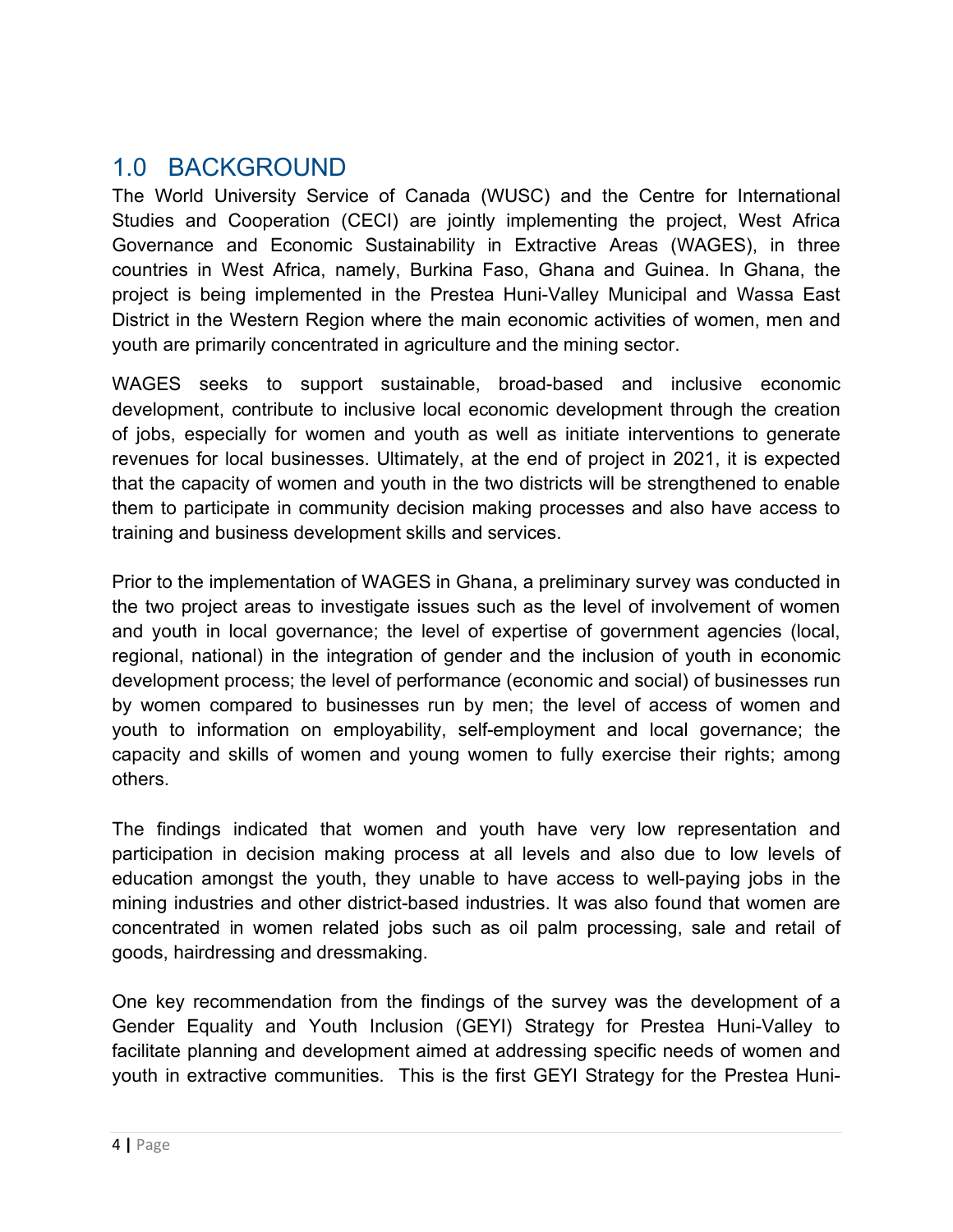Valley Municipal (PHVM). Its development has been possible with funding support from the WAGES project.

### 1.1 Purpose of the Gender Equality and Youth Inclusion (GEYI) Strategy

The purpose of the GEYI Strategy is to ensure planning and implementation of municipal projects and programs, promote gender equality and youth inclusion. The GEYI strategy therefore has been developed to:

- provide strategies through which GEYI could be integrated in the planning and implementation of developed activities to promote economic empowerment of women and youth;
- ensure proper consideration of gender equality and youth inclusion, at all stages and in all spheres and activities; and
- ensure GEYI issues are integrated in development planning and activities from the onset and continue after the project has exited.

Ultimately, the GEYI Strategy is intended to assist PHVM align its Medium-Term Development Plan (MTDP) with the National Gender Policy and Ghana's Youth Policy goals and objectives. The GEYI Strategy will also serve as a guide for the Municipality's overall planning and programming on GEYI in accordance with the objectives of WAGES.

## 1.2 Process of Developing the Gender Equality and Youth Inclusion (GEYI) Strategy

The preparation of the Strategy is based on information drawn from the WAGES Gender Equality and Youth Inclusion (GEYI) survey report on the two Assemblies and the Gender Equality and Youth Inclusion Operational Strategy, as well as the 2018- 2021 Medium-Term Development Plan (MTDP) of the PHVMA. Other sources are the National Gender Policy and the Youth Policy for Ghana. Also, focused group discussions and interviews were conducted with some stakeholders, Assembly staff, women and youth groups in the municipality to gather relevant information.

A two-day field visit was undertaken in the operational area, Prestea Huni-Valley Municipal, to ascertain the information gathered from the secondary sources. The first day was used for a meeting with some staff of the Assembly; Planning Officer, Gender Desk Officer, Deputy Coordinating Director and the Finance Officer, during which an interview guide was used to solicit for information to aid in the development of the GEYI strategy. An interview was also conducted with the Head of the Business Advisory Centre.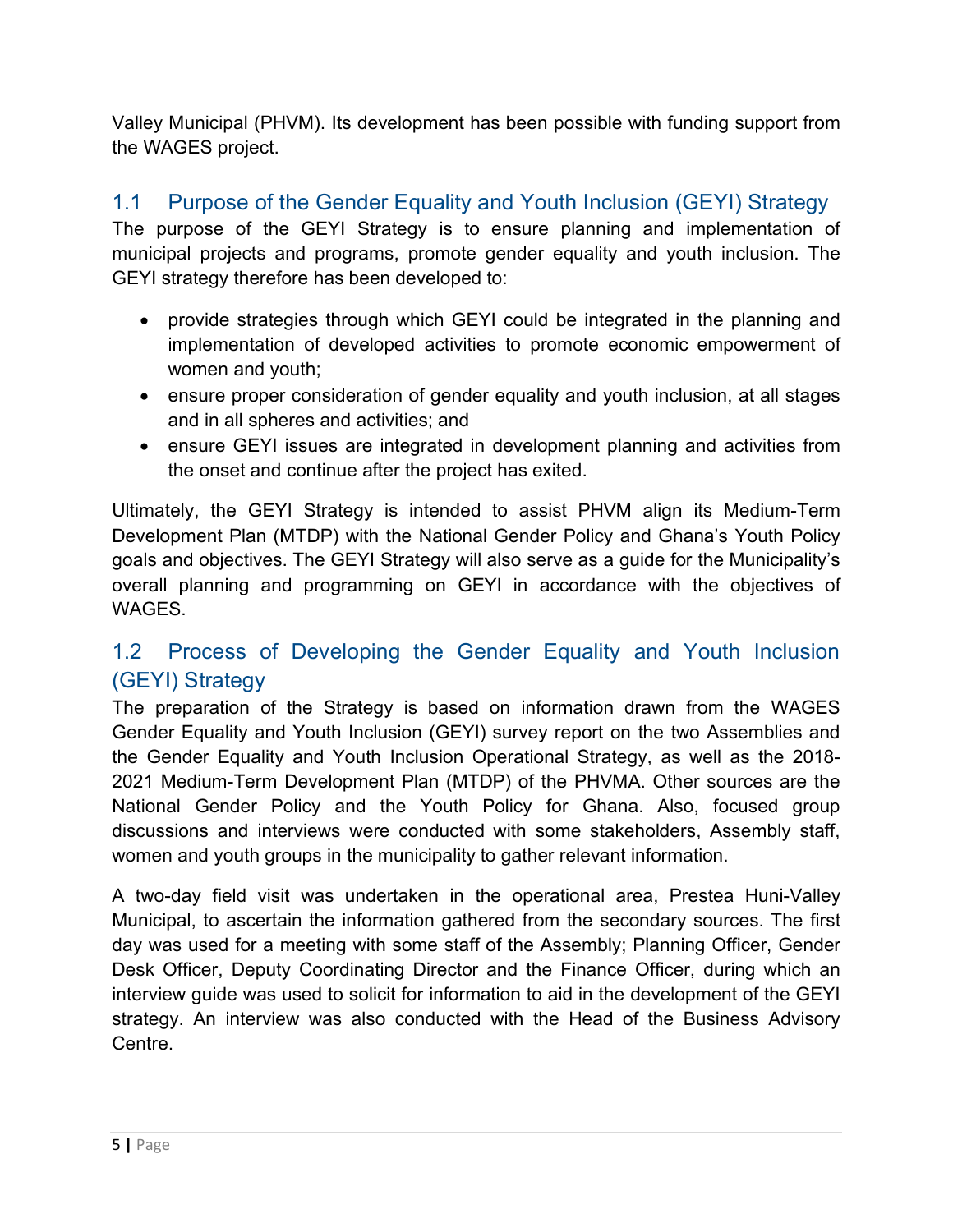The second day was used to interact with women and youth groups in three out of the seven area councils in the Municipality. The communities were Petepom, Aboso and Prestea. These communities were sampled based on existing and functional women and youth groups. The criteria used to determine the number of women and youth who participated in the group discussions was based on willingness and availability of persons. This was used due to the nature of activities (trading) of most women and youth and the schedule for the assignment. In all, fifteen women were met at Petepom. Nine males and seven females were met at Aboso and ten males and twelve females at Prestea.

# 2.0 SITUATIONAL ANALYSIS

This section provides a brief overview of gender equality and youth inclusion issues in Ghana and the Western region where the municipal is located.

The country has made some progress towards reducing gender inequality, but its persistence hinders women participation and contribution to development. The patriarchal system continues to create inequalities between men and women while perpetuating stereotypes and norms on gender. According to the Ghana Living Standards Survey (GLSS 6, 2014), 30.2% of Ghana's population who are females five years and older, have never been to school compared to 20.8% of males. Only 10.7% of females within the same age group have completed high school compared to males (16.6%). In the Western region, literacy levels for the population older than 11 years for females in the urban areas is 41.9% compared to 60.1% for males and in the rural areas, that of females is 26.9% compared to 46.4% for males. Overall, there is a literacy gender gap of 21.2% (females (33.6%) and for males (52.2%). The implication is the low levels of literacy of young women and older women affect their ability to participate in all aspects of social life.

For instance, women (28.0%) are almost three times more likely to be engaged in wholesale and retail trade (informal sector) as compared to male (10.3%). On the other hand, men have almost three times more access than women to wage employment (formal) (29.5% for men compared to only 11.7% for women). Due to the informal nature of women economic activities, financial institutions are reluctant to offer them credit and do not generally offer them tools or services tailored to their special needs which further compounds their ability to expand their businesses. In urban areas for example, 45.4% of women and 54.6% of men save in banks which is lower for rural women as banks are mostly located in cities (Ghana Living Standard Survey (GLSS 6, 2014).

Furthermore, the level of women representation and participation in decision making at the national and local levels of governance has remained extremely low since Ghana began practicing democracy. In Ghana's 2013 Millennium Development Goals (MDGs) Report, in the Judiciary, only 29% of the Supreme Court Judges and 25% of High Court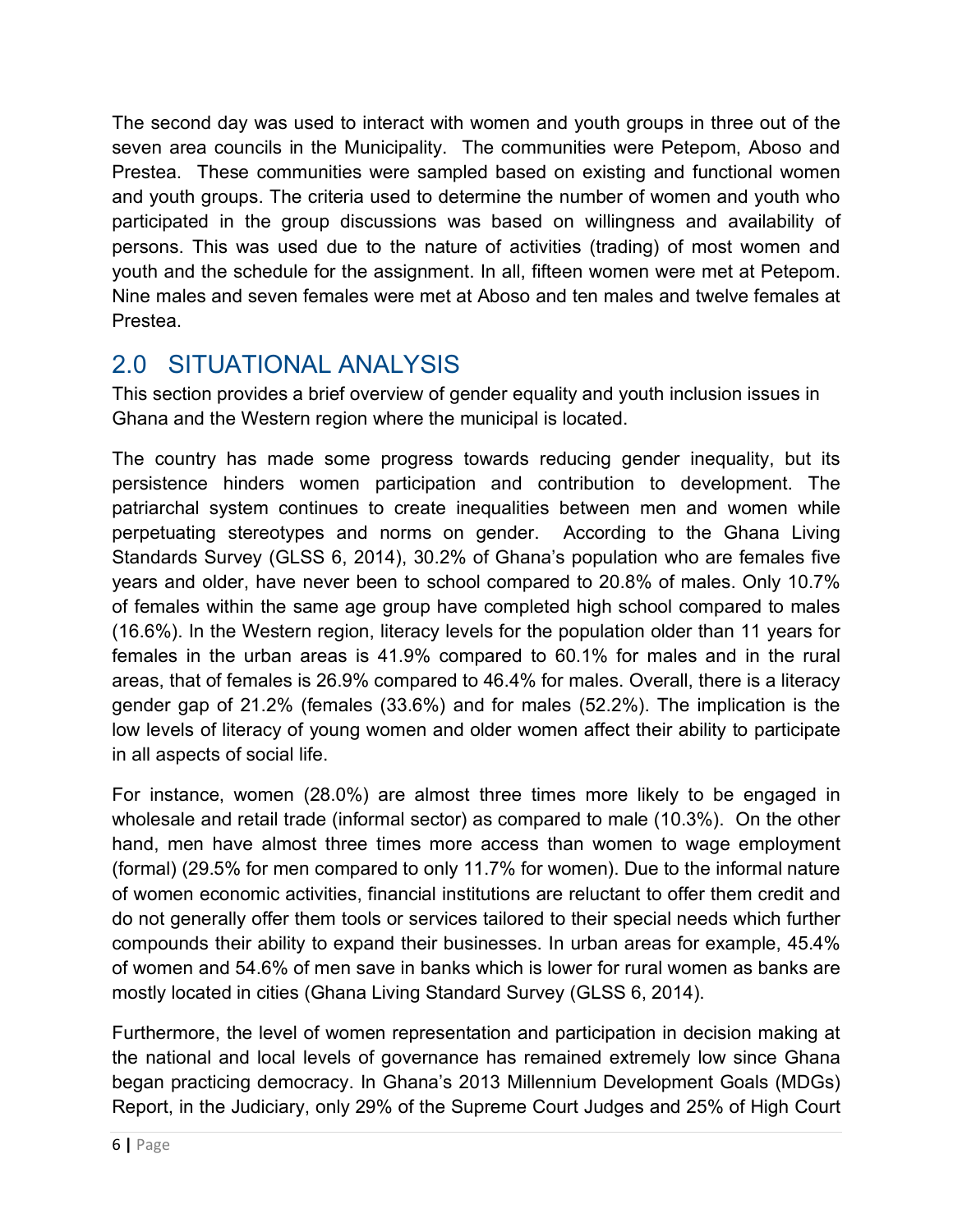judges are women. In the Civil Service, 24% of Chief Directors are women. Further, at the local government level, only 14 of the 170 Metropolitan Municipal District Chief Executives (MMDCE) representing 8.2% were women. Out of a total 275 members in Ghana's Parliament, only 35 are women representing just 12.75%. At the local level, there has been a drop of women representation from 7.95% in 2010 to 4.65% in 2015 despite the various provisions in the design of the decentralization process in Ghana. These provisions include non-partisan system, freedom to use the local language for the business of the assembly and the discretion in creating additional sub-committees.

However, women remain constrained from entering local level politics due to lack of finances for campaigning, time constraints needed to manage domestic responsibilities and campaign activities and the masculinity of the political terrain. Other barriers include the widely-held perception that political activity is "dirty" and not for decent women; politics is best managed by men; lack of support from husbands and families; women's lack of public speaking skills and intimidation by male opponents. It is also worth noting that the subordinate position of women is supported by socio-cultural practices and a socialisation process, which socialises women and young women to accept these practices and inequalities. At the community and household level, the views of women and youth are not considered.

The distribution of the youth population and youth labour indicators as derived from the GLSS6 shows that the youth constitutes a little more than one-third of the population (34.1%). 29% of the total youth population in Ghana is currently attending school whilst 57% have completed, with 13.9% having no educational qualification. The youth face a myriad of challenges which include unemployment and underemployment resulting from inadequate and inappropriate training for the job market and inadequate opportunities for youth participation in decision making among others. Among the population 15 years and older, 79.6% are economically active (94.8% are employed and 5.2% are unemployed), while 20.4% are economically not active. 67.8% of the youth population is employed, with the proportion of employed males (70.3%) being higher than females (65.8%). The unemployment rate is higher for persons with secondary education (11.7%) and those with post-secondary diploma education (9.1%). The rates of unemployment are however lower for persons with post graduate degrees (2.7%) and teacher training, agriculture and nursing training (2.8%).

Therefore, there is a correlation between attaining higher education and employment. Accordingly, more young men are likely to find jobs in the formal sector than females due to their low levels of education. People living in urban (6.5%) localities are more likely to be unemployed than those in rural (3.9%) areas. For instance, the services sector employs 40.9% while the manufacturing sector employs less than a tenth (9.1%) of the employed population. The service sector employs majority of urban dwellers (64.4%) compared to 18.7% of their rural counterparts. Of this the youth constitute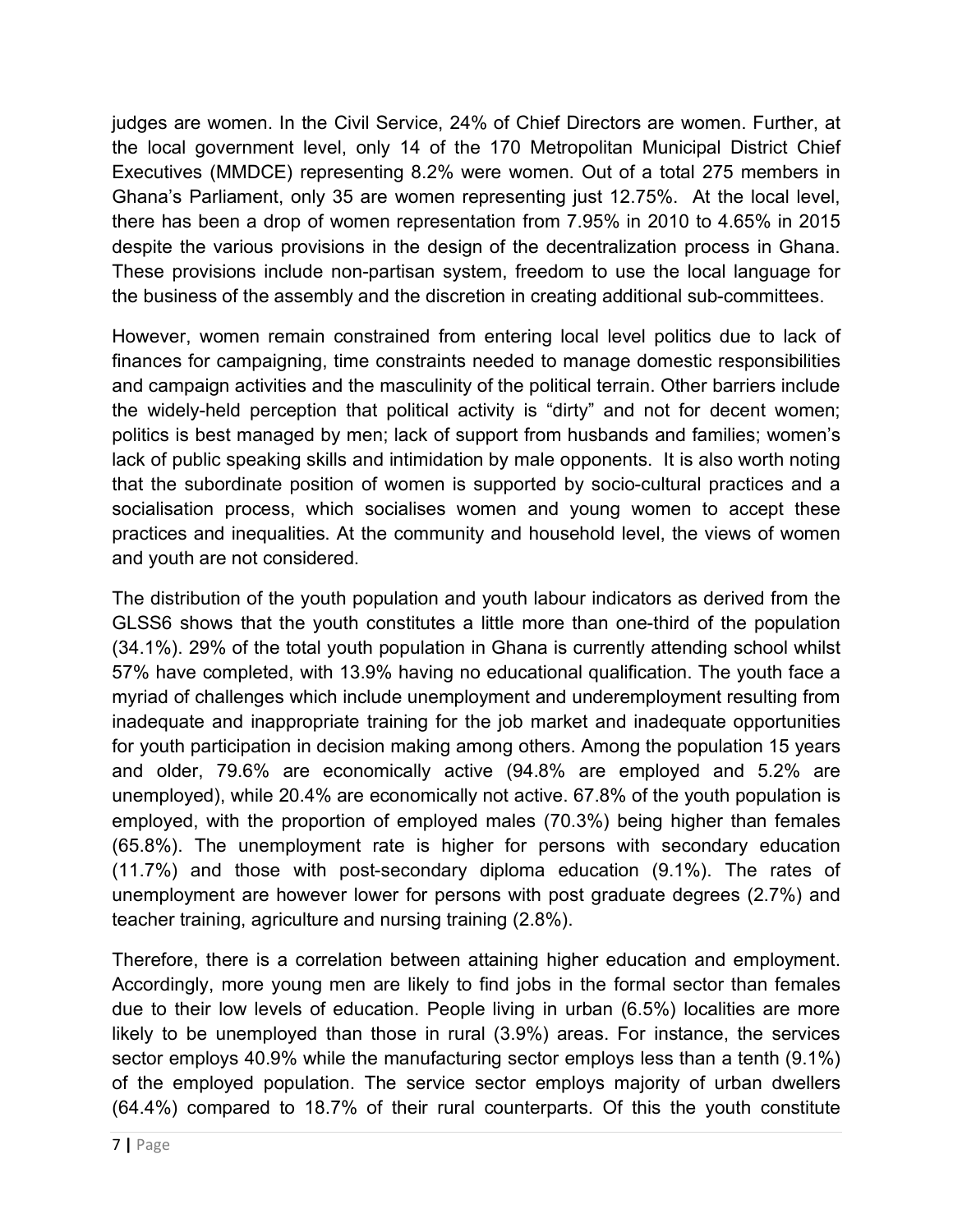(42.1%) and agricultural (41.6%) sectors. Female youth (48.6%) are more likely than their male counterparts (35.3%) to be engaged by the service sector. In contrast, male youth are more likely than their female counterparts to be engaged by the agricultural and industry sectors. Nationally, agriculture employs nearly 46% of the population of which males constitute 49.5% and females 42.3%. In the Western region, 5.1% male and 6.2% females above the age of 15 are unemployed. The figure is slightly higher for males (6.2%) in urban areas and remains almost the same for female (6.1%). However, in the rural areas, more females (6.2%) are more likely to be unemployed compared to 4.3% males.

As it stands women and youth, particularly young women, are at a disadvantage due to their low levels of education which affects their representation and participation in decision making and the economy. In the area of mining, throughout the chain of exploration, contracting and licensing, operations and extraction, value addition, tax and collection of royalties, revenue distribution and management, women, men and youth face different needs and opportunities. Extractive operations involve, among other things, laying pipelines and building refineries which are mostly considered the preserve of men. These activities also create displacement, often at the expense of incomegenerating activities such as farming, which is the mainstay of women's economic activities and household livelihoods.

Additionally, when compensation is awarded, it is heads of households – typically men – who are the recipients, with women having little or no voice in accessing the benefits or making spending decisions. This loss of income has been shown to make women turn to alternative employment, including commercial sex work especially in the mining areas. Furthermore, the changes in social dynamics that mining operations bring about have been shown to increase community conflict and introduce social and health concerns, such as domestic violence, sexual abuse and harassment, alcoholism, and increased rates of HIV and AIDS, thus raising security concerns for women and children in communities.

In the WAGES Gender Equality and Youth Inclusion Survey Report for Prestea Huni-Valley and Wassa East, it was noted that women in the communities are generally disinterested in local governance issues as no woman even picked up application forms to register and contest unit committee elections at the community level, due to low levels of education, lack of self-confidence, a limited capacity to communicate in English and the lack of understanding of assembly procedures. Women's low level of education in the project areas is reflected in the employment which is skewed to male related jobs in professional, scientific and technical activities, mining and quarrying, construction and transportation and storage particularly at PHVM. The major areas of employment for young men and women are in the formal mines or in the *galamsey* industry.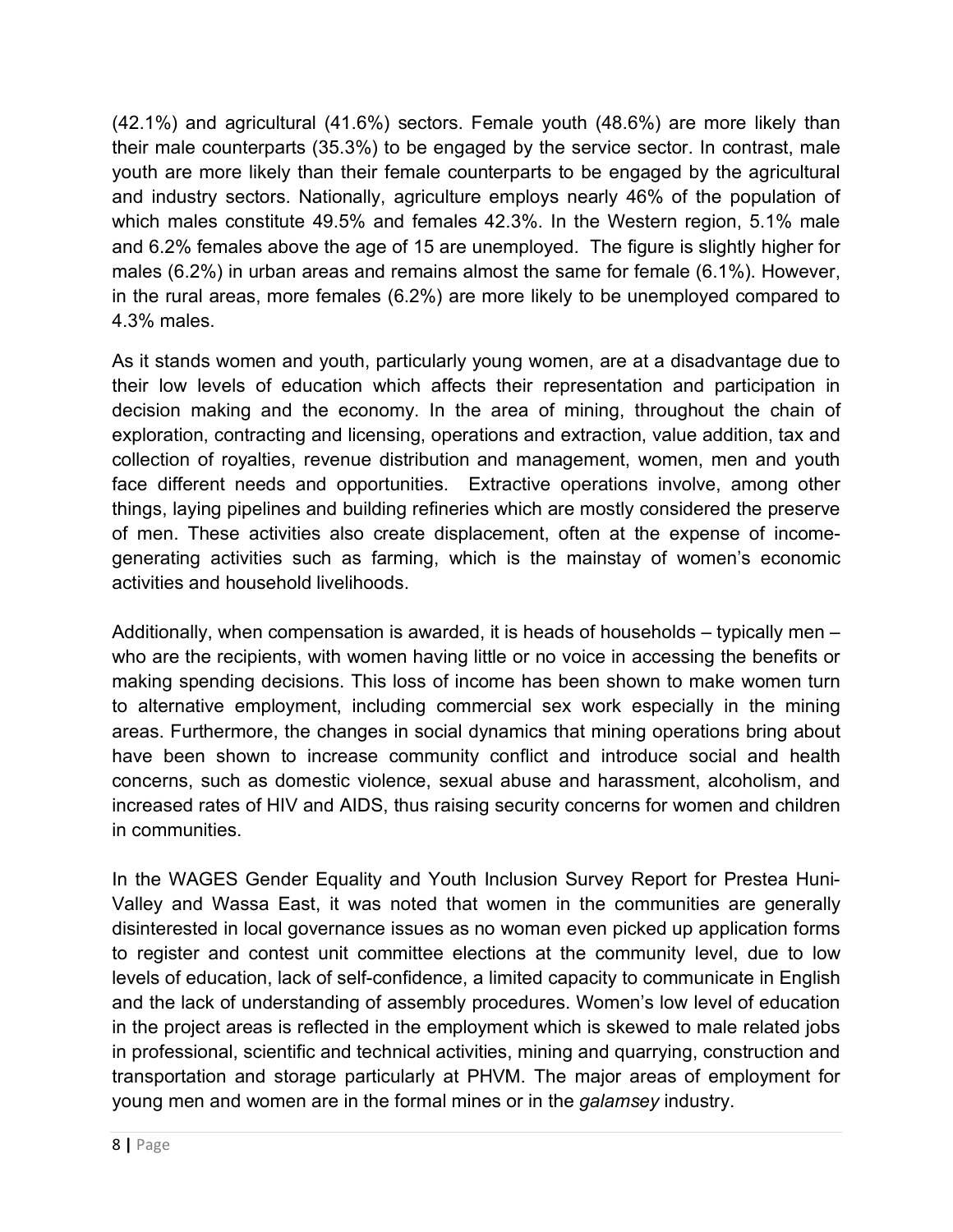Governments have over the years, initiated policy and administrative measures towards addressing gender inequality and youth exclusion issues. For instance, Article 17 (1) and (2) of the 1992 Constitution of Ghana stipulates that all persons are equal before the law. This provision expressly guarantees gender equality and freedom of women and men, girls and boys from discrimination. It was based on this that the National Gender Policy was developed to provide broad policy guidelines and strategies to operationalize government's commitments within the context of the 1992 Constitution requirements, development frameworks as well as other international instruments such as the Convention on the Elimination of Discrimination against Women and the Beijing Platform of Action. The Gender Policy focuses on mainstreaming gender equality, women empowerment and social protection concerns by strongly concentrating on the implementation of five policy commitments namely: women's empowerment and livelihood; women's rights and access to justice; women's leadership and accountable governance; economic opportunities for women; and gender roles and relations for achieving gender equality and women's empowerment targets. Similarly, the National Youth Policy of Ghana also provides guidelines for all stakeholders involved in the implementation of policies, programs and projects for the development of Ghanaian youth.

However, the persistence of inequalities and exclusion narrated above amidst the policies requires a more vigorous effort to ensure equality and inclusion. Hence, the WAGES project which seeks to support equality between men and women and the inclusion of young people by creating a more inclusive environment for women and youth and strengthening the capacity of local and national structures in the mainstreaming of equality into development actions is laudable. Youth and women participation in development is essential not only for building a just society, but it is a pre-requisite for achieving political, social, economic, cultural and environmental security among people on a sustainable basis especially in extractive communities.

## 2.1 Analysis of Progress and Challenges of PHVMA in Addressing Gender Equality and Youth Inclusion

The adoption of decentralization in Ghana's governance processes was envisaged to promote popular participation and bring governance to the doorstep of all people at the local level — and women and other disadvantaged groups including the youth were expected to actively participate in decision making, using that space. However, after three decades of implementing the decentralization system in Ghana, the expectation that the Local Governance Act 2016 and development plans will promote the objective for its introduction has not been sufficiently realised. This section analyses the 2018- 2021 Medium Term Development Plan (MTDP) of PHVMA on programs/projects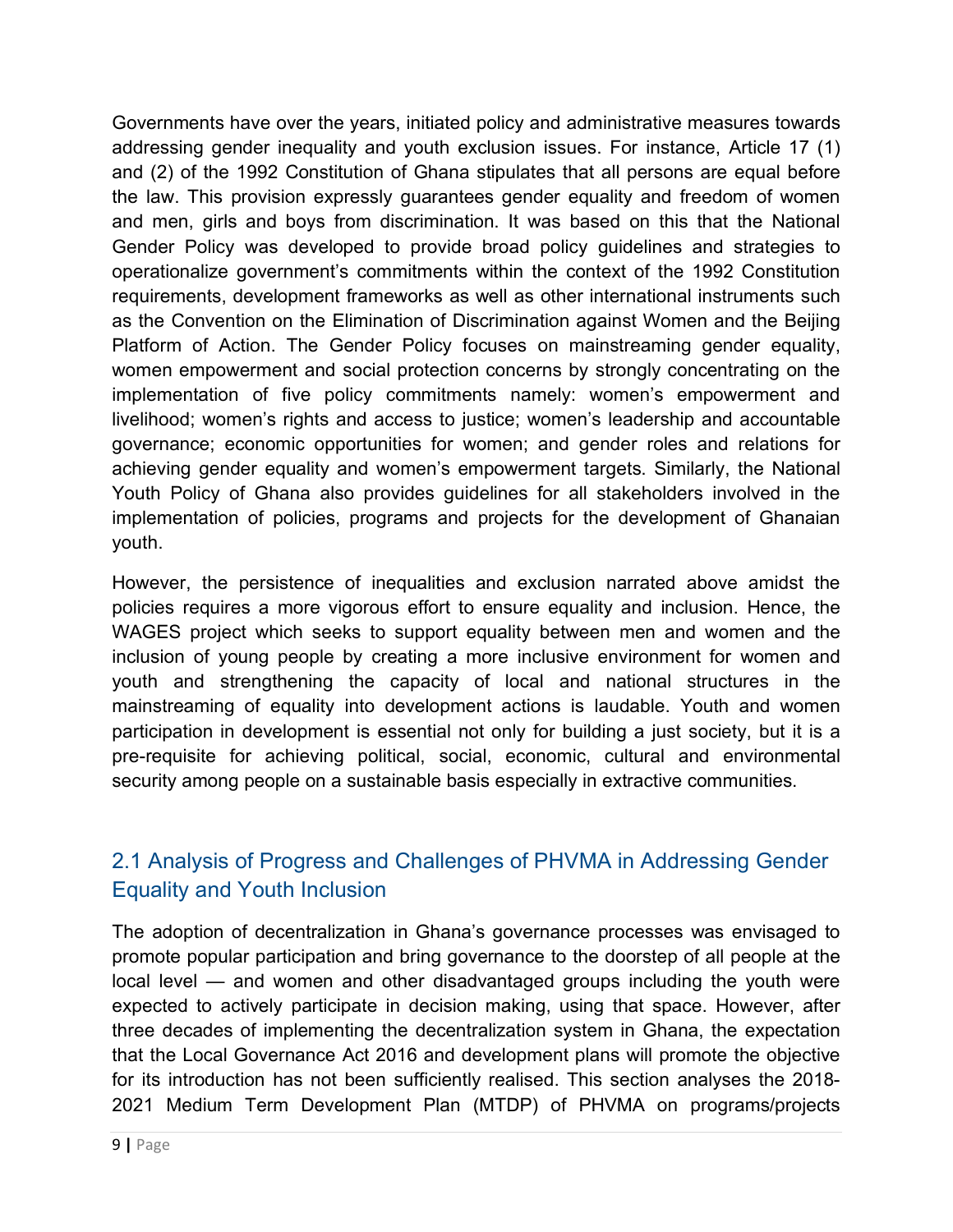implemented for the period 2014-2017, projections for 2018-2021 and findings on discussions with some women and youth issues in the area.

The Assembly reports on progress on the implementation of six thematic areas, namely; enhancing competitiveness in Ghana's private sector; accelerated agriculture modernization and sustainable natural resource management; oil and gas development; infrastructure, energy and human settlements; human development, productivity and employment; and transparent and accountable governance, which are aligned with the Ghana Shared Growth Development Agenda (GSDGA) II, 2014-2017. Each theme had specific programs and policy objectives aimed at improving the lives of the people in the area.

The 2014-2017 MTDP indicates that PHVMA has a male population of 50.5% and females constitute 49.5% of the total population. 2% and 26.8% over the ages of fifteen (15) are economically active and economically not active, 76.9% males and 69.3% females are economically active, whiles 23.1% males and 30.7% females are economically inactive. Whiles majority of the populace are engaged in agriculture and its related economic activities, mining and its ancillary businesses provide the highest internally generated revenue of the Assembly. Majority of the young men are engaged in illegal mining activities often called *galamsey*. In terms of education, there is higher enrolment for boys than girls and boys continue to perform better than girls. This is reflected in the performance of boys (57.0%) and girls (43.0%) in the 2016 Basic Education Certificate Examination (BECE). For most girls, the only option left after the completion of basic education is to learn a trade such as hairdressing or dressmaking whiles others who are not able to pay for apprenticeship fees end up as petty traders or farmers.

This is reflected in women representation in the Municipal area as only 25% of the top civil servant managers are women. Out of a total number of 32 elected assembly members, only 4 are women representing just 12.5%. Although it is required by law to have 30% women appointed as assembly members, just 2 out of the 14 appointed members are women. Thus, making the total percentage of women represented in the Assembly only 13%. Only 6 women serve on various committees with all heads of the sub-committees being men. Again, out of a total of 160 unit committee members, only 20 are females representing 12.5%. There is no data to indicate the number of youth in decision making processes at PHV.

PHV initiated 29 actions to address youth unemployment but only 4 and 3 actions were fully and partially implemented respectively. Among the actions partially and fully implemented included; organize my first day at school, organize spelling 'B' competitions; provide motor bikes for circuit supervisors; and provide 2,000 pieces each of mono desk/4,000 pieces of dual desks and chairs to support teaching and learning. Unfortunately, actions such as register/train interested youth in new modules; acquire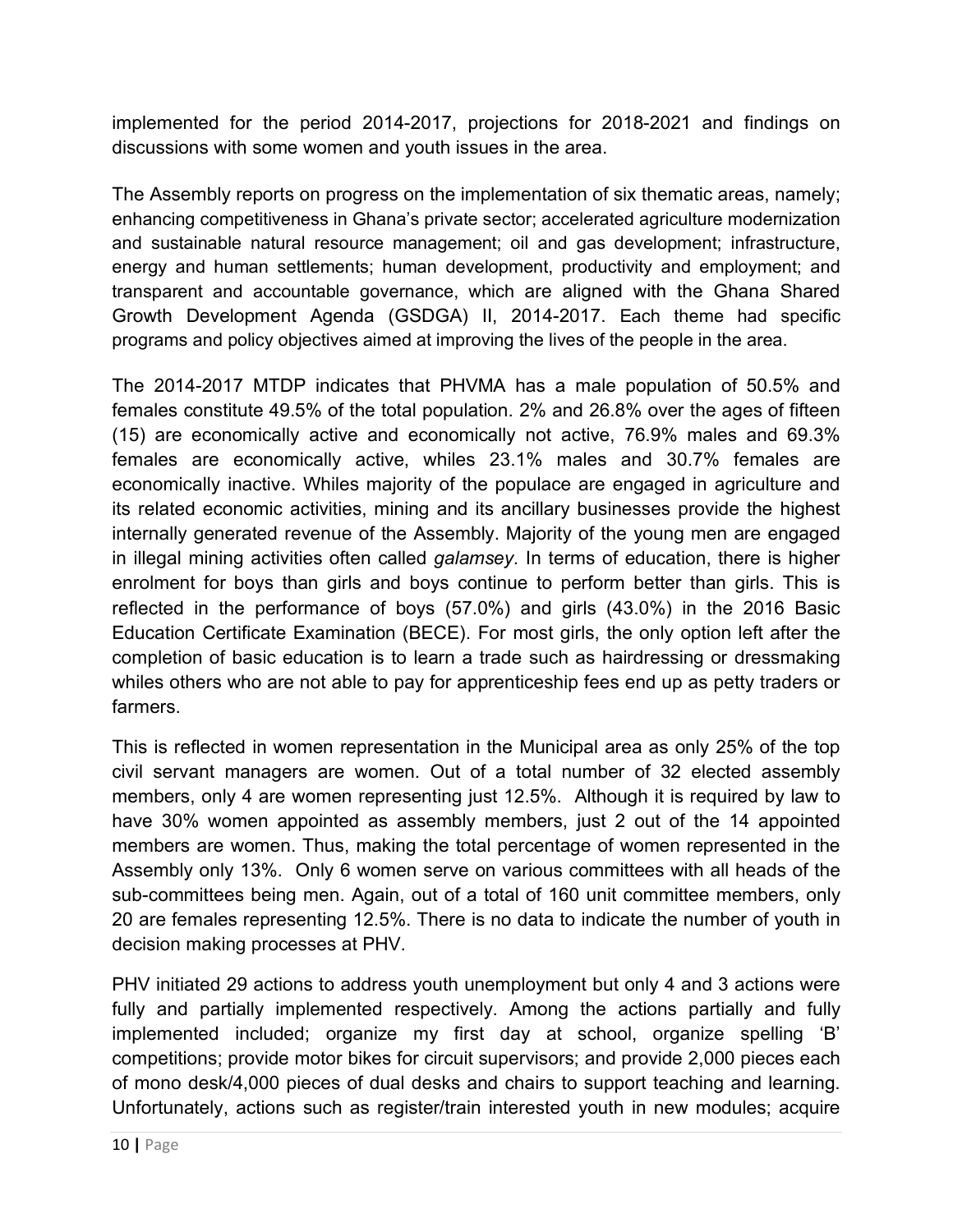and distribute logistics for the various modules/beneficiaries; empower 1,500 youth with employable skills under LESDEP/YESDEC/GYEEDA/BAC; establish and equip 4 ICT centres in the 4 circuits; intensify the awareness creation in ICT to the general public; and supply 200 computers to schools among other interventions were not implemented for the period 2014-2017.

Nevertheless, for the same period, on the theme of enhancing private sector competitiveness, with a policy objective of creating an enabling environment for the private sector to be competitive, the Assembly conducted a needs assessment/organize skill training programs for 100 artisans, introduced 140 artisans to new/appropriate technologies/innovations, formed and assisted artisan groups to secure funds from financial institutions, organized training workshop for artisans in customer relations, records management and importance of savings as well as organised skills training in areas such as soap making, improved palm oil processing, millinery and craft, baking and confection, poultry production, fish farming, bamboo craft and packaging and branding of products, but the Assembly was unable to provide start up kits for the 150 graduate apprentices (beneficiaries of the training).

Some interventions fully completed for women were the construction of a maternity ward of which the location is not mentioned in the report, skills training in areas such as soap making, improved palm oil processing, millinery and craft, baking and confection, poultry production, fish farming, bamboo craft and packaging and branding of products. The Assembly is aware of the challenges of women such as their low levels at all levels of decision making. Thus, in the 2018-2021 MDTP, the Assembly proposes to take affirmative actions to bridge the gap between men and women to ensure equal participation and balance development.

These confirm the concerns of a section of the youth interviewed at Aboso and Prestea. They complained of the lack of employment opportunities and their inability to learn a trade because of the non-existence of a vocational institution to train them to gain some skills, no factories to employ them which can help reduce their reliance on illegal mining as the only means of livelihood because it is readily available. Lately, the ban on small scale and illegal mining had affected their operations and had rendered most of them jobless. Particularly, for the youth in Aboso, they wanted the defunct glass factory renovated to provide jobs for them. The women's group at Petepom complained of inaccessibility to markets which inhibits trading activities thereby affecting sales tremendously, thus making it impossible for them to earn a lot of income to take care of family needs. Women who are engaged in processing of cassava and oil palm as well as petty traders were of the view that the Assembly should provide them with loans to facilitate trade and offer them the opportunity to expand their business. The women and youth were of the view that inadequate consultation and communication by the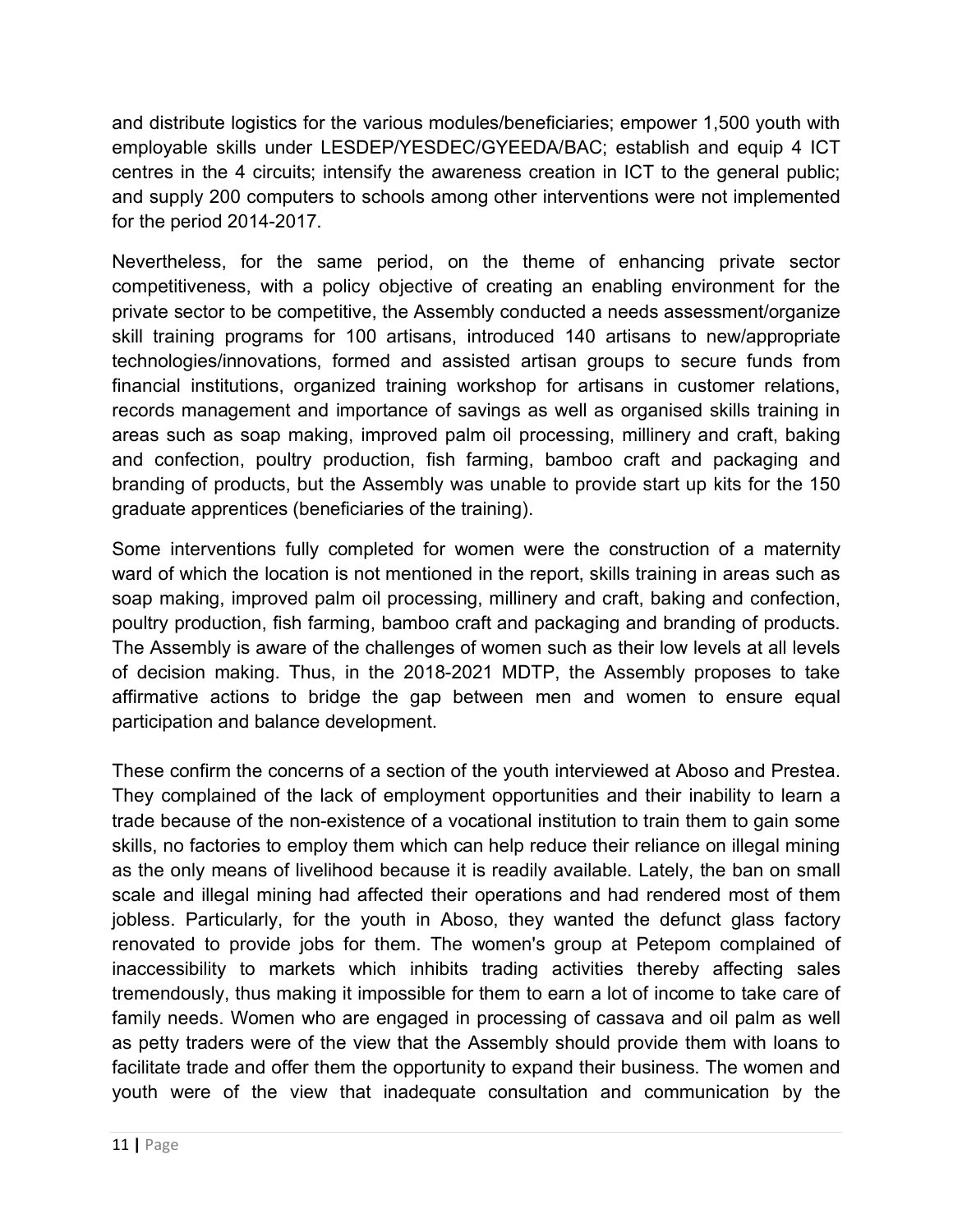Assembly in terms of not giving them information on development programs and available job opportunities at the mining companies makes the Assembly ineffective which also affects their engagement and participation in activities of the Assembly

On the whole, the Assembly targeted a total of 241 programs/projects to be implemented for the period 2014-2017 but only 37% were implemented, with 42% yet to be started and 21% on-going. Most of the actions were on infrastructure development in the area. The Assembly's inability to complete the programs/projects planned for the period were due to reasons such as inadequate consultation with stakeholders during preparation and implementation of the plan, poor timing and supervision of projects, no monitoring and non-availability of resources or delay in the release of funds. Although, the Assembly has the management capacity to implement all the actions, the shortfall in revenue by 30.3% greatly affected their work for the period.

The 2018-2021 MTDP of PHVMA takes these into consideration and the Assembly has initiated actions such as redeveloping markets at Bogoso and Prestea and constructing market stalls in communities such as Kofi Gyan and Nsuaem to facilitate women trading activities. Since most of the population are engaged in agro-based industries such as palm oil mill, *gari* processing, palm kernel extraction and soap making, woodwork, black-smiting, batik tie and dye making, millings and artisans, the Assembly is facilitating the registration and access to credit for these businesses, providing start-up kits for all graduate apprentices and organising training for unemployed youth, persons with disabilities (PWDs) and women groups to acquire employable skills. In order to curtail youth unemployment, the Assembly has also initiated the establishment of an oil palm extraction factory to be sited at Bogoso to support the implementation of the Government's "One district one factory" program.

Furthermore, considering PHVMA's rural distribution of 62.9% and 37.1% urban, and the GLSS6 report which indicates that people living in urban (6.5%) localities are more likely to be unemployed than those in rural (3.9%) areas, the Assembly has planned to provide training in income generating skills for all women and the vulnerable and assist the YEA provide the youth with opportunities for skills training, employment and labour market information. Not only does the rural distribution influence employment, 90% of its unpaved roads makes accessibility to facilities or services such as health, education, markets, financial institutions, court, agricultural extension services difficult especially to those in hinterlands during the rainy seasons. Therefore, the MDTP 2018-2021 makes provision for the reshaping, creation, developing and tarring of roads in the Municipality.

Admittedly, the Assembly did not monitor the implementation of the 2014-2017 MTDP and was silent on how projects implemented affected the lives of women, men and youth differently. Again, there was lack of communication and collaboration with stakeholders including women and youth during the preparation and implementation of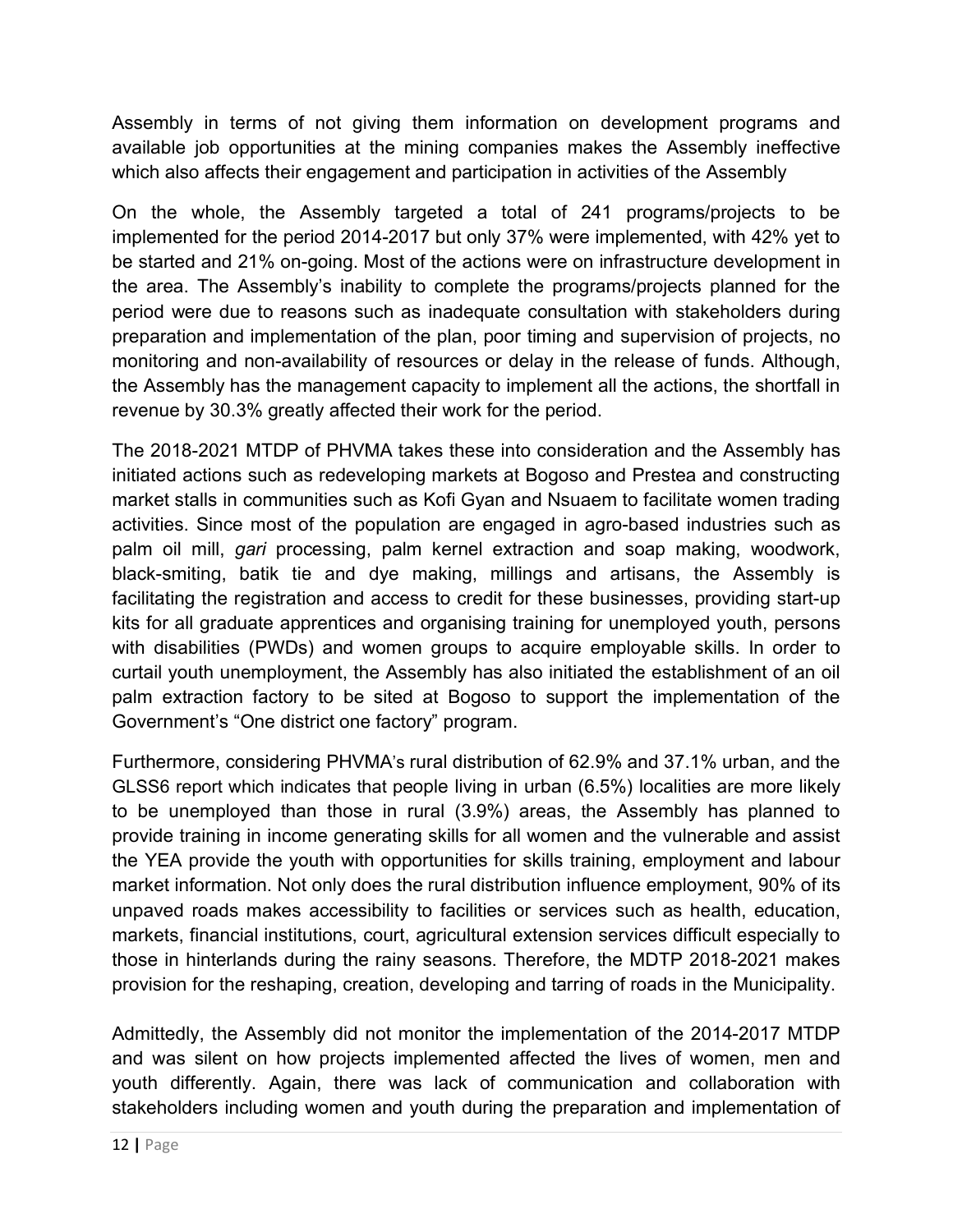the plan which affected its execution. However, in the Assembly's projection for 2018- 2021, there is a monitoring matrix/results framework which is expected to track the implementation of all the actions. Additionally, there is a dissemination and communication plan which incorporates the roles of stakeholders and how the Assembly will engage with them on the proposed actions for the period 2018-2021. The quarterly monitoring of activities as well as the collection of sex disaggregated data if implemented as reflected in the MTDP 2018-2021 will help to promote equality and inclusion.

### 2.2 Priority Issues Emerging from Analysis

The analysis of the MTDP reveals a lack of prioritisation in the interventions of PHV in addressing issues of inequality and exclusion. For instance, there are no clear interventions to address women and girls' low levels of literacy and women's access to markets and financial institutions. A higher educational attainment of girls is likely to lead to more women employed in the formal sector as well as a reduction of women in the informal economy which is less structured and insecure in terms of income. Due to women's low level of literacy, fewer women compared to men participate and are represented in the decision-making process of PHV. More so, the Gender Desk Officer who is expected to push for the implementation of actions aimed at addressing women, girls and young women issues, is the Social Welfare Officer so making it difficult for her to carry out her Gender role.

Considering the fact that most women are farmers, in the 2014-2017 MTDP, the Assembly planned to promote aquaculture production/facilitate fish farmers access to financial institutions/markets, promote formation of fish farmers associations/strengthen existing ones, educate fish farmers on improved fish farming/storage practices, assist 20 fish farmers to construct and expand ponds /quality fingerling to 50 fish farmers. Although these actions are laudable, it may not be surprising that the interventions may benefit more men than women and youth as women mostly sell the fish and are not fish farmers. However, in the projection for 2018-2021, the MA will simply provide support to fish farmers but the kind of support and to which category of fish farmers is not specified. This type of vagueness in the MDTP does not promote gender equality in the sense that it is not stated clearly who the beneficiaries of such support will be and the kind of support they will receive.

Furthermore, projects aimed at improving employable skills of the youth such as organising in-service training for GYEEDA teachers which was partially completed for the period 2014-2017, is dropped in the 2018-2021 MTDP. Additionally, register/train interested youth in new modules of GYEEDA presumably and empower 1500 youth with employable skills under LESDEP/YESDEC/GYEEDA/BAC which was planned in 2014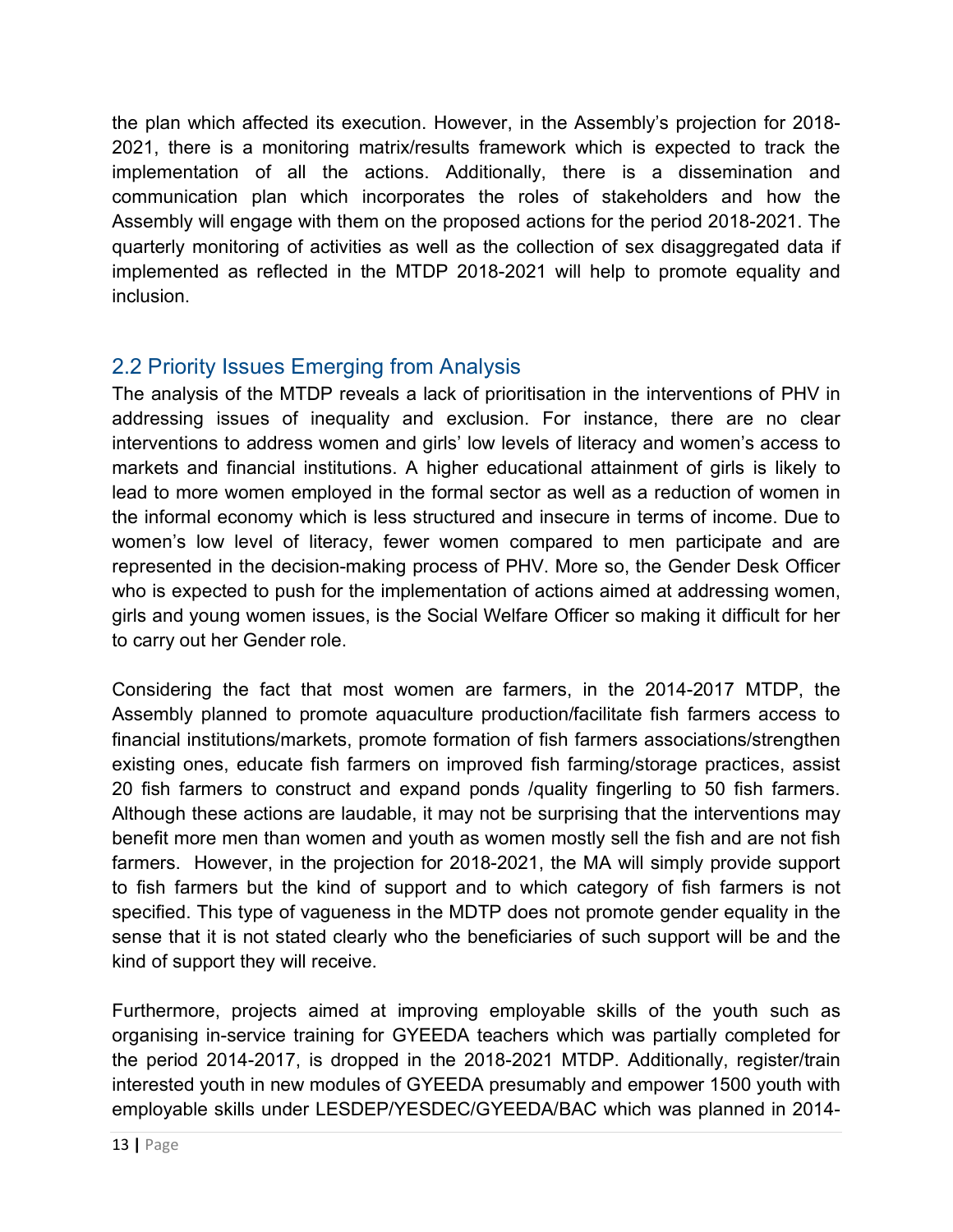2017 but was not implemented is not featured in the new plan. Instances where the MA provided training for the youth, it failed to provide start-up capital for beneficiaries. The lack of data on youth participation and representation in decision making also affects project implementation as they are not fully involved in planned programs that affect them.

Although PHVM was able to implement 58% of planned program/projects for the period 2014-2017, the report does not indicate how these programs/projects affected women and men, young men and young women differently because the data is not segregated by sex, as a result making it improbable to ascertain the beneficiaries of the interventions. The MTDP indicates the MA was unable to implement all the planned programs/projects for 2014-2017 due to the low level of stakeholder consultations, inadequate funding and the short period allocated for the plan preparation exercise as well as lack of motivation for the plan preparation team.

Gender equality and youth inclusion ought to be embedded in the planning process of MTDP right from inception to determine accurate indicators so as to measure results of interventions on men, women and the youth. Therefore, there is a need to integrate data collection and usage on beneficiaries of projects, as well as include all stakeholders especially women and youth in operations. Actions for smooth and fast transition in the lives of women and youth in PHVM, considering the analysis, will depend on access to education especially for girls, acquisition of skills for the youth, provision of jobs/ sustainable livelihoods for women and the youth and communication. Since the Assembly is unable to raise adequate funds to address all issues of gender equality and youth inclusion, an effective collaboration and coordination with all stakeholders; youth, men, women, private sector, BAC, GYEEDA, development partners, NGOs, CSOs, CBOs and others will help to realise the goal and objectives of PHVMA

# 3.0 OVERVIEW OF THE GEYI STRATEGY

This GEYI Strategy shall guide all planning, programs and interventions in PHV whether implemented by government, civil society or development partners to promote gender equality and youth inclusion. It takes into consideration the vision and mission of the Assembly as stated in the MTDP.

## Vision

To become a high-income Municipal that provides equal opportunities, wealth and state of the art facilities and services that meet the needs and aspirations of the citizenry.

### **Mission**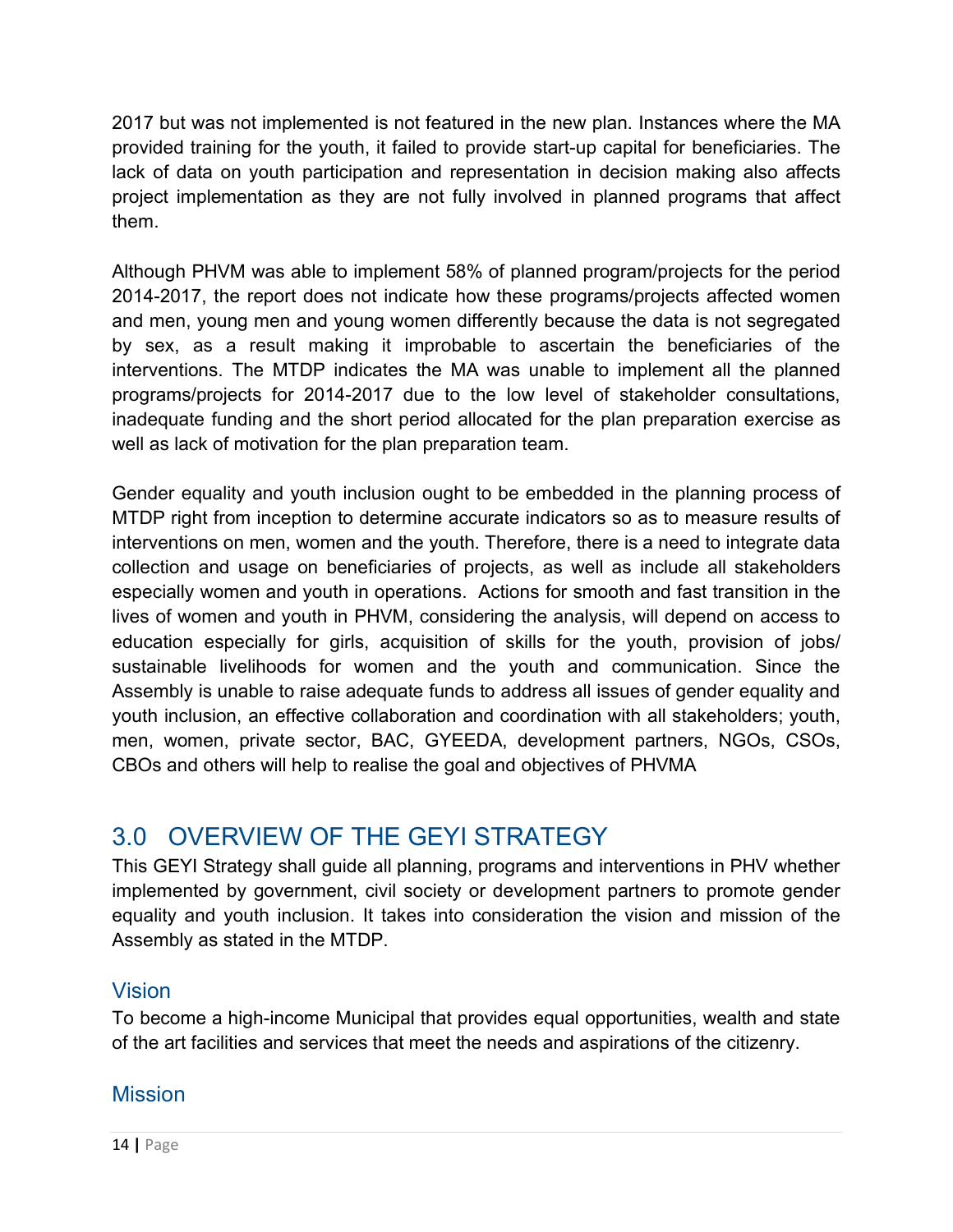The Prestea Huni-Valley Municipal Assembly exists to improve the standard of living of the people through the provision of socio-economic services and facilities in partnership with other stakeholders.

### GEYI Strategic Outcomes

The outcomes for the GEYI Strategy were reached as a result of analysing gender and youth issues in the country and PHV. The analysis revealed the district's inability to reach out to most women and youth with information on programs due to lack of resources. The analysis also confirmed the lack of employment opportunities for women and young people, although the Assembly has over the years taken actions aimed at improving local economic development. It is worth noting that constant engagement with the youth and women will make them appreciate the work of the Assembly and enable them to engage effectively to achieve development objectives of the Assembly. Women and youth can engage effectively if they are given relevant information, training and resources which in effect will empower them. Thus, certain actions should be taken to facilitate their ability to participate in decision making processes to enable them to be represented and also demand accountability. Since the Assembly does not operate alone, it is necessary the assembly collaborates with stakeholders within PHV to collectively work at addressing gender inequality and exclusion issues in the area.

In this regard, the outcomes for the GEYI Strategy are as follows:

- 1. Strengthened organizational and institutional capacity of Prestea Huni-Valley
- 2. Strengthened capacity of women and youth to participate in local development and advocacy
- 3. Improved access to and control of available resources and opportunities by women and youth
- 4. Improved collaboration between Prestea Huni-Valley Municipal Assembly and **Stakeholders**

The implementation framework below provides information on strategies and interventions to be taken by the Assembly to achieve the GEYI outcomes.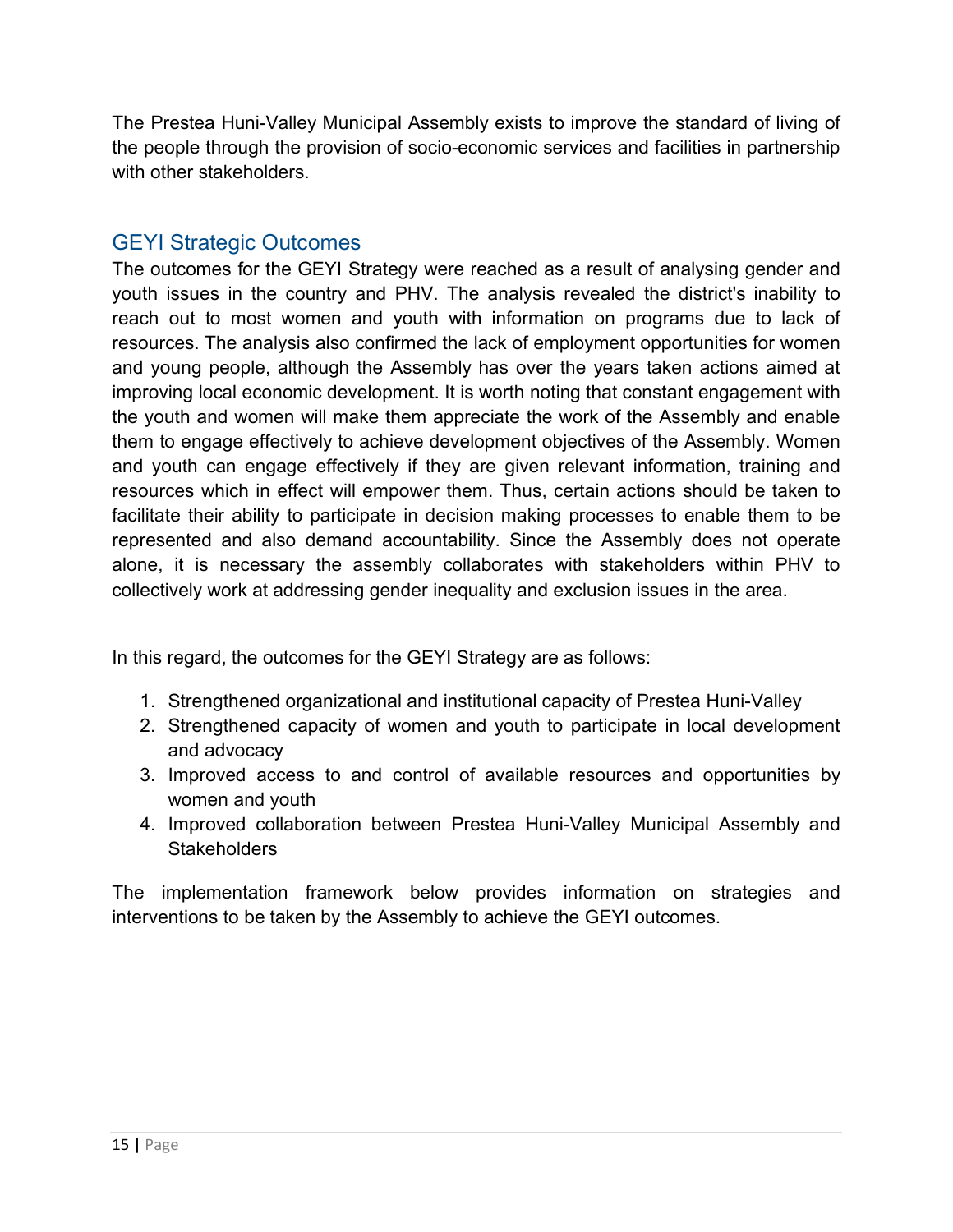# 4.0 IMPLEMENTATION FRAMEWORK

### Table 1: Implementation Framework

| <b>Strategies</b>                                                                                                                                               | <b>Key Interventions</b>                                                                                                                                                                                                                                                                                                                                                                                                                                                                                                                                                                                                                                                                                                                                                                                                                                                                                                                          | <b>Timeframe</b>       | <b>Key</b><br><b>Institutions/Actors</b>                | <b>Outcome</b>                                                                                                                                                                                                                                                   |
|-----------------------------------------------------------------------------------------------------------------------------------------------------------------|---------------------------------------------------------------------------------------------------------------------------------------------------------------------------------------------------------------------------------------------------------------------------------------------------------------------------------------------------------------------------------------------------------------------------------------------------------------------------------------------------------------------------------------------------------------------------------------------------------------------------------------------------------------------------------------------------------------------------------------------------------------------------------------------------------------------------------------------------------------------------------------------------------------------------------------------------|------------------------|---------------------------------------------------------|------------------------------------------------------------------------------------------------------------------------------------------------------------------------------------------------------------------------------------------------------------------|
|                                                                                                                                                                 | Outcome 1: Strengthened organizational and institutional capacity of PHVM                                                                                                                                                                                                                                                                                                                                                                                                                                                                                                                                                                                                                                                                                                                                                                                                                                                                         |                        |                                                         |                                                                                                                                                                                                                                                                  |
| 1. Strengthening the<br>incorporation and<br>institutionalization of the<br>significance of gender<br>planning and youth<br>inclusion at the municipal<br>level | 1a. Evaluate training needs of Gender<br>Desk Officer (GDO) and staff of<br>Assembly and train appropriately<br>1b. Train GDO, staff, Assembly<br>members, departments and agencies<br>operating within PHVM on equality and<br>inclusion in planning, budgeting and<br>program implementation<br>1c. Support departments and agencies<br>to collect and use sex/age<br>disaggregated information about<br>essential matters in all sectors,<br>regarding the issues of women and<br>youth<br>1d. Guarantee the allocation of<br>adequate resources to consolidate<br>gender parity and inclusion in all<br>programs and projects (Develop<br>proposals soliciting additional financial<br>support from Development Partners)<br>1e. Carry out regular monitoring and<br>evaluation of programs and projects on<br>equality and inclusion<br>Outcome 2: Strengthened capacity of women and youth to participate in local development and advocacy | 2018-2019<br>2018-2022 | <b>PHVM</b><br>$\bullet$<br>Departments and<br>agencies | • Trained GDO and<br>Assembly staff<br>• Assembly staff and<br>partners utilise<br>gender planning,<br>budgeting and<br>analysis<br>• Annual targets<br>• Data on youth,<br>women and age<br>available for<br>analysis<br>• Monitoring and<br>evaluating reports |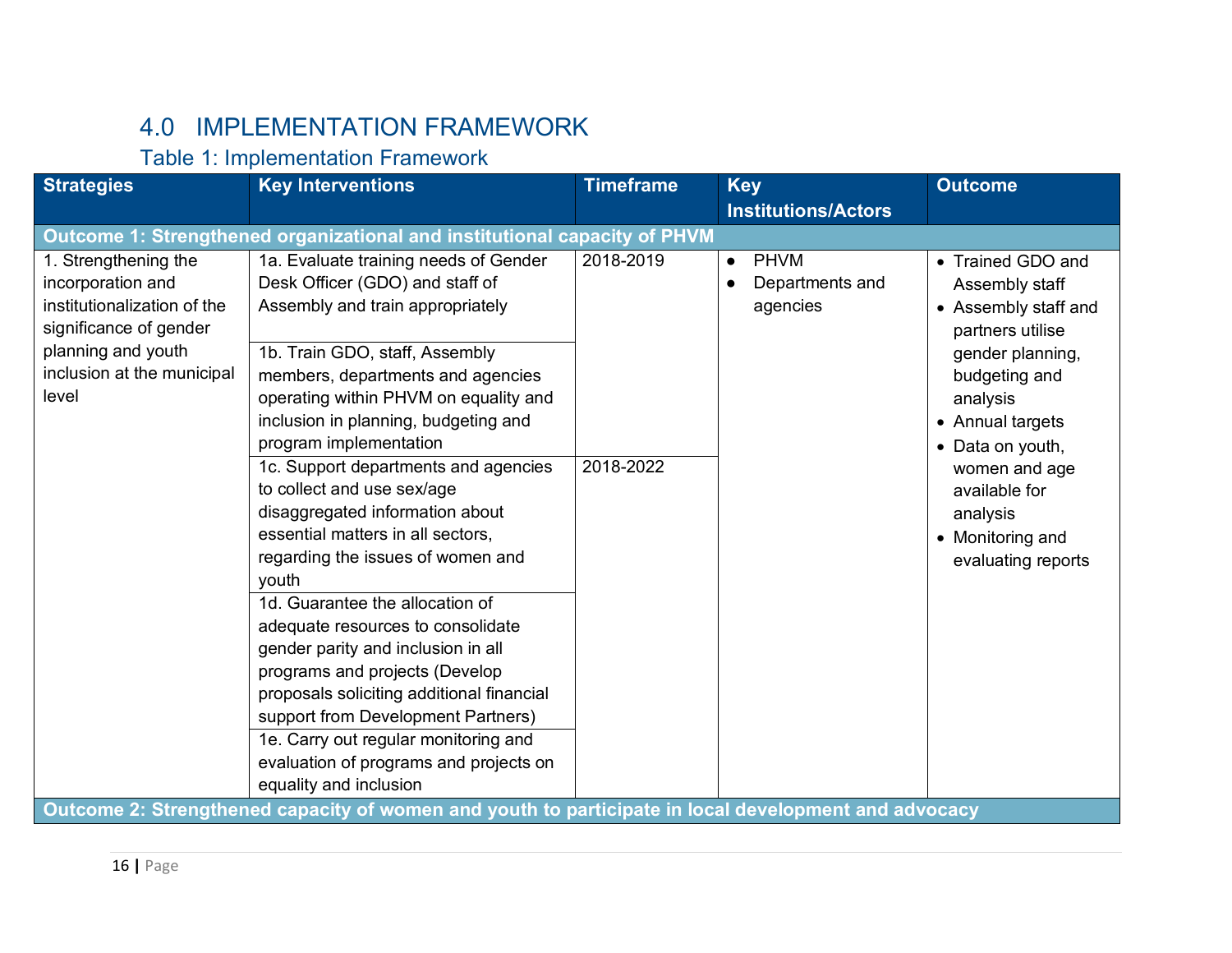| <b>Strategies</b>                                                                                                                 | <b>Key Interventions</b>                                                                                                                                                                                                                                                                                                                                                                                                                                                                | <b>Timeframe</b><br><b>Key</b> |                                                                          | <b>Outcome</b>                                                                                                                                                                                                                         |
|-----------------------------------------------------------------------------------------------------------------------------------|-----------------------------------------------------------------------------------------------------------------------------------------------------------------------------------------------------------------------------------------------------------------------------------------------------------------------------------------------------------------------------------------------------------------------------------------------------------------------------------------|--------------------------------|--------------------------------------------------------------------------|----------------------------------------------------------------------------------------------------------------------------------------------------------------------------------------------------------------------------------------|
|                                                                                                                                   |                                                                                                                                                                                                                                                                                                                                                                                                                                                                                         |                                | <b>Institutions/Actors</b>                                               |                                                                                                                                                                                                                                        |
| 2. Supporting actions<br>towards increasing<br>women and youth<br>representation in decision<br>making<br>2.1 Improving access to | 2a. Guarantee the implementation of<br>policies, programs and projects<br>addressing gender equality and youth<br>inclusion e.g. National Gender Policy<br>and Youth Policy<br>2b. Train women and youth on group<br>formation, governance, leadership, self-<br>esteem, advocacy etc. to demand<br>accountability<br>2c. Establish support and sustain<br>women and youth groups to dialogue<br>with Assembly on their concerns<br>continually<br>2.1a. Develop and implement programs | 2019-2022<br>2019-2022         | <b>PHV</b><br>$\bullet$<br>Departments and<br>agencies<br>Women<br>Youth | Assembly<br>implement<br>decisions for<br>increased number<br>of women and<br>youth in decision<br>making of<br>Assembly<br>women and youth<br>contest district<br>level elections<br>Trained women<br>and Youth on<br>governance etc. |
| Education                                                                                                                         | and projects to facilitate continuous<br>education and livelihood for young boys<br>and girls trapped in the transitional gaps<br>between Junior High Schools (JSH) and<br>Senior High School (SHS), and SHS to<br><b>Tertiary Levels</b>                                                                                                                                                                                                                                               |                                |                                                                          | Programs/<br>projects<br>developed<br>Scholarship for<br>$\bullet$<br>girls in place<br>More female<br>$\bullet$<br>teachers<br>encouraged to                                                                                          |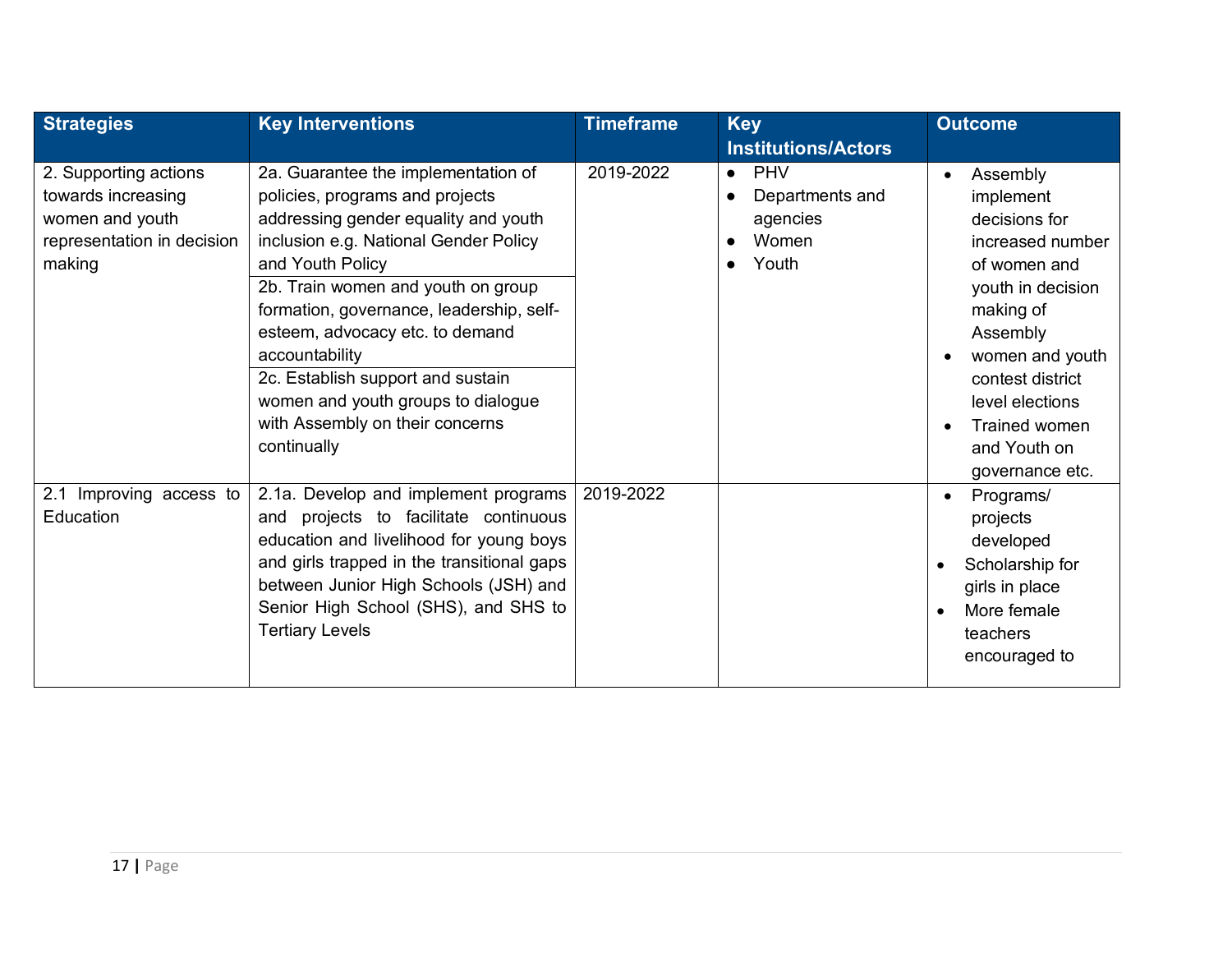| <b>Strategies</b>                                                                                   | <b>Key Interventions</b>                                                                                                                                                                                                                               | <b>Timeframe</b> | <b>Key</b>                 | <b>Outcome</b>                                                                                                                                |
|-----------------------------------------------------------------------------------------------------|--------------------------------------------------------------------------------------------------------------------------------------------------------------------------------------------------------------------------------------------------------|------------------|----------------------------|-----------------------------------------------------------------------------------------------------------------------------------------------|
|                                                                                                     |                                                                                                                                                                                                                                                        |                  | <b>Institutions/Actors</b> |                                                                                                                                               |
|                                                                                                     | 2.1b. Improve and disburse scholarship<br>for girls and ensure they are retained in<br>school to complete and move on to the<br>next levels to avoid being victims of<br>child and early marriage and<br>motherhood situations that disempower<br>them |                  |                            | teach in rural<br>areas<br>Career<br>$\bullet$<br>counselling,<br>mentoring<br>provided for youth<br><b>Vocational centres</b><br>established |
|                                                                                                     | 2.1c. Endorse and enforce the<br>availability of female teacher role<br>models in schools and communities<br>starting with rural and less endowed<br>schools<br>2.1d. Provide career counselling and<br>mentorship for the youth on career             |                  |                            |                                                                                                                                               |
|                                                                                                     | choices to facilitate transition into life<br>and work                                                                                                                                                                                                 |                  |                            |                                                                                                                                               |
| 2.2 Strengthening<br>communication between<br>citizens and District for<br>increased accountability | 2.2a. GDO leads Assembly team to<br>organise sensitisation meetings to<br>educate and disseminate information on<br>district's programs through the<br>implementation of Assembly's<br>communication plan                                              | 2019-2022        |                            | GDO plan of action<br>Community<br>assessment of<br>impact of meetings                                                                        |
|                                                                                                     | 2.2b. Organize public<br>education/sensitization forums on<br>governance (constitution, national acts<br>and policies; youth and gender policies,<br>mandate of assembly and role of                                                                   |                  |                            |                                                                                                                                               |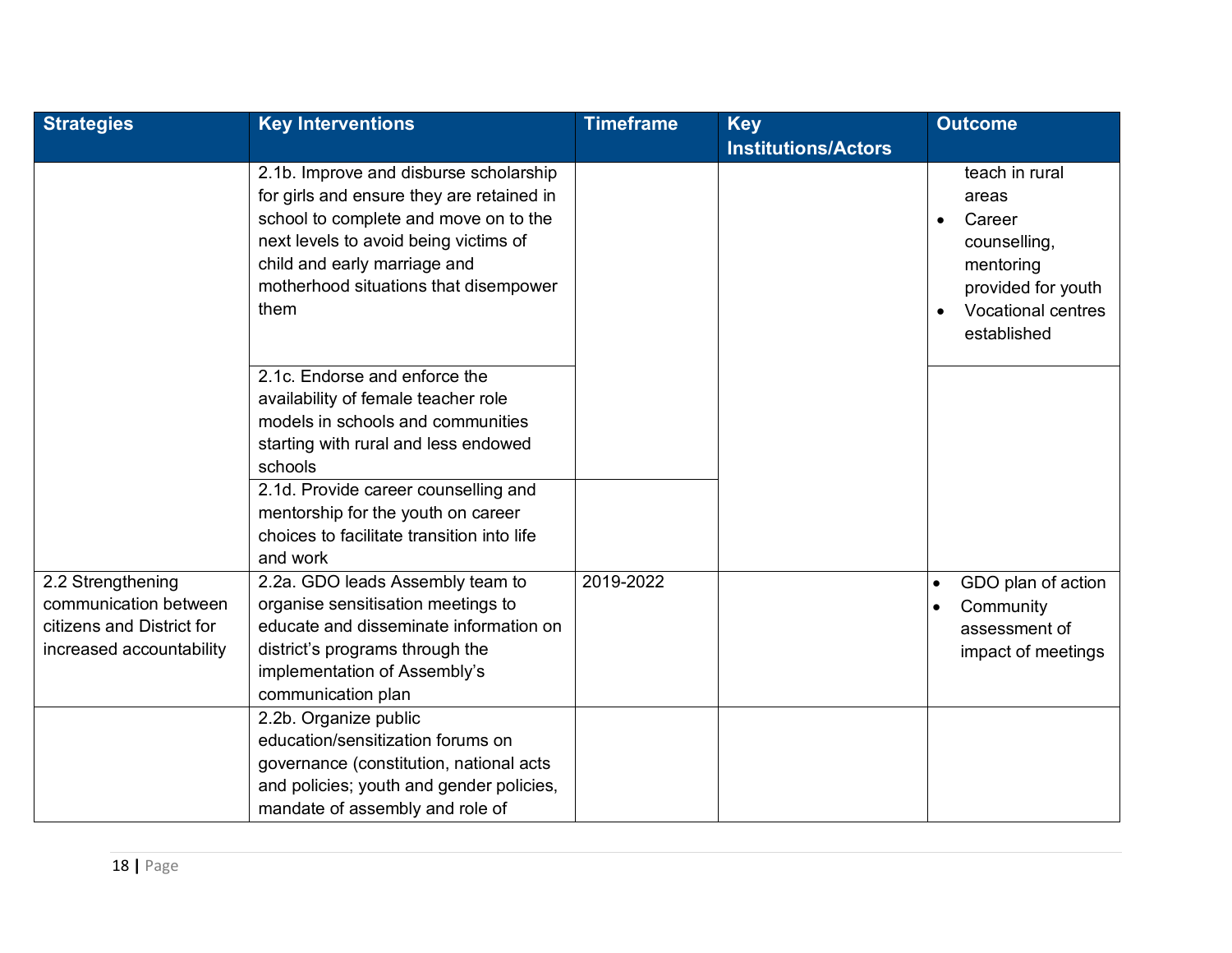| <b>Strategies</b>                                                                                       | <b>Key Interventions</b>                                                                                                                                                                                                                                                                                                                                                                                                                                                                                                                                                                                                                                                                           | <b>Timeframe</b> | <b>Key</b>                                                                                                                                                             | <b>Outcome</b>                                                                                                                                                                                                                                                                |
|---------------------------------------------------------------------------------------------------------|----------------------------------------------------------------------------------------------------------------------------------------------------------------------------------------------------------------------------------------------------------------------------------------------------------------------------------------------------------------------------------------------------------------------------------------------------------------------------------------------------------------------------------------------------------------------------------------------------------------------------------------------------------------------------------------------------|------------------|------------------------------------------------------------------------------------------------------------------------------------------------------------------------|-------------------------------------------------------------------------------------------------------------------------------------------------------------------------------------------------------------------------------------------------------------------------------|
| 3. Promoting and<br>implementing suitable<br>actions towards women<br>and youth economic<br>empowerment | citizens) and use feedback from<br>community for programming<br>Outcome 3. Improved women and youth access to and Control of available Resources and Opportunities<br>3a. Promote the development of<br>database on employment records for<br>men, women and youth in formal and<br>informal sectors to track, evaluate and<br>improve employment conditions for all<br>3b. Target women and youth in<br>economic empowerment programs and<br>activities (at least 40% in programs such<br>as Planting for Food and Jobs)<br>3c. Review skills development programs<br>and projects and target them at<br>increasing decent employment for<br>women and youth<br>3d. Promote secure and affordable | 2018-2022        | <b>Institutions/Actors</b><br>PHV<br>$\bullet$<br>Partners<br>$\bullet$<br>Departments and<br>agencies<br><b>Financial Institutions</b><br>$\bullet$<br>Women<br>Youth | Economic<br>$\bullet$<br>empowerment<br>policies<br>implemented for<br>improved<br>livelihoods of<br>women and youth<br><b>Reviewed skills</b><br>$\bullet$<br>development<br>program<br>women receive<br>support from<br>financial institutions<br><b>Extension services</b> |
|                                                                                                         | financial services to women in the<br>informal sector<br>3e. Improve access of agricultural<br>extension services and adaptive<br>research to women and youth<br>3f. Provide logistics to existing youth<br>directorates/desks (BAC, YEA) to<br>coordinate and facilitate economic<br>development activities for the youth                                                                                                                                                                                                                                                                                                                                                                         |                  |                                                                                                                                                                        | readily available to<br>women farmers<br>Adequate logistics<br>given to YEA and<br><b>BAC</b> for youth<br>programs<br>Annual fairs<br>$\bullet$<br>organised                                                                                                                 |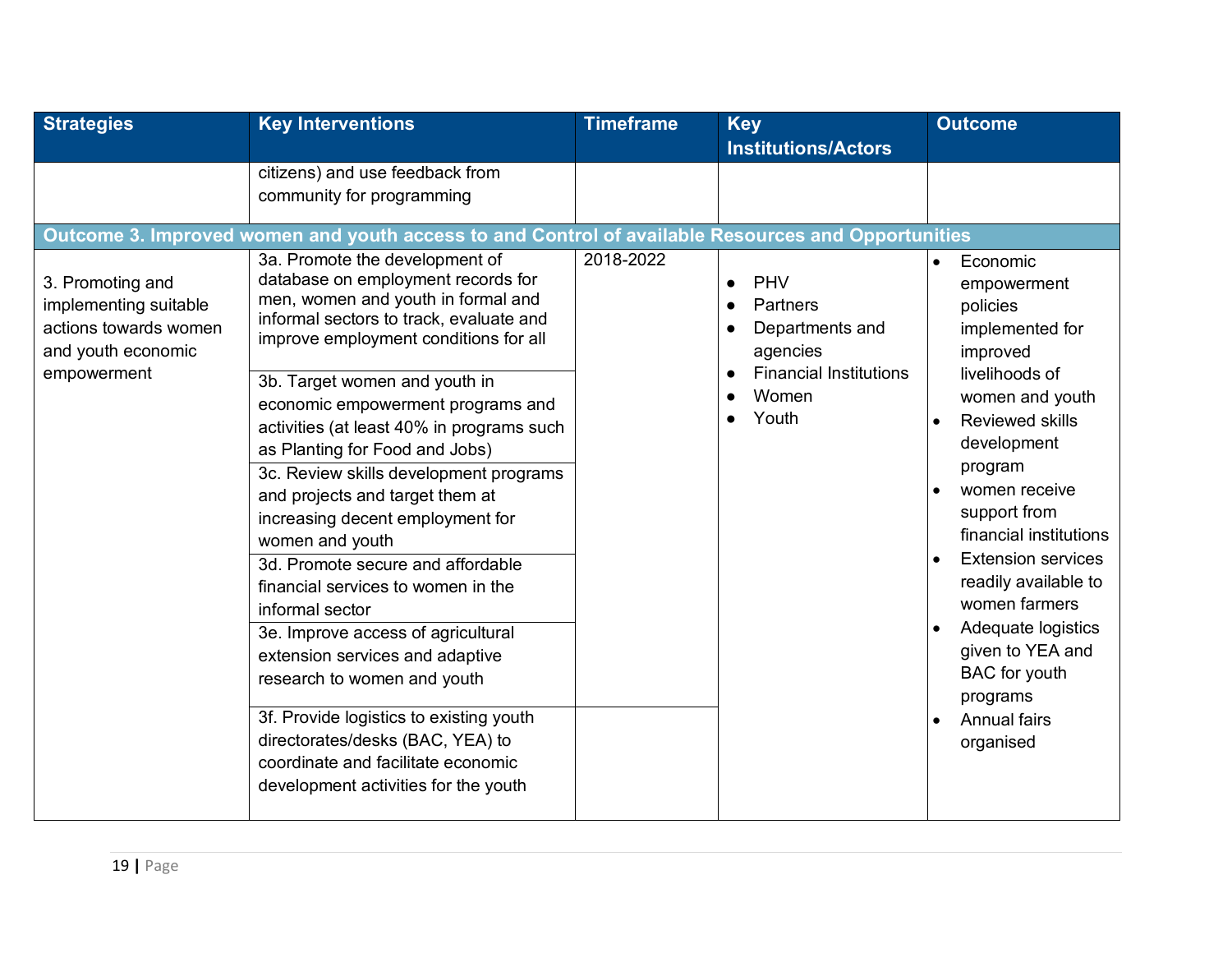| <b>Strategies</b>                                             | <b>Key Interventions</b>                                                                                                                                                                                                                                                                                                                                                                                                                                                                                 | <b>Timeframe</b> | <b>Key</b><br><b>Institutions/Actors</b>      | <b>Outcome</b>                                                                                                                                                                                                                                    |
|---------------------------------------------------------------|----------------------------------------------------------------------------------------------------------------------------------------------------------------------------------------------------------------------------------------------------------------------------------------------------------------------------------------------------------------------------------------------------------------------------------------------------------------------------------------------------------|------------------|-----------------------------------------------|---------------------------------------------------------------------------------------------------------------------------------------------------------------------------------------------------------------------------------------------------|
| 3.1 Developing                                                | 3h.Support women groups through the<br>organisation of seminars on women<br>economic empowerment<br>3.1a Conduct needs assessment as a                                                                                                                                                                                                                                                                                                                                                                   | 2018-2022        | PHV<br>$\bullet$                              | Needs assessment<br>$\bullet$                                                                                                                                                                                                                     |
| entrepreneurial and<br>technical skills of women<br>and youth | pre-requisite for the design of skills<br>development or training program for<br>women and youth<br>3.1b Support entrepreneurship by<br>providing business management and<br>functional literacy training to women and<br>youth groups<br>3.1c. Train women entrepreneurs in<br>business development, book keeping<br>and business management skills to<br>enable them access financial resources<br>3.1d. Equip women and youth with<br>entrepreneurial skills linked with start-up<br>capital and kits |                  | Departments<br>and agencies<br>Women<br>Youth | conducted<br>Women trained on<br>$\bullet$<br>business<br>management and<br>functional literacy<br>Trained women<br>$\bullet$<br>entrepreneurs on<br>business skills<br>• Start-up capital and<br>kits provided for<br>trained women and<br>youth |
|                                                               | Outcome 4: Improved collaboration between PHVMA and stakeholders                                                                                                                                                                                                                                                                                                                                                                                                                                         |                  |                                               |                                                                                                                                                                                                                                                   |
| 4. Cooperating and                                            | 4a. Consult with mining                                                                                                                                                                                                                                                                                                                                                                                                                                                                                  | 2018-2022        | PHV<br>$\bullet$                              | Documented<br>$\bullet$                                                                                                                                                                                                                           |
| Coordinating with<br>Stakeholder                              | companies/industries on corporate<br>social responsibility and local content<br>(quota for employment and scholarships                                                                                                                                                                                                                                                                                                                                                                                   |                  | Donors/Development<br>Partners/CSOs/NGO<br>S  | evidence of PHV<br>youth employed in<br>mining companies                                                                                                                                                                                          |
|                                                               | etc. especially for women and youth)                                                                                                                                                                                                                                                                                                                                                                                                                                                                     |                  | Departments and                               | Financial<br>$\bullet$                                                                                                                                                                                                                            |
|                                                               | 4b. Liaise with financial                                                                                                                                                                                                                                                                                                                                                                                                                                                                                |                  | agencies<br><b>Private Sector</b>             | institutions support<br>women and youth                                                                                                                                                                                                           |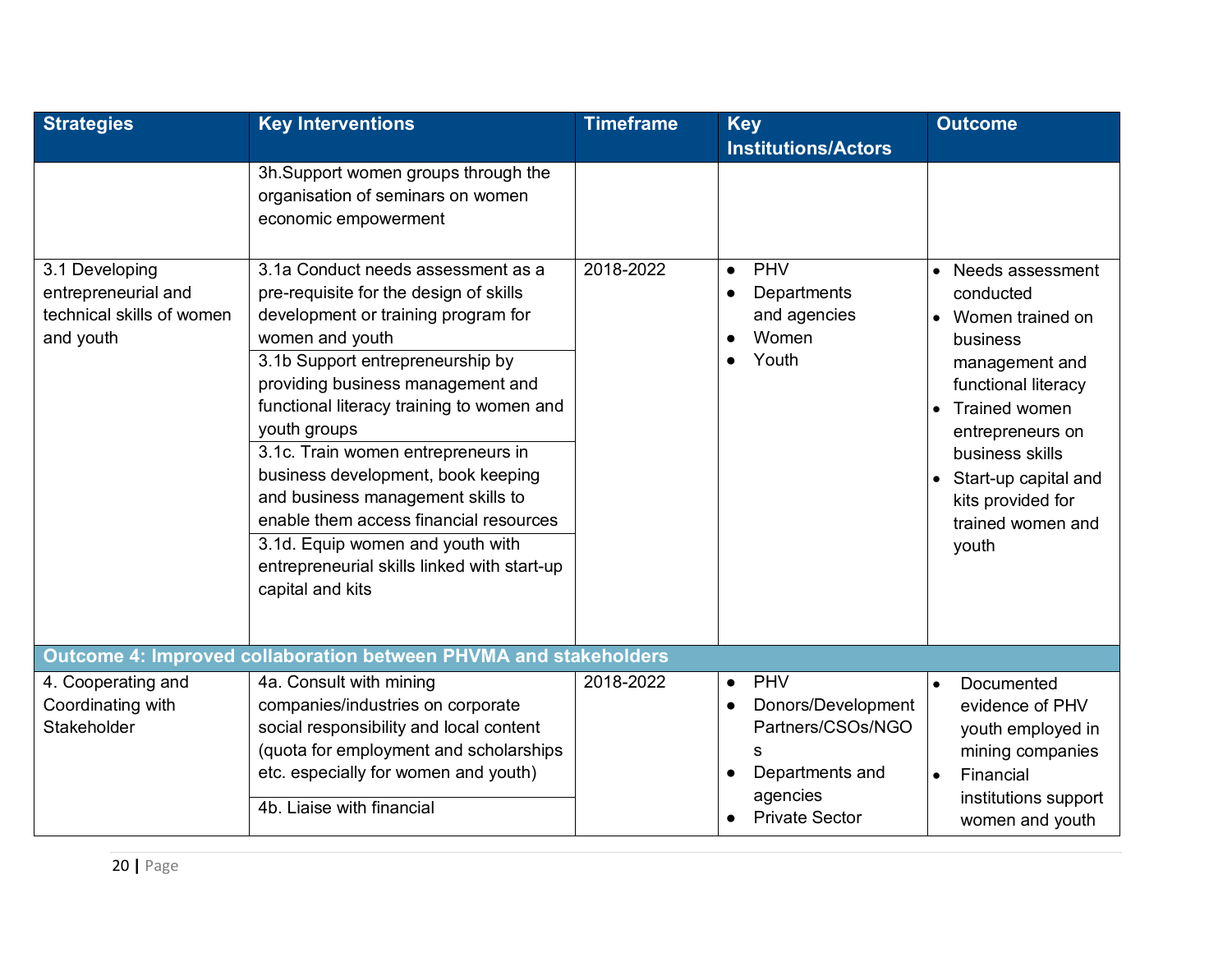| <b>Strategies</b> | <b>Key Interventions</b>                                                                                         | <b>Timeframe</b> | <b>Key</b>                 | <b>Outcome</b>                                                        |
|-------------------|------------------------------------------------------------------------------------------------------------------|------------------|----------------------------|-----------------------------------------------------------------------|
|                   |                                                                                                                  |                  | <b>Institutions/Actors</b> |                                                                       |
|                   | institutions/BAC/YEA to support provide<br>financial and business assistance to<br>women and youth entrepreneurs |                  |                            | with funds and<br>other business<br>support services<br>Capacities of |
|                   | 4c. Collaborate with NGOs/CSOs/CBOs                                                                              |                  |                            | women and youth                                                       |
|                   | to organize training on governance and                                                                           |                  |                            | improved                                                              |
|                   | other pertinent development issues for                                                                           |                  |                            |                                                                       |
|                   | women and youth                                                                                                  |                  |                            |                                                                       |
|                   | 4d. Cooperate with existing craftsmen to                                                                         |                  |                            |                                                                       |
|                   | train youth and women on required                                                                                |                  |                            |                                                                       |
|                   | trade skills to facilitate employment and                                                                        |                  |                            |                                                                       |
|                   | livelihood                                                                                                       |                  |                            |                                                                       |
|                   | 4e. Organise annual fairs to increase                                                                            |                  |                            |                                                                       |
|                   | knowledge and technological knowhow                                                                              |                  |                            |                                                                       |
|                   | in local business and potential                                                                                  |                  |                            |                                                                       |
|                   | investment avenues in the District                                                                               |                  |                            |                                                                       |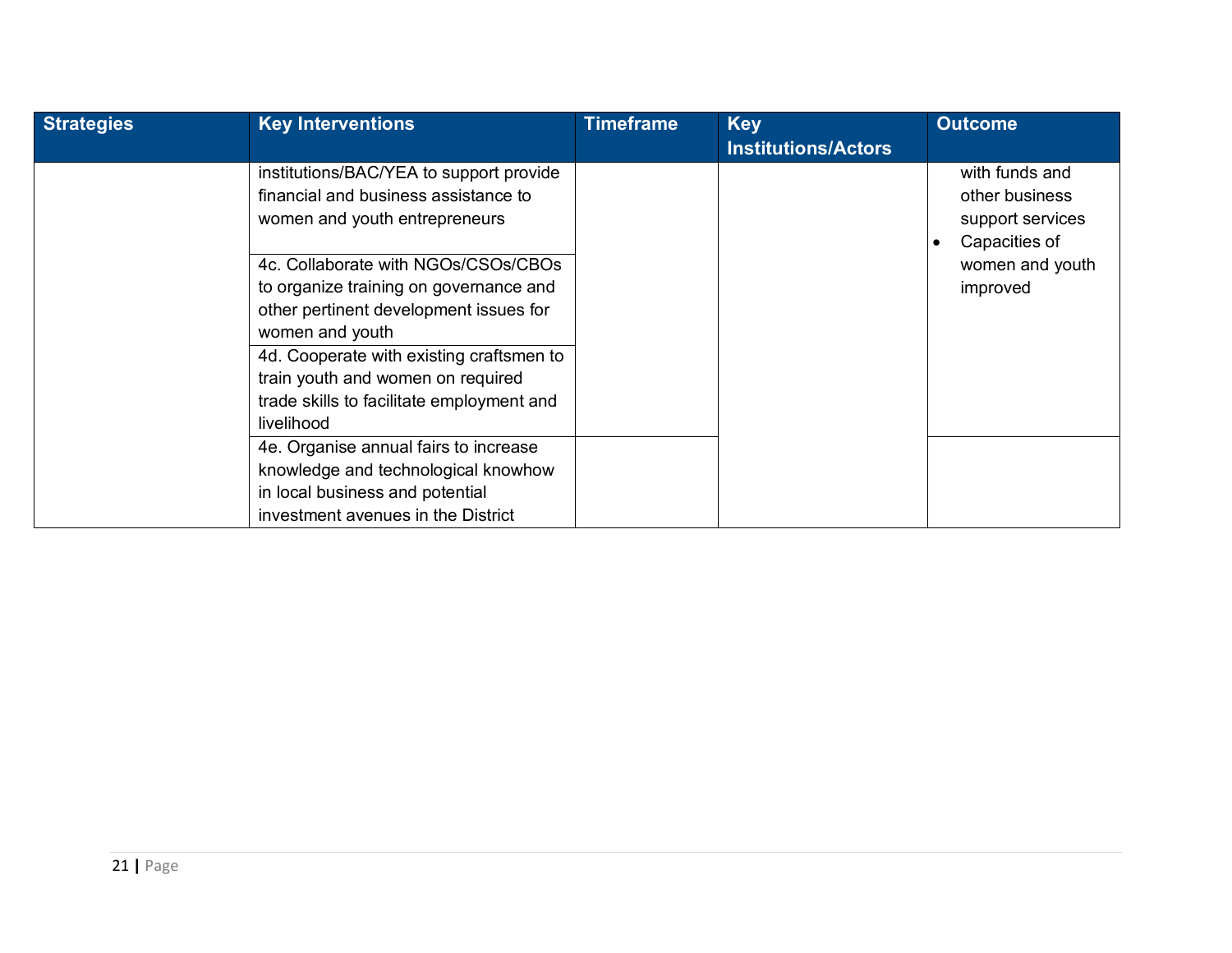# 5.0 COSTING FRAMEWORK

# Table 2: Costing Framework

| <b>SN</b>      | <b>Interventions</b>                                                                                                                                                                                                                                        | <b>Cost (\$)</b> | <b>Cost (GHS)</b> |
|----------------|-------------------------------------------------------------------------------------------------------------------------------------------------------------------------------------------------------------------------------------------------------------|------------------|-------------------|
| 1a             | Evaluate training needs of Gender Desk Officer (GDO) and staff of<br>Assembly and train appropriately                                                                                                                                                       |                  |                   |
| 1 <sub>b</sub> | Train GDO, staff, Assembly members, departments and agencies operating<br>within PHVM on equality and inclusion in planning and program<br>implementation                                                                                                   |                  |                   |
| 1 <sub>c</sub> | Support departments and agencies to collect and use sex/age<br>disaggregated information about essential matters in all sectors, regarding<br>the issues of women and youth                                                                                 |                  |                   |
| 1 <sub>d</sub> | Guarantee the allocation of adequate resources to consolidate gender parity<br>and inclusion in all programs and projects (Develop proposals soliciting<br>additional financial support from Development Partners)                                          |                  |                   |
| 1e             | Carry out regular monitoring and evaluation of program and projects on<br>equality and inclusion                                                                                                                                                            |                  |                   |
| 2a             | Guarantee the implementation of policies, program and projects addressing<br>gender equality and youth inclusion e.g. National Gender Policy and Youth<br>Policy                                                                                            |                  |                   |
| 2 <sub>b</sub> | Train women and youth on group formation, governance, leadership, self-<br>esteem, advocacy etc. to demand accountability                                                                                                                                   |                  |                   |
| 2c             | Establish support and sustain women and youth groups to dialogue with<br>Assembly on their concerns continually                                                                                                                                             |                  |                   |
| 2.1a           | Develop and implement programs and projects to facilitate continuous<br>education and livelihood for young boys and girls trapped in the transitional<br>gaps between Junior High Schools (JSH) and Senior High School (SHS),<br>and SHS to Tertiary Levels |                  |                   |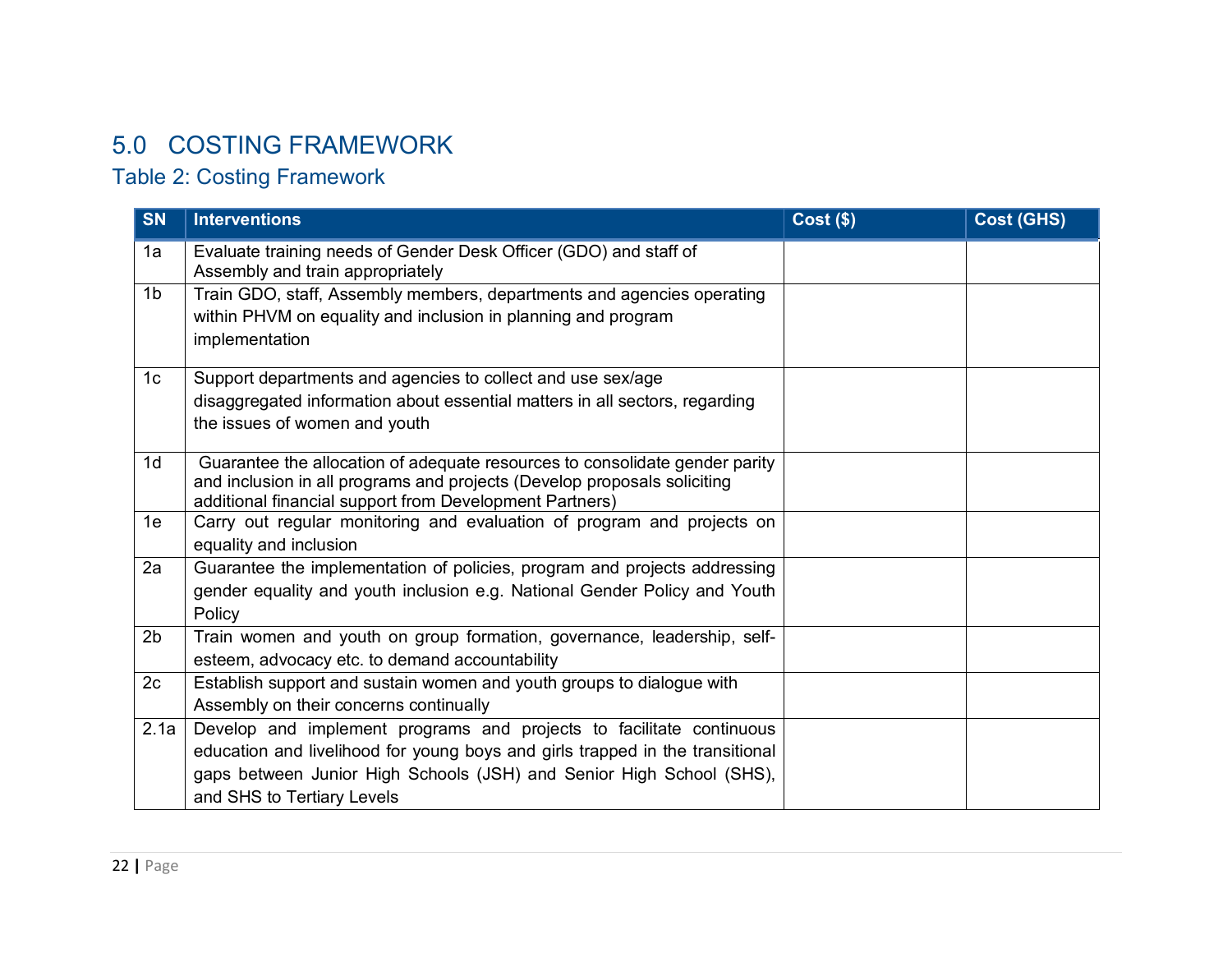| <b>SN</b>        | <b>Interventions</b>                                                                                                                        | <b>Cost (\$)</b> | <b>Cost (GHS)</b> |
|------------------|---------------------------------------------------------------------------------------------------------------------------------------------|------------------|-------------------|
|                  |                                                                                                                                             |                  |                   |
| 2.1 <sub>b</sub> | Improve and disburse scholarship for girls and ensure they are retained in                                                                  |                  |                   |
|                  | school to complete and move on to the next levels to avoid being victims of                                                                 |                  |                   |
|                  | child and early marriage and motherhood situations that does not empower<br>them                                                            |                  |                   |
|                  |                                                                                                                                             |                  |                   |
| 2.1c             | Endorse and enforce the availability of female teacher role models in                                                                       |                  |                   |
| 2.1 <sub>d</sub> | schools and communities starting with rural and less endowed schools                                                                        |                  |                   |
|                  | Provide career counselling and mentorship for the youth on career choices<br>to facilitate transition into life and work                    |                  |                   |
| 2.2a             | GDO leads Assembly team to organise sensitisation meetings to educate                                                                       |                  |                   |
|                  | and disseminate information on district's programs through the<br>implementation of Assembly's communication plan                           |                  |                   |
| 2.2 <sub>b</sub> | Organise public education/sensitization forums on governance (constitution,                                                                 |                  |                   |
|                  | national acts and policies; youth and gender policies, mandate of assembly                                                                  |                  |                   |
|                  | and role of citizens) and use feedback from community for programming                                                                       |                  |                   |
| 3a               | Promote the development of database on employment records for men,<br>women and youth in formal and informal sectors to track, evaluate and |                  |                   |
|                  | improve employment conditions for all                                                                                                       |                  |                   |
|                  |                                                                                                                                             |                  |                   |
| 3 <sub>b</sub>   | Target women and youth in economic empowerment programs and activities                                                                      |                  |                   |
|                  | (at least 40% in programs such as Planting for Food and Jobs)                                                                               |                  |                   |
| 3 <sub>c</sub>   | Review skills development programs and projects and target them at                                                                          |                  |                   |
|                  | increasing decent employment for women and youth                                                                                            |                  |                   |
| 3d               | Promote secure and affordable financial services to women in the informal<br>sector                                                         |                  |                   |
|                  |                                                                                                                                             |                  |                   |
| 3e               | Improve access of agricultural extension services and adaptive research to<br>women and youth                                               |                  |                   |
|                  |                                                                                                                                             |                  |                   |
| 3f               | Provide logistics to existing youth directorates/desks (BAC, YEA) to                                                                        |                  |                   |
|                  | coordinate and facilitate economic development activities for the youth                                                                     |                  |                   |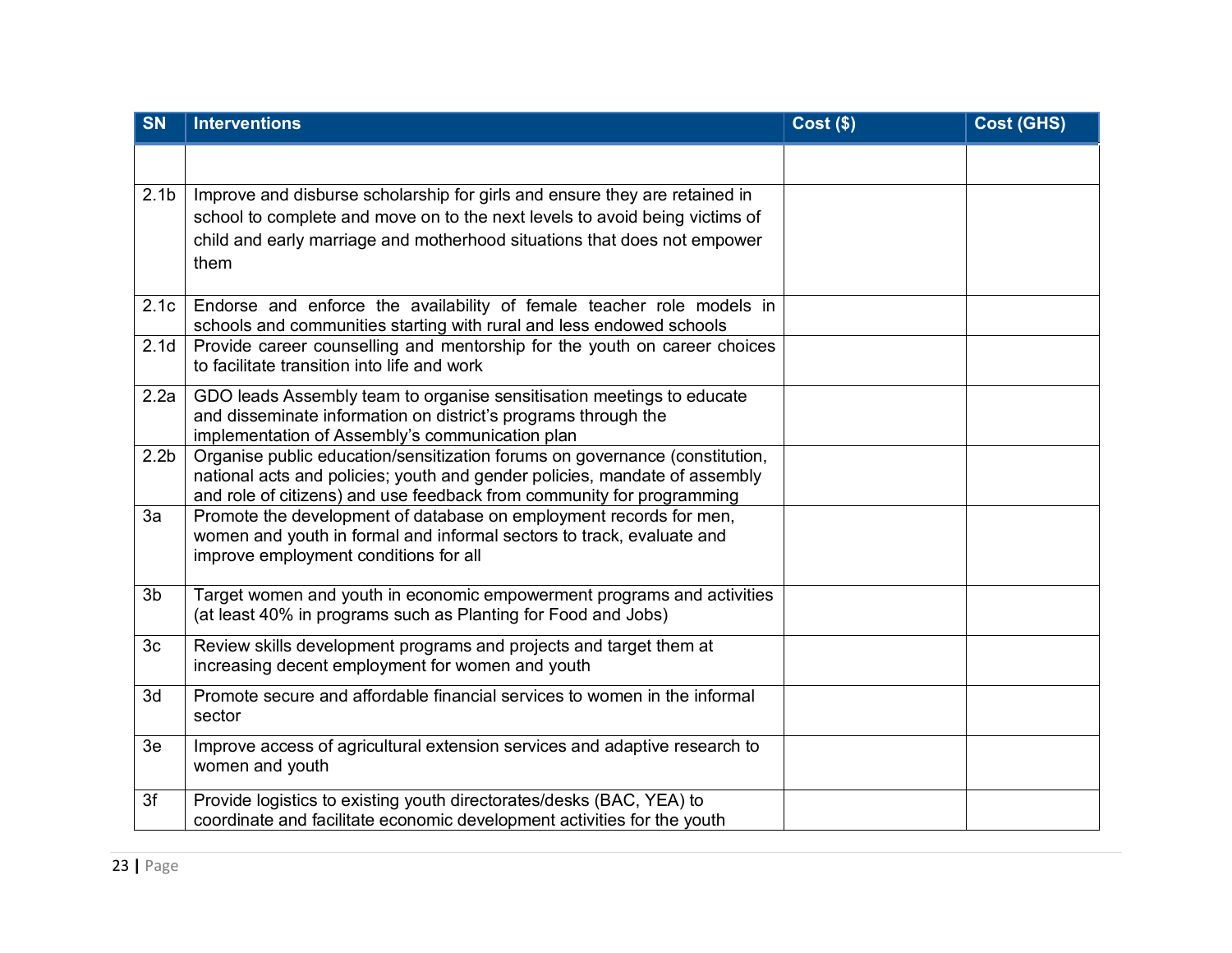| <b>SN</b>        | <b>Interventions</b>                                                                                                                          | $Cost($ \$) | <b>Cost (GHS)</b> |
|------------------|-----------------------------------------------------------------------------------------------------------------------------------------------|-------------|-------------------|
| 3g               | Organise annual fairs to increase knowledge and technological knowhow in<br>local business and potential investment avenues in the District   |             |                   |
| 3h               | Support women groups through the organisation of seminars on women<br>economic empowerment                                                    |             |                   |
| 3.1a             | Conduct needs assessment as a pre-requisite for the design of skills<br>development or training program for women and youth                   |             |                   |
| 3.1 <sub>b</sub> | Support entrepreneurship by providing business management and functional<br>literacy training to women and youth groups                       |             |                   |
| 3.1c             | Train women entrepreneurs in business development, book keeping and<br>business management skills to enable them access financial resources   |             |                   |
| 3.1 <sub>d</sub> | Equip women and youth with entrepreneurial skills linked with start-up<br>capital and kits                                                    |             |                   |
| 4a               | Consult with mining companies/industries on corporate social responsibility<br>and local content (quota for employment and scholarships etc.) |             |                   |
| 4 <sub>b</sub>   | Liaise with financial institutions/BAC/YEA to provide financial assistance to<br>women and youth entrepreneurs                                |             |                   |
| 4c               | Collaborate with NGOs/CSOs/CBOs to organize training on governance and<br>other pertinent development issues for women and youth              |             |                   |
| 4d               | Cooperate with existing craftsmen to train youth on required trade skills to<br>facilitate employment and livelihood                          |             |                   |
| 4e               | Organise annual fairs to increase knowledge and technological knowhow in<br>local business and potential investment avenues in the District   |             |                   |
|                  | <b>Grand Total</b>                                                                                                                            |             |                   |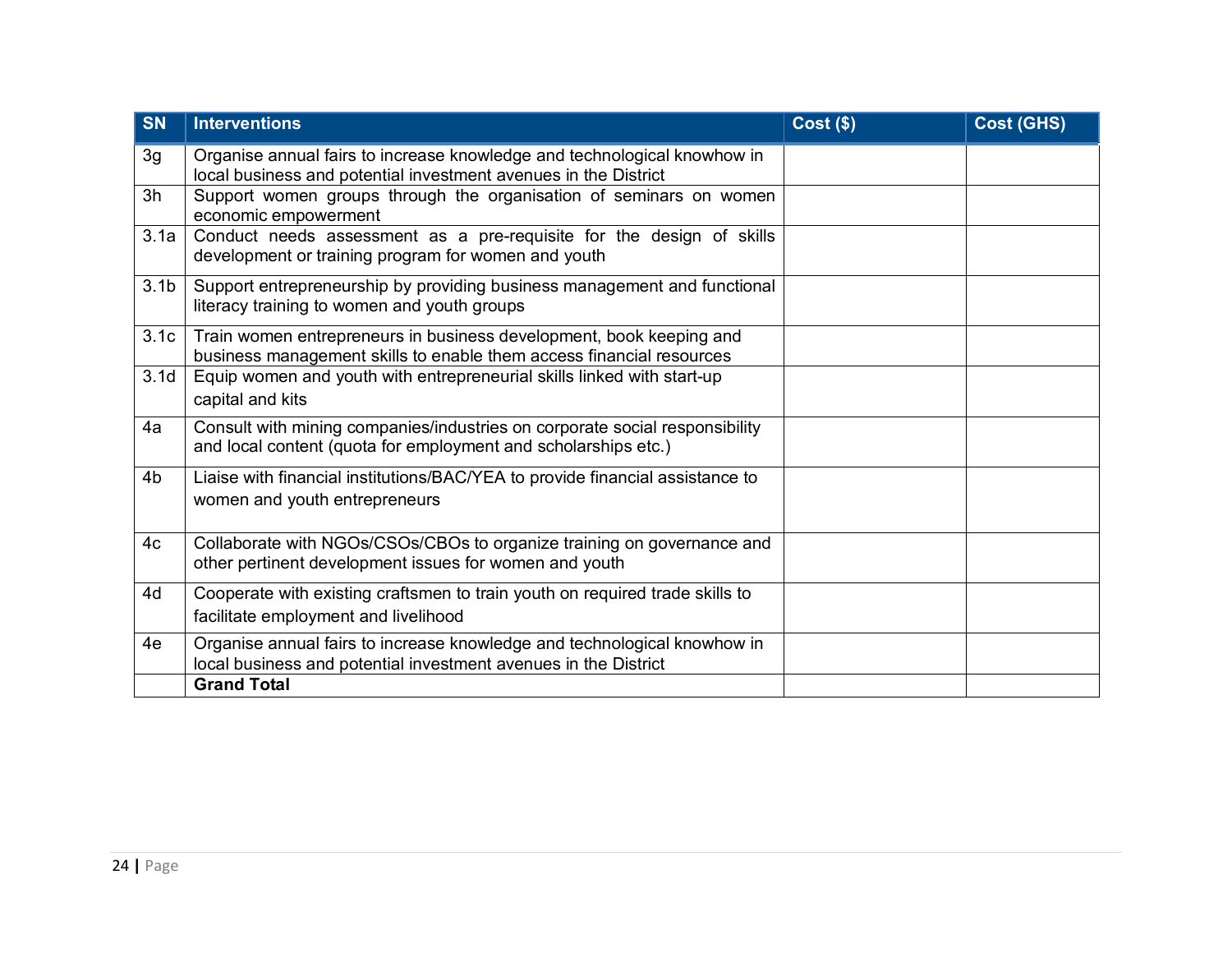# 6.0 MONITORING THE PERFORMANCE OF THE STRATEGY

# Table 3: Monitoring Plan

| <b>Outcome</b>   |                                                                                                          | <b>Indicators</b>                                                                                                                                                                              | <b>Data</b><br>collection/frequency                               | <b>By Who</b> | <b>Planned</b><br><b>When/Actual</b> | %Complete/<br><b>Remarks</b> |
|------------------|----------------------------------------------------------------------------------------------------------|------------------------------------------------------------------------------------------------------------------------------------------------------------------------------------------------|-------------------------------------------------------------------|---------------|--------------------------------------|------------------------------|
| $\mathbf 1$ .    | Strengthened<br>organizational and<br>institutional<br>capacity of PHV                                   | Number of training for<br>GDO and staff of<br>Assembly<br>% of DACF spent on<br>gender and youth<br>programs                                                                                   | Reports/monthly                                                   | <b>PHV</b>    |                                      |                              |
| $\overline{2}$ . | Strengthened<br>capacity of women<br>and youth to<br>participate in local<br>development and<br>advocacy | Number of women and<br>youth in decision<br>making spaces<br>Number of training<br>organised by GDO and<br>stakeholders<br>Established vocational<br>centre<br>Number of female role<br>models | <b>Results on Elections</b><br>Survey on women<br>leaders in area | <b>PHV</b>    |                                      |                              |
| 3.               | Improved access to<br>and control of<br>available<br>Resources and<br>Opportunities                      | Policies on economic<br>development                                                                                                                                                            |                                                                   | <b>PHV</b>    |                                      |                              |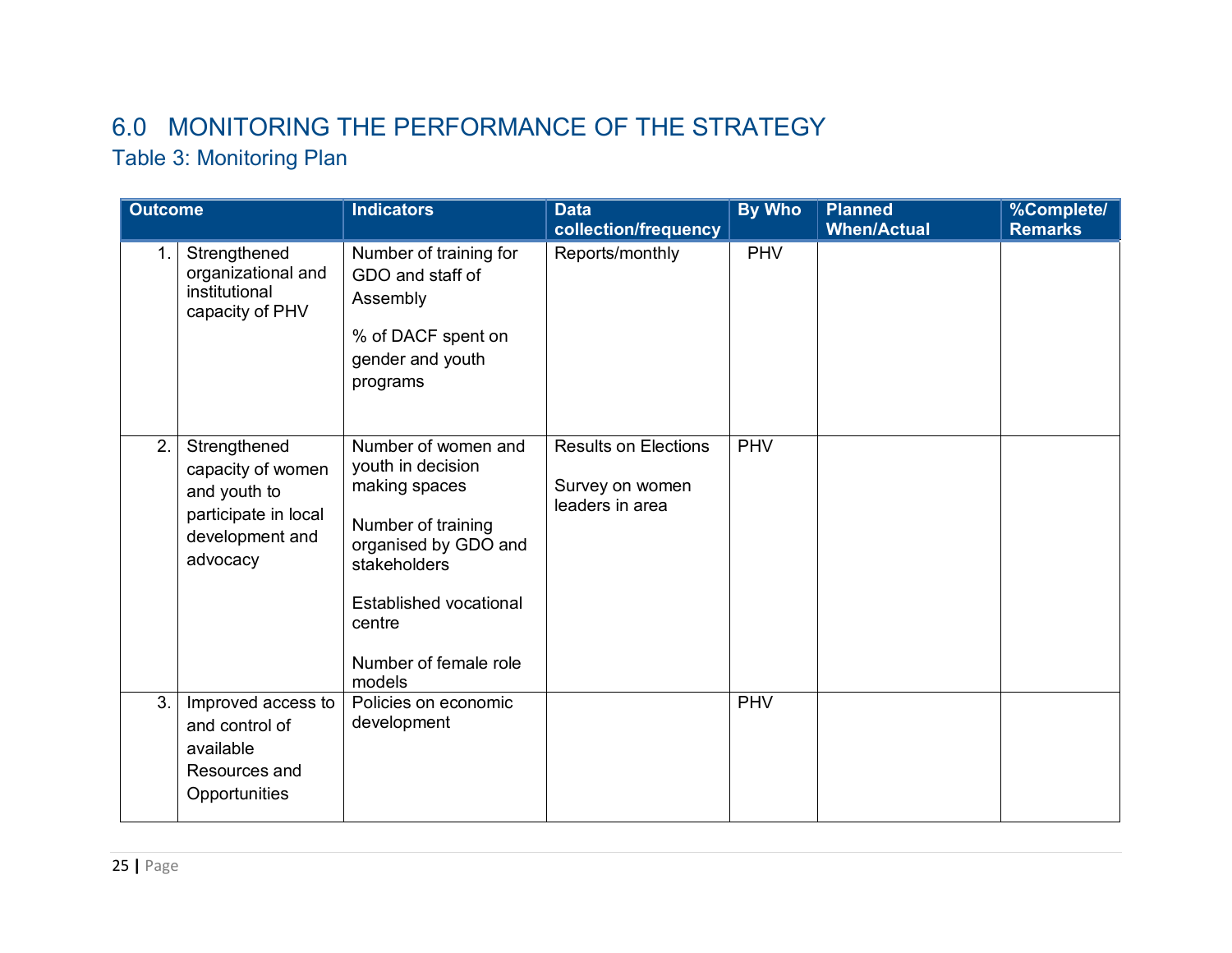| <b>Outcome</b> |                                                                     | <b>Indicators</b>                                                                                                                                                                                           | <b>Data</b><br>collection/frequency                       | By Who     | <b>Planned</b><br><b>When/Actual</b> | %Complete/<br><b>Remarks</b> |
|----------------|---------------------------------------------------------------------|-------------------------------------------------------------------------------------------------------------------------------------------------------------------------------------------------------------|-----------------------------------------------------------|------------|--------------------------------------|------------------------------|
| 4.             | Improved<br>collaboration<br>between PHV and<br><b>Stakeholders</b> | % increase in number of<br>women and youth<br>receiving financial<br>assistance<br>% increase in youth<br>receiving scholarship<br>and employment<br>% increase in social<br>responsibility by<br>companies | Reports from private<br>business (banks and<br>mines) BAC | <b>PHV</b> |                                      |                              |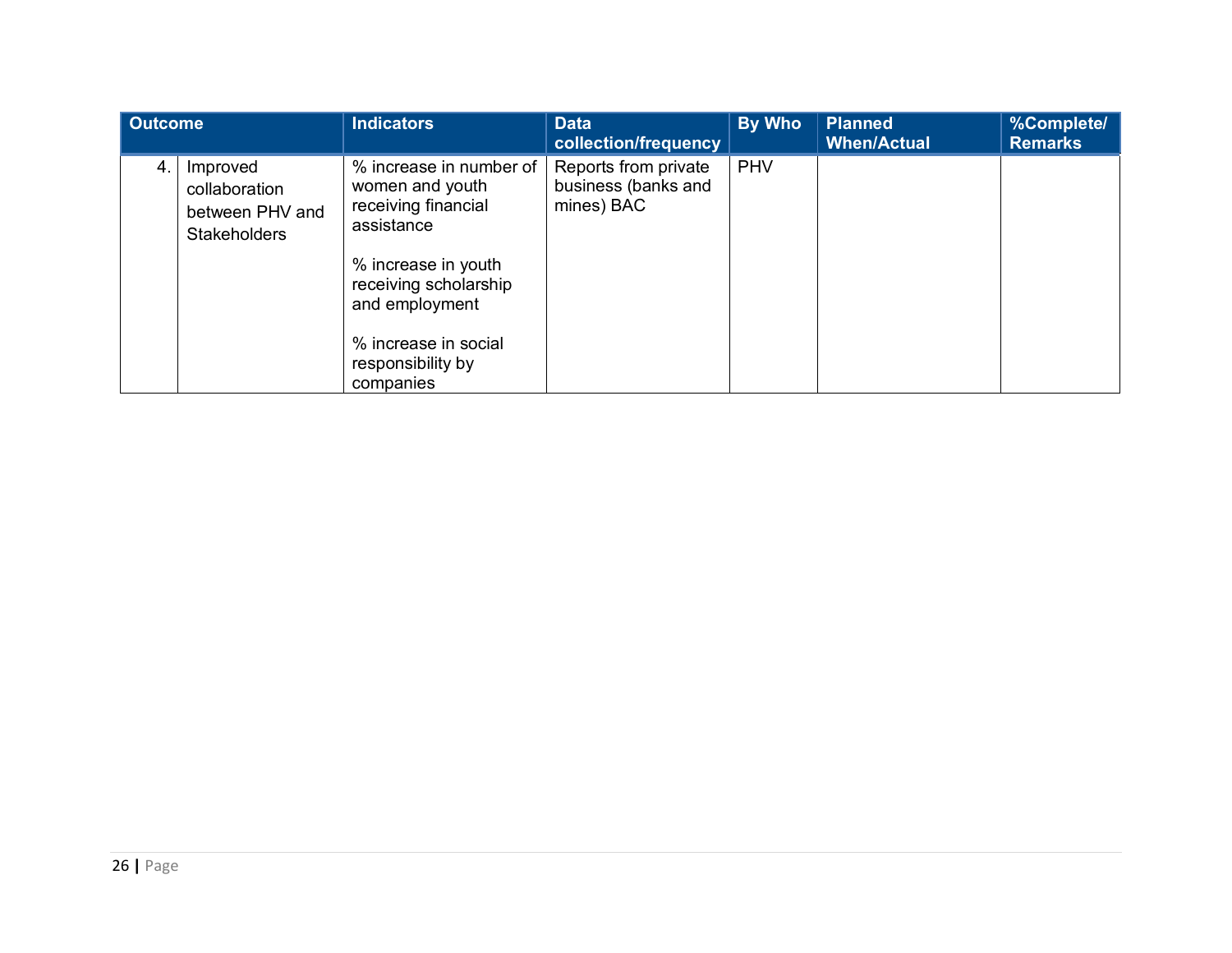# 7.0 GUIDELINES ON GENDER EQUALITY AND YOUTH INCLUSION PLANNING AND PROGRAMMING

The Gender Equality and Youth Inclusion (GEYI) Guideline has been developed to enable WAGES better support PHVM in sustainably integrating GEYI in municipal planning and implementation as well as promote economic empowerment of women and youth.

In the world today, there exist differences between women, men and youth in various aspects of life; such as workloads, employment opportunities and remuneration, access, control over resources, human rights, culture and religion, politics, health, living conditions, etc. For instance, in many respects, the extractive industries can be seen as the most male dominated, and its operations, whether in terms of workplaces or on the local environments that host their operations are riddled with both actual and potential instances of gender-differentiation and discrimination. There are few opportunities for women to work in the sector and their voices and representation on the ground tend to go unheard in the processes of establishing and running the mines.

Evidence suggests that a gender bias exists in the distribution of risks and benefits in mining projects. Benefits accrue to men in the form of employment and income opportunities linked to extractives, while the costs, such as family/social disruption, and environmental degradation, fall most heavily on women. The gendered experience of mining significantly impacts the ability of men, women and the youth to participate in and equally contribute to development. Addressing gender bias issues in mining areas will not only increase the development effectiveness and sustainability of projects, but also increase growth and reduce poverty.

A successful approach to youth inclusion and gender equality should be based on a thorough understanding of the varying needs of women and the youth to create tailored programs that meet their specific needs. The Local government has a critical role in creating and supporting environments that enable everyone to achieve optimal wellbeing.

### 7.1 Integrating Equality and Inclusion in Program/Project

There is a need to undertake an analysis of differences such as roles/responsibilities of men, women and youth, access to and control over resources for men, women and youth; decision-making and power of men, women and youth; needs and potentials of men, women and youth; relationship between men, women and youth; and the impact that policies, programs/projects and services may have on them.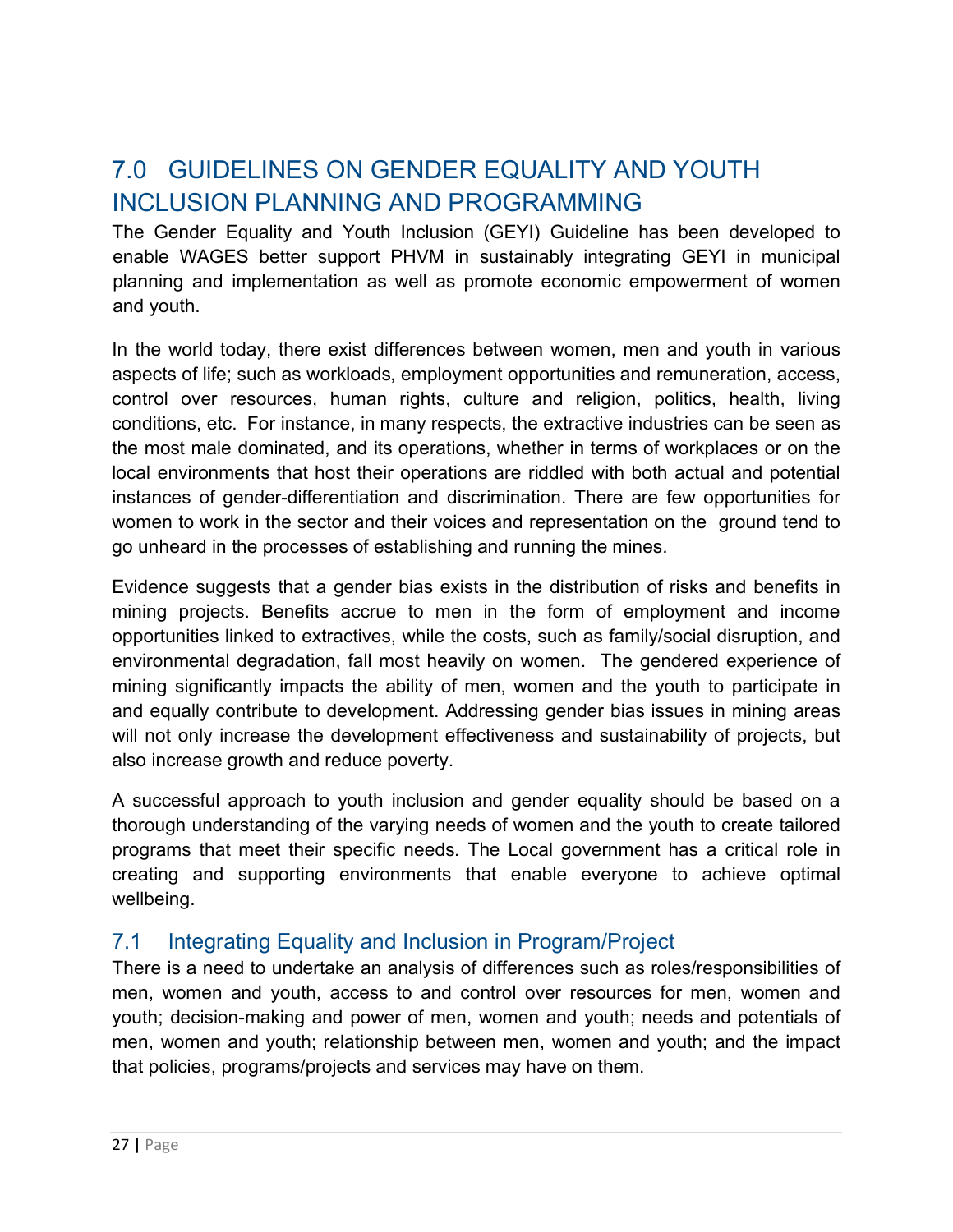#### *Basic gender analysis questions*

- 1. What is the issue about?
- 2. Who is participating? (women, men, boys, girls)
- 3. Who has access and control? (women, men, boys, girls)
- 4. Who is doing what? (women, men, boys, girls)
- 5. Who is benefiting? (women, men, boys, girls)
- 6. Who is losing? (women, men, boys, girls)
- 7. Who is involved in the decision-making processes (women, men, boys, girls)
- 8. What can be done to ensure women and men benefit equally?
- 9. How can the inequalities be addressed (women, men, boys, girls)
- 10. Will the recommendations promote gender equality and youth inclusion?

The concerns of women and youth need to be addressed from the onset, genderconstraints identified, and steps taken to fully incorporate women and youth concerns and perspective in the project design to ensure participation. Therefore, a successful program will depend largely on consultations with all stakeholders including women and youth at the start of project preparation and continuing throughout the life of the project.

#### *Steps to consider at this stage*

- 1. Clearly define the stakeholders involved: for whom and with whom will the project be carried out? Carefully identify which groups of people will be affected. Which stakeholder groups will be involved? (All the different groups of people who are directly affected by the project in this case women and youth, in the local community. The questions to ask may include: How will you ensure that the specific needs of women, and youth are considered? Examine whether specific policies or programs are required and look at modifying existing practice to ensure it promotes gender equality and youth inclusion.
- 2. Map out all stakeholders (women and youth) and find out their views and feelings about the local problems and major issues for improved understanding of their needs and expectations. For instance, in the case of mining communities what could be their specific concerns regarding the activities of the sector. Arrange meetings, focus group discussions and interviews with them to find out how it affects women and youth. To achieve this use sex-disaggregated data and consult with women and youth groups. *Note: It is important to listen to all stakeholder groups to obtain the points of view* of women and men, girls and boys, are all taken into consideration such as age, profession, ethnic origin, or some other characteristic. In order that the personal opinions and feelings of as many people as possible are heard, make sure that

both women and men are able to express themselves in meetings, discussions,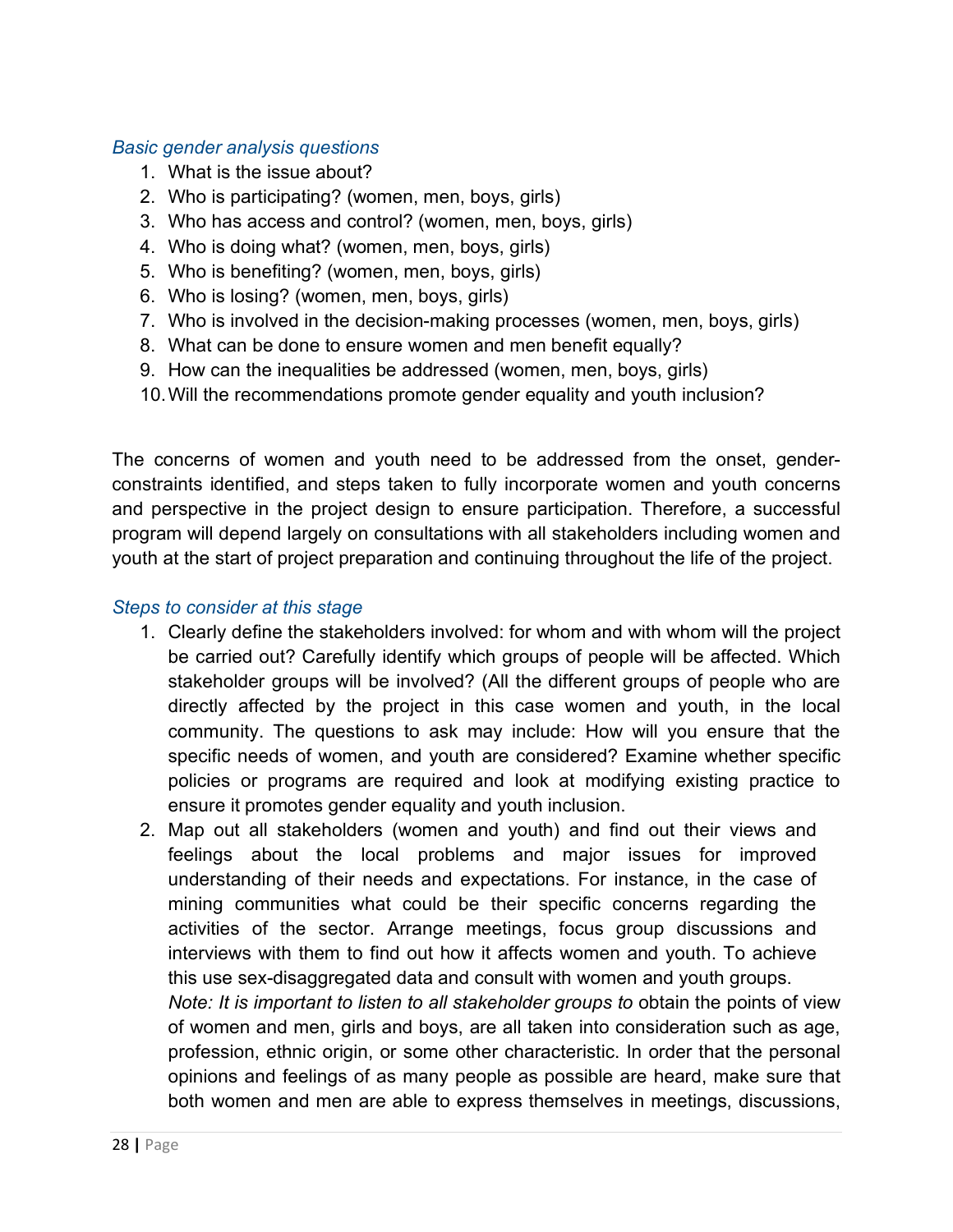and other occasions for collecting or exchanging information. Gather data, research and feedback from community members.

- 3. Arrange separate meetings for women and for men if there is a possibility that the cultural gender role of the women makes them keep quiet when men are present. The same can also apply to different age groups. For example, young women and girls do not always express themselves in the presence of older women. Young men, too, do not necessarily say what they want in the company of older men.
	- Consider the time of the meeting. Women have different tasks in their families and in the community, so they use their time in different ways. Often a woman works full-time looking after her home and family and has very little other time to spare. Ensure meetings take place at the most suitable time for each group.
	- It is also important to listen to the different stakeholder groups; women and youth in connection with the concrete activities and technical solutions in the planned project. For example:
		- Where and when will training be arranged?
		- ¾ Who will represent the participating groups in planning and follow-up meetings?
		- Where exactly will the planned buildings be erected?
		- ¾ How should the project operations be scheduled with regard to the seasons and times of day?
- When formulating indicators, it is important to remember:
	- ¾ To plan and develop indicators with the participation of as many of the stakeholders as possible so that the aspects which are important for the various stakeholder groups are also brought to light.
	- $-$  To include sex-disaggregate indicators
	- ¾ To develop quantitative and qualitative indicators for the progress made with regard to gender equality and women's participation and empowerment and youth inclusion.
	- ¾ To use combinations of both quantitative and qualitative indicators.
	- ¾ To make sure the indicators are based on reliable and appropriate sources and means of acquiring information.

How might your own values, biases and assumptions affect the process? Consider whether you have specific beliefs about women, men or young people role in society and how this could impact on your decision-making. How does the program or service perpetuate or overcome existing stereotypes and gender inequities? Reflect on whether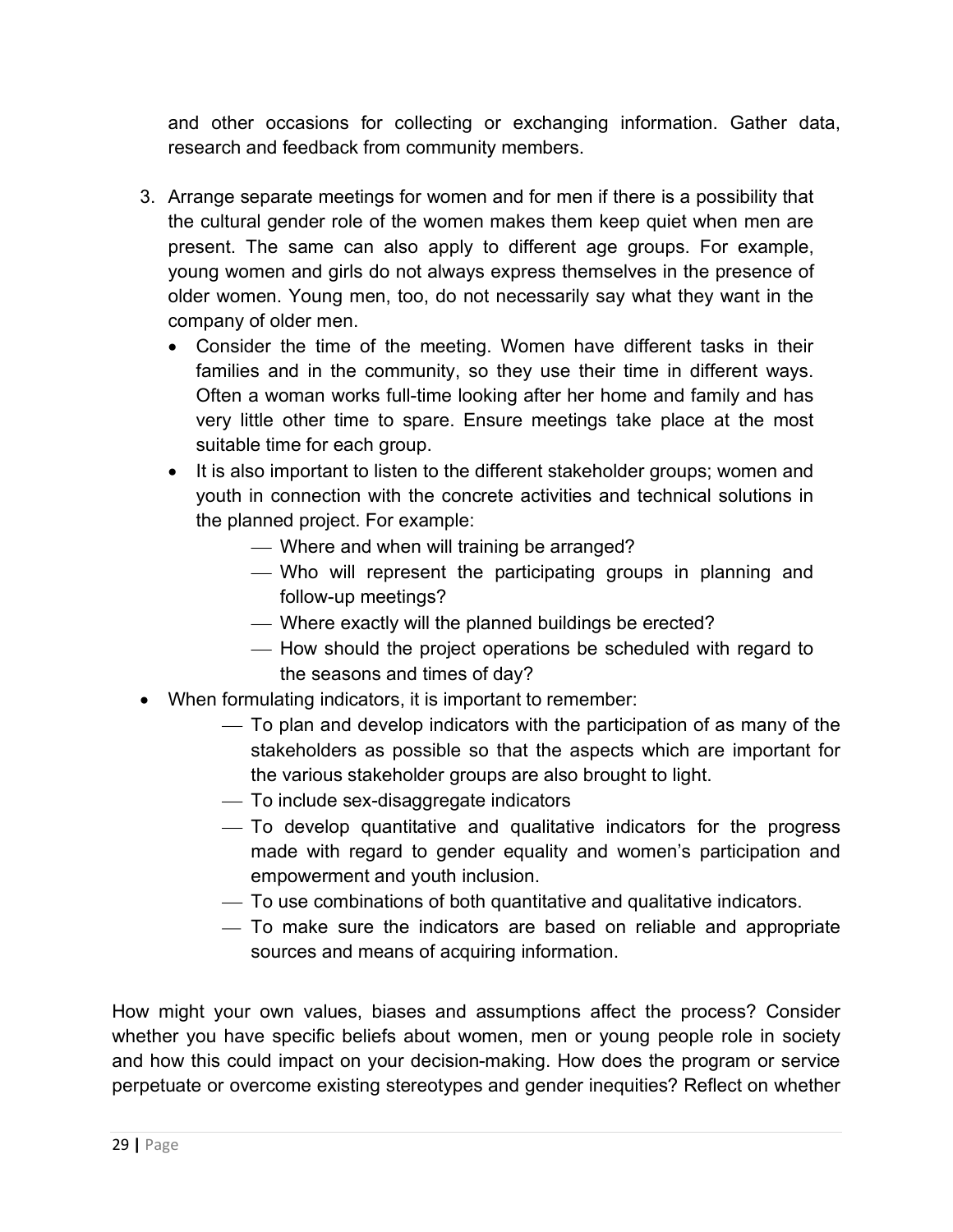there are measures in place to rectify gender inequities/exclusion to ensure that women and young people have equal opportunities.

#### *Collaboration with Stakeholders*

PHVA will establish and sustain an enabling environment for the private sector, civil society to operate to ensure that women and youth have access to employment. There would be the need to embark upon capacity building programs for the Assembly/Unit Committee members, Assembly staff and departmental heads and strengthen the collaboration with all corporate bodies, NGOs and other development partners operating in PHV. Thus, the GEYI Strategy seeks to strengthen coordination and partnership within the units in the Municipal Assembly as well as between the Assembly and other stakeholders such as the mining companies and financial institutions.

#### *Implementation, Monitoring and Evaluation*

The design of a participatory monitoring and evaluation system that actively involves women and youth is critical to GEYI outcomes. MA must also show commitment to gender equality and youth inclusion and reflect this priority in action plan and budget. The budget should track consistently the flow of resource allocation towards achieving gender equality and youth inclusion as stated in the Strategy.

| <b>Questions</b>                                                                                                                                           | Yes, No, N/A<br>Provide evidence – what action is required?<br>Specify changes required to policies, practices etc. |
|------------------------------------------------------------------------------------------------------------------------------------------------------------|---------------------------------------------------------------------------------------------------------------------|
| Planning                                                                                                                                                   |                                                                                                                     |
| Is data about women and youth<br>collected and analysed in relation<br>to project/program?                                                                 |                                                                                                                     |
| Is data about the needs of women<br>and youth collected and analysed?                                                                                      |                                                                                                                     |
| Are women and youth consulted<br>including those in diverse groups?<br>Such as women and youth PWDs?                                                       |                                                                                                                     |
| Are barriers to participation of<br>women and youth taken into<br>account? (Time of day, caring<br>responsibilities, having a safe and<br>welcoming venue) |                                                                                                                     |

#### *Key questions to consider during the different phases of the project/program*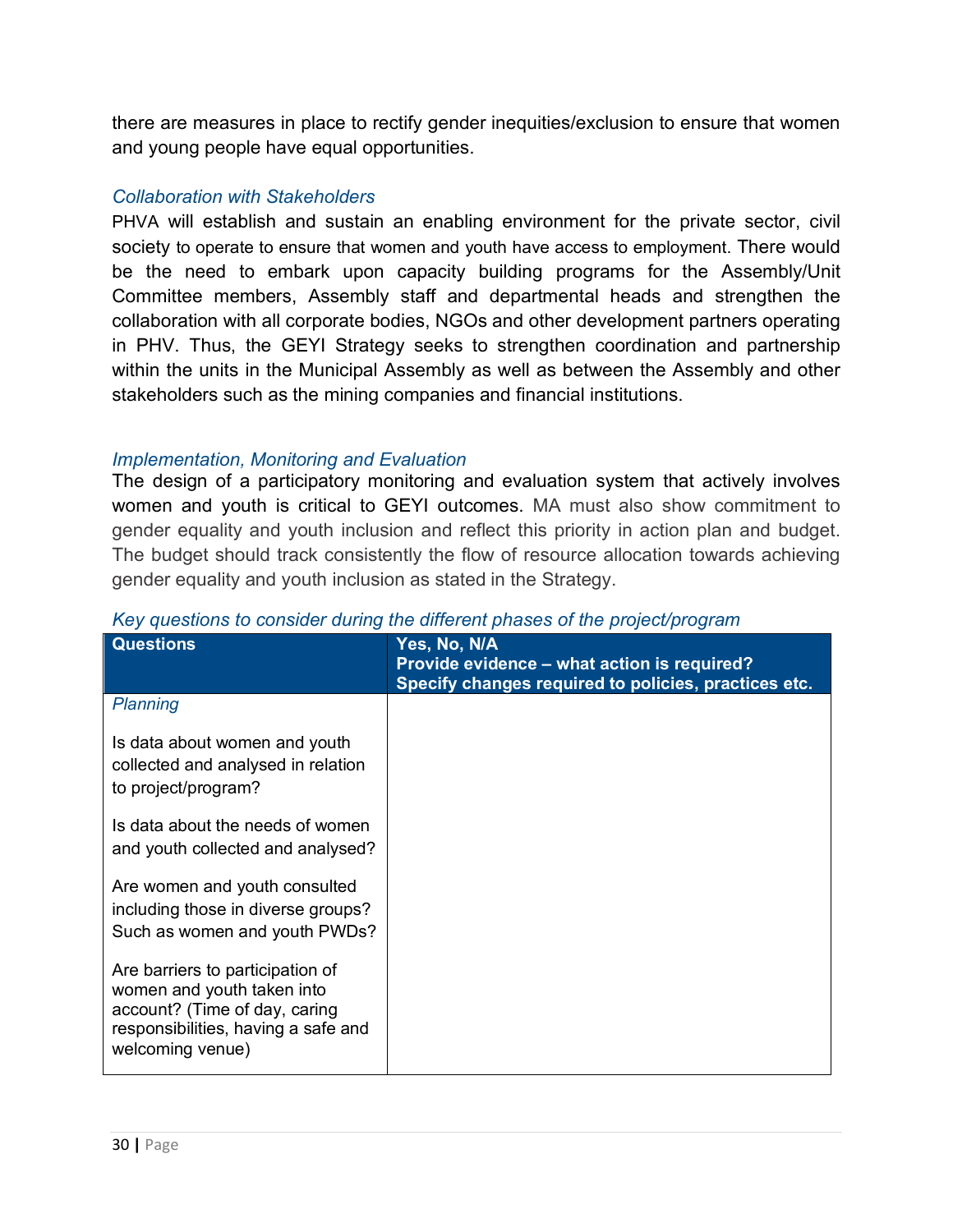| <b>Questions</b>                                                                                                                                                | Yes, No, N/A<br>Provide evidence - what action is required?<br>Specify changes required to policies, practices etc. |
|-----------------------------------------------------------------------------------------------------------------------------------------------------------------|---------------------------------------------------------------------------------------------------------------------|
| Implementation                                                                                                                                                  |                                                                                                                     |
| Are there equal opportunities for<br>women and youth to contribute to<br>making decisions during the<br>program?                                                |                                                                                                                     |
| Are equal and respectful<br>relationships between women and<br>youth fostered and promoted<br>during the program?                                               |                                                                                                                     |
| <b>Monitoring and Evaluation</b>                                                                                                                                |                                                                                                                     |
| Is usage data broken down by sex<br>and age?                                                                                                                    |                                                                                                                     |
| Is there a plan of how to evaluate<br>the impact of the project/program<br>on women and youth?                                                                  |                                                                                                                     |
| Did program/project change the<br>situation of women and youth?                                                                                                 |                                                                                                                     |
| Were funds spent on planned<br>programs and actions on women<br>and youth?                                                                                      |                                                                                                                     |
| Did you clearly define<br>responsibilities, necessary<br>information, and resources needed<br>(financial and human resources)<br>for Monitoring and Evaluation? |                                                                                                                     |
| Did you include in the Monitoring<br>and Evaluation Plan the why, when<br>and who is responsible for<br>monitoring gender and youth<br>outcomes;                |                                                                                                                     |
| Did you use indicators that<br>measure or describe gender<br>equality and sex-disaggregation?                                                                   |                                                                                                                     |
| Was budget allocation adequate to                                                                                                                               |                                                                                                                     |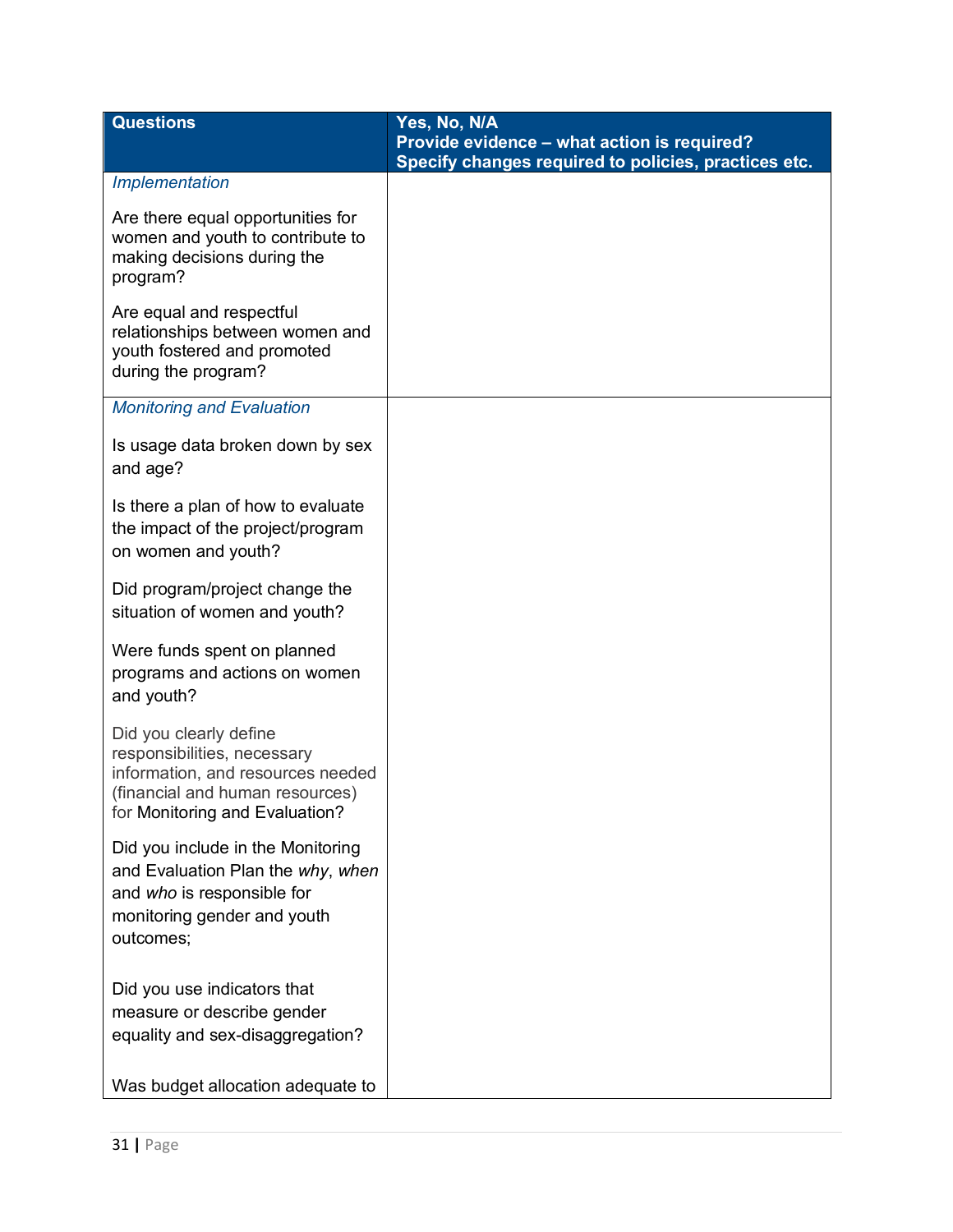| Questions                                                                       | Yes, No, N/A<br>Provide evidence - what action is required?<br>Specify changes required to policies, practices etc. |
|---------------------------------------------------------------------------------|---------------------------------------------------------------------------------------------------------------------|
| implement gender and youth<br>related program/project?                          |                                                                                                                     |
| Did you include gender and youth<br>perspectives in work plans at all<br>times? |                                                                                                                     |

#### *Hints on integrating gender and youth issues in planning*

- Has DA incorporated a gender perspective in analysing economic, social and political factors related to the context in which it works?
- Are program objectives, strategies, assignments and results defined in a genderspecific manner?

#### **Self-Assessment Questions**

- 1. Is gender equality a human right? Must it be respected in all cultures?
- 2. Is gender equality a feature of your own family/friends/colleagues?
- 3. What inequalities can you see in your own family/work?
- 4. Who decides about what work women, men or youth do at work? Is it based on abilities or sex?
- 5. Do women, men and youth in the Assembly receive equal payment for work of equal value?
- 6. How can gender equality be promoted?
- 7. What deficiencies do you see overall in Ghana/District with regard to gender inequality and youth exclusion?
- 8. What are the particular problems of gender equality in the Assembly? What themes emerge in DA's activities?
- 9. Who takes part in making decisions at community meetings? Are women and youth involved?
- 10. What gives rise to gender inequalities and exclusion? What are they?
- 11. How can these deficiencies be influenced?
- 12. Is inequality and exclusion discussed with the men, women and youth in the community?
- 13. Determine if baseline data and analysis is available to identify key gender issues in the community
- Are results and indicators clearly specified?
- Have you gathered adequate information and analysed issues from a gender and youth perspective?
- In formulating the goal and objectives of programs, were gender and youth issues considered?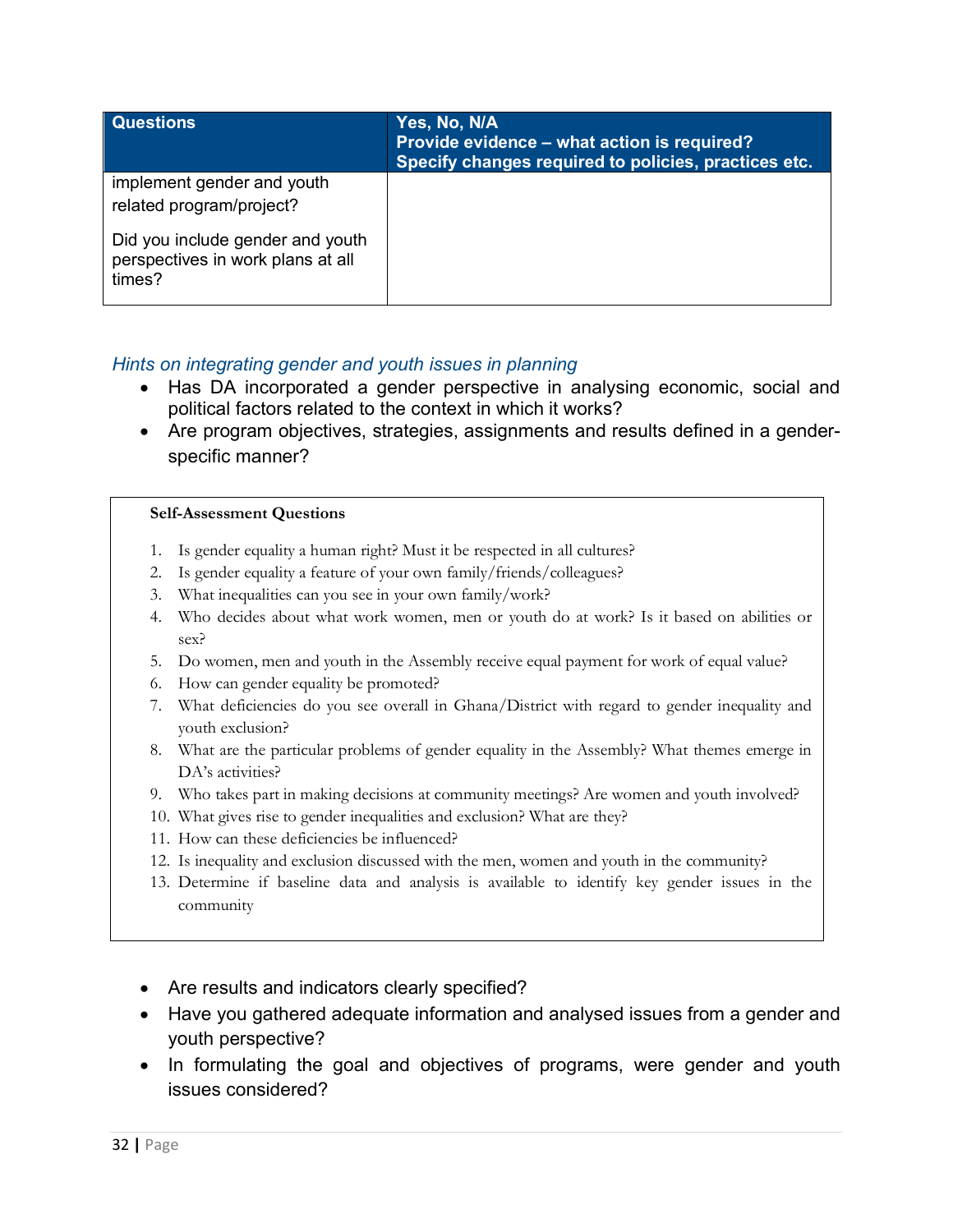- Did you consider gender and youth issues in designing strategies and activities for implementation?
- Are there enough resources to address actions on gender and youth?
- How will the project be monitored and evaluated?

## 7.2 Recommendations for Integrating women and youth in technical and entrepreneurship trainings and fostering women and / or youth led small businesses

From a gender perspective, it is important to understand the specific constraints and incentives that impact women and youth businesses with respect to the type of program that are designed and implemented to ensure their effective participation. It is necessary to do an analysis before inception of any program design to reveal the constraints in order to tackle them appropriately. Women and youth are faced with constraints such as lengthy registration processes of business, licensing or permit process which due to women's low level of education are not able to proceed with business registration. There is also lack of information on formalization process of businesses as well as women's limited ability to own assets and inheritance due to customary laws.

Women and youth also face financial constraints such as less favourable profile with investors since they own small businesses, do not have adequate collateral and also prefer own savings to finance enterprises instead of credit from financial institutions hence their low financial market participation. Other constraints are lack of a combination of education, work experience, vocational and technical skills caused by women's lower educational attainment or social norms that limit their physical mobility, lack or limited access to technology due to affordability, lack of knowledge, and/or social norms. Women are more likely to start enterprise in sectors with low effective demand leading to lower profits and are not able to network effectively to harness resources to expand businesses and the lack of childcare and higher burden of household responsibilities; competing demands between market and household work for time due to family responsibilities.

Therefore, it is recommended that a training component on integrating women and youth in entrepreneurship should take into consideration the following.

• *Design programs that are tailored to the size and type of enterprise* as well as the capacity and needs of women/youth entrepreneur. The type of entrepreneur, size of the business and sector to be targeted can have a large impact on the provisions that are required to ensure participation of women and youth within project's target population. The duration and content of the training program can also be different depending on the entrepreneur being targeted, including the level of education, literacy and numeracy.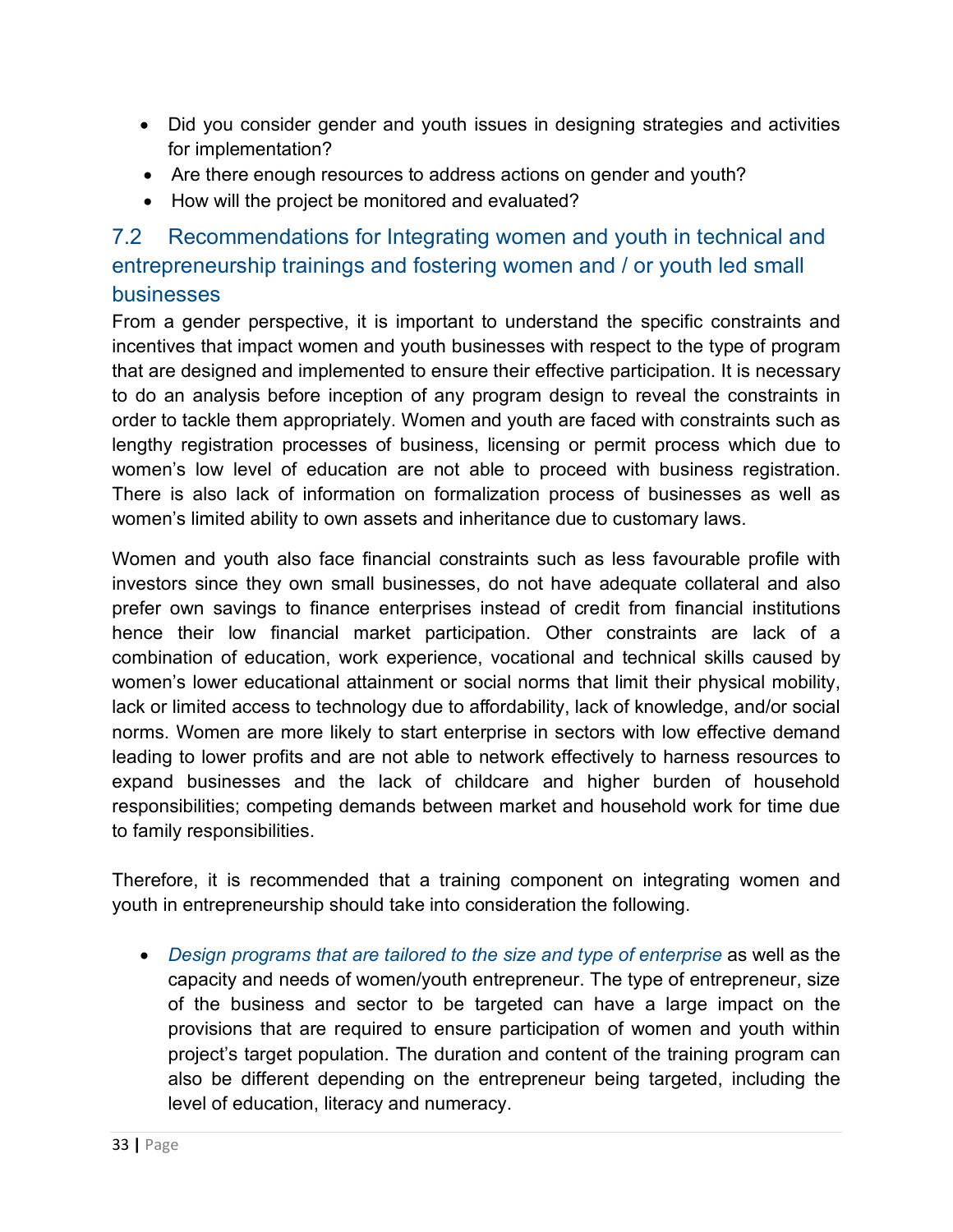- *Use different communication channels to* reach women and youth entrepreneurs. Women and youth with small and medium enterprises or those who have accessed credit can be reached through the banks that they work with or women in business associations, while promoting awareness amongst women small entrepreneurs (petty traders, oil processors) may involve working with community organizations or publicizing program at the market place or through the information van.
- *Provide gender training for program staff.* It may be necessary for all Assembly staff, to receive some gender training because gender-informed staffs are more likely to positively influence the outcome of the training on entrepreneurship. In this case BAC and YEA can be trained on gender and youth inclusion to enhance training.
- *Consider women's time, mobility and childcare constraints* during program design and implementation of training. Provisions that might help to alleviate constraints on women's time and mobility include coverage of transport costs or special attention given to the time and duration of the training program to ensure that it does not add to women's already heavy time burden or places them in potentially unsafe situations. Providing childcare to women can also increase the level of participation of women in such trainings since many women may choose not to participate in the training program due to lack of childcare options.
- *Promote social interactions and networking* activities among women and youth groups. Pairing trainees during training sessions or providing mentoring, business counselling and coaching services can encourage social interaction and networking. In addition to promoting the creation of networks, these activities help entrepreneurs engage more effectively with public and private institutions.
- *Ensure the collection of gender-disaggregated data, research and analysis* is done as part of reforms to integrate specific gender considerations. Preparatory assessments and consultations with women and youth groups should be used to assess whether constraints in accessing finance can be alleviated through better outreach and promotion of existing products or reducing high collateral constraints.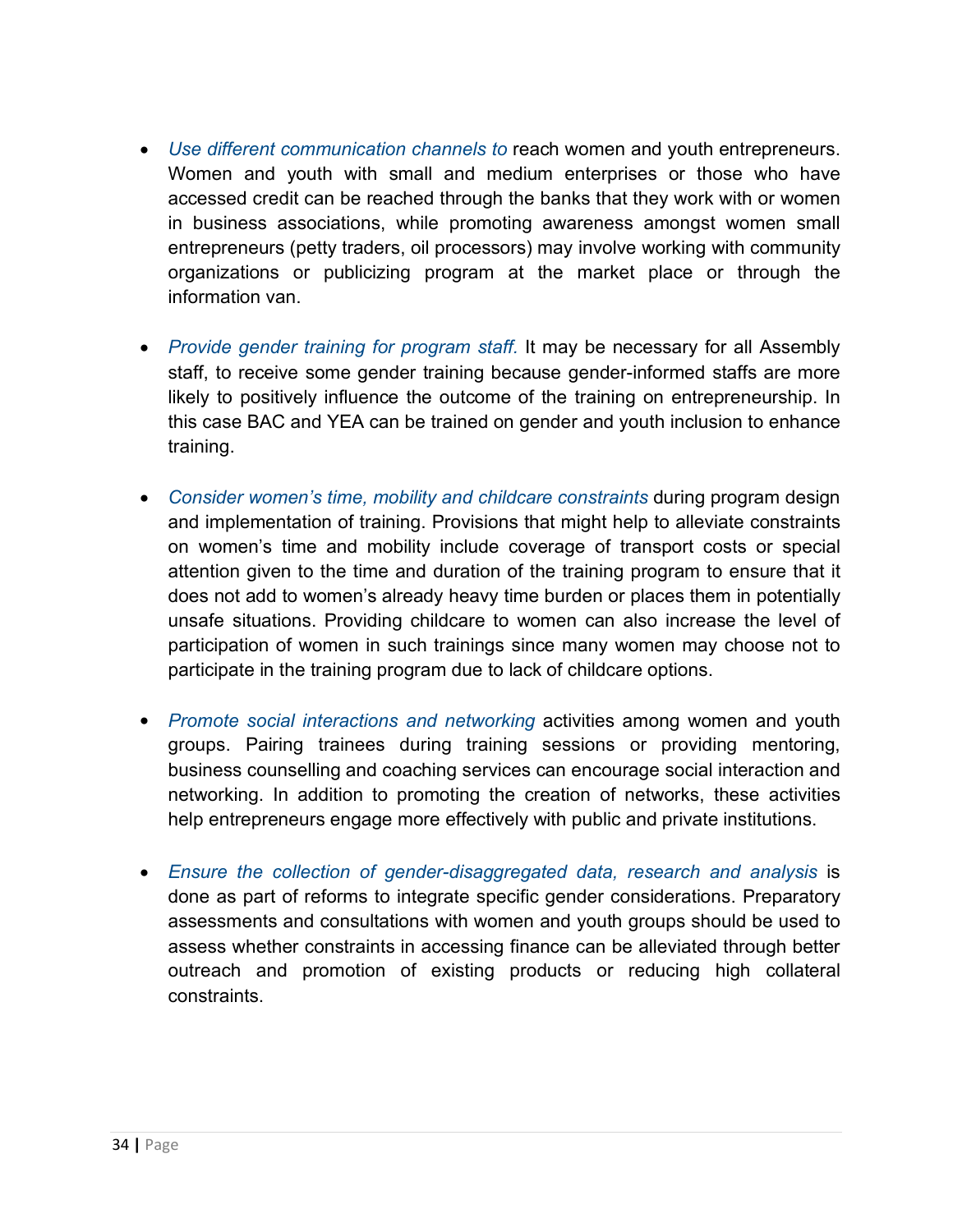### 7.3 Recommendations for promoting women and youth employment in existing public and private sector organizations

MMDA partnering with the private sector on youth and women training or employment initiatives should be motivated by the need to ensure that the development of skills reflects actual or future needs in the extractive sector and labour market. Over the years, there has been little connection between the needs of industry and curricula at the tertiary level of education to offer training in non-traditional and emerging areas of the economy. Notable issues that has given rise to youth unemployment are: limited provision of demand-driven tertiary education and skills training for the majority of Junior High School (JHS) and Senior High School (SHS) leavers, inadequate provision of technical and vocational education equipment, inadequate capacity of instructors and unstructured provision of apprenticeship, especially within the private and informal sectors.

In order to promote women and youth employment in existing public and private sector organisations in extractive communities the following is recommended:

- *Establish/Strengthen Business Advisory Councils* to provide advice and technical assistance to local businesses in the area of training and other aspects of youth skills and employment. The council can help organize firms' on-the-job training activities and facilitate their participation in employment services or internships. BAC to advise women and the youth on viable business opportunities and develop entrepreneurial programs as well as provide technical advice and capacity-building on public-private partnerships given the difficulties in implementing successful PPPs. BAC should also liaise with appropriate stakeholders to establish industrial estates that can increase employment opportunities for women and youth.
- *Implement labour-market policies such as local content in extractive sector* and provide labour-market training and work experience programs, job search assistance, career counselling and other employment services for young people. Promoting quality apprenticeships in the mining companies either informal or formal is a suitable solution for ensuring school-to-work transition particularly in the mining companies where jobs require specific skills sets. Create opportunities for education and training of girls / young women by providing them with scholarships.
- *Prioritize job creation and employment policies. Providing* jobs in the quantity and quality that is needed to curb unemployment will require action from

.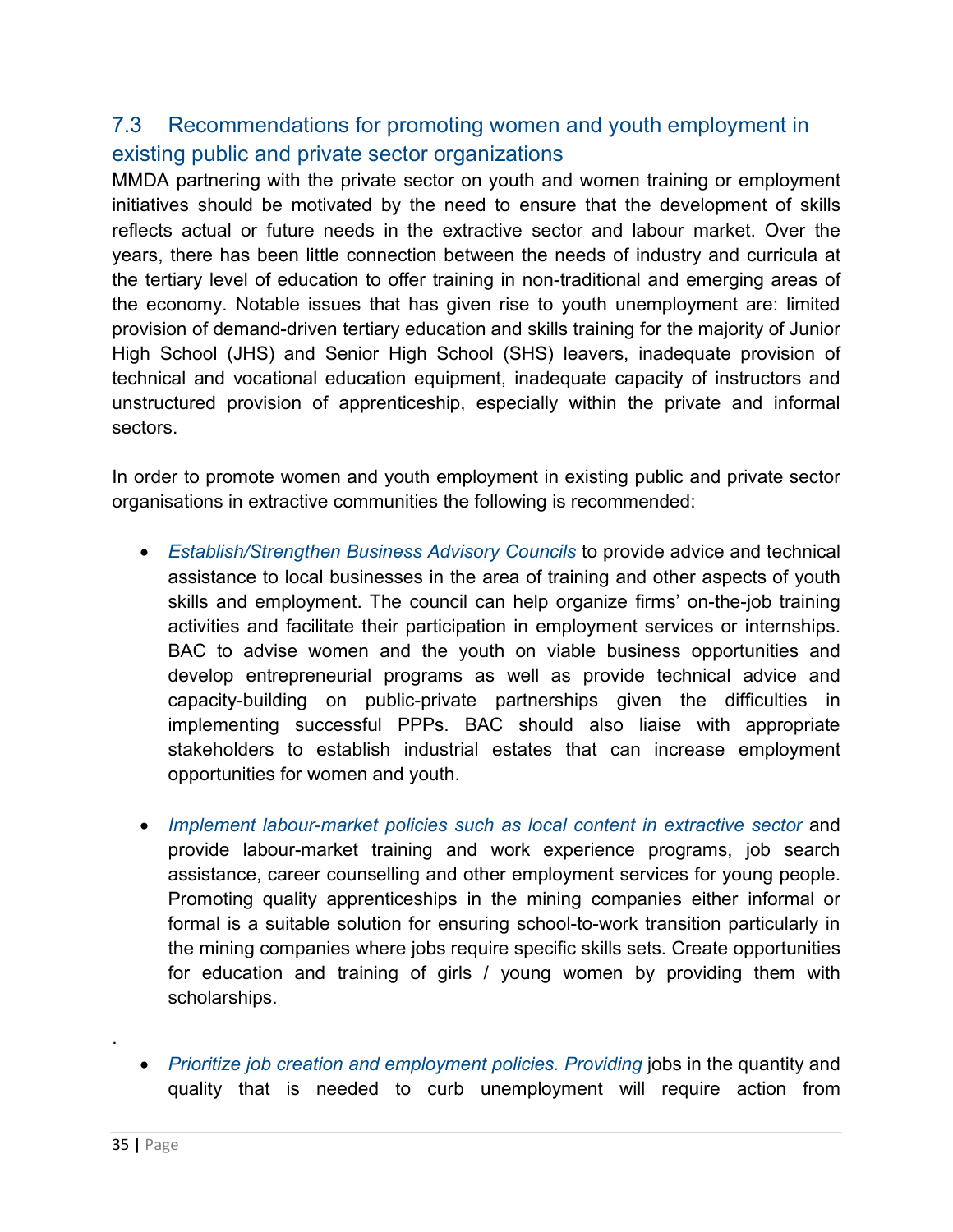governments. Hence, there is a need to follow through on the implementation plans of the National Youth Policy and the Gender Policy. These actions should be incorporated in Assembly's MTDPs. Support the development and implementation of institutional and policy frameworks conducive to youth employment and entrepreneurship. Specific attention focused at structural barriers that young women face in the labour market.

- *Encourage internship, volunteering and apprenticeship* schemes in support of young persons' transition from school to work or their reintegration into the labour market after long-term unemployment spells and as a means to the acquisition of skills. Provide incentives for private and public employers to hire young people or contract their services.
- *Address skills mismatch* through support for job centres and job market information systems. Direct efforts at greater coordination among businesses, policy makers and education and vocational training bodies in designing curricula based on labour market assessments and forecasts. Other efforts should be directed at strengthening labour information systems and making job market data easily available to youth. Upgrade youth skills to meet labour market demands through the provision of advanced infrastructure, curriculum and human resources for youth led empowerment programs. Train new and existing instructors on the program to enhance delivery and provide formal training for youth in various technical, vocational and entrepreneurial skills.
- *Promote investment in sectors with the potential for growth in addressing youth employment,* such as in tourism or farming. Include measures to support the development of regional and local economic development agencies that incorporate youth-specific initiatives.

# 8.0 CONCLUSION

There is an increasing need for effective techniques to measure progress of gender and youth programs in development. The impact of gender-sensitive policies on economic development, higher education achievement, and better quality of life in Ghana or Metropolitan, Municipal District Assembly (MMDA) depends on a focus on equality and inclusion as a major priority in development interventions. Gender equality is an internationally agreed goal and the promotion of equality and inclusion are preconditions for achieving sustainable social and economic development. Thus, all development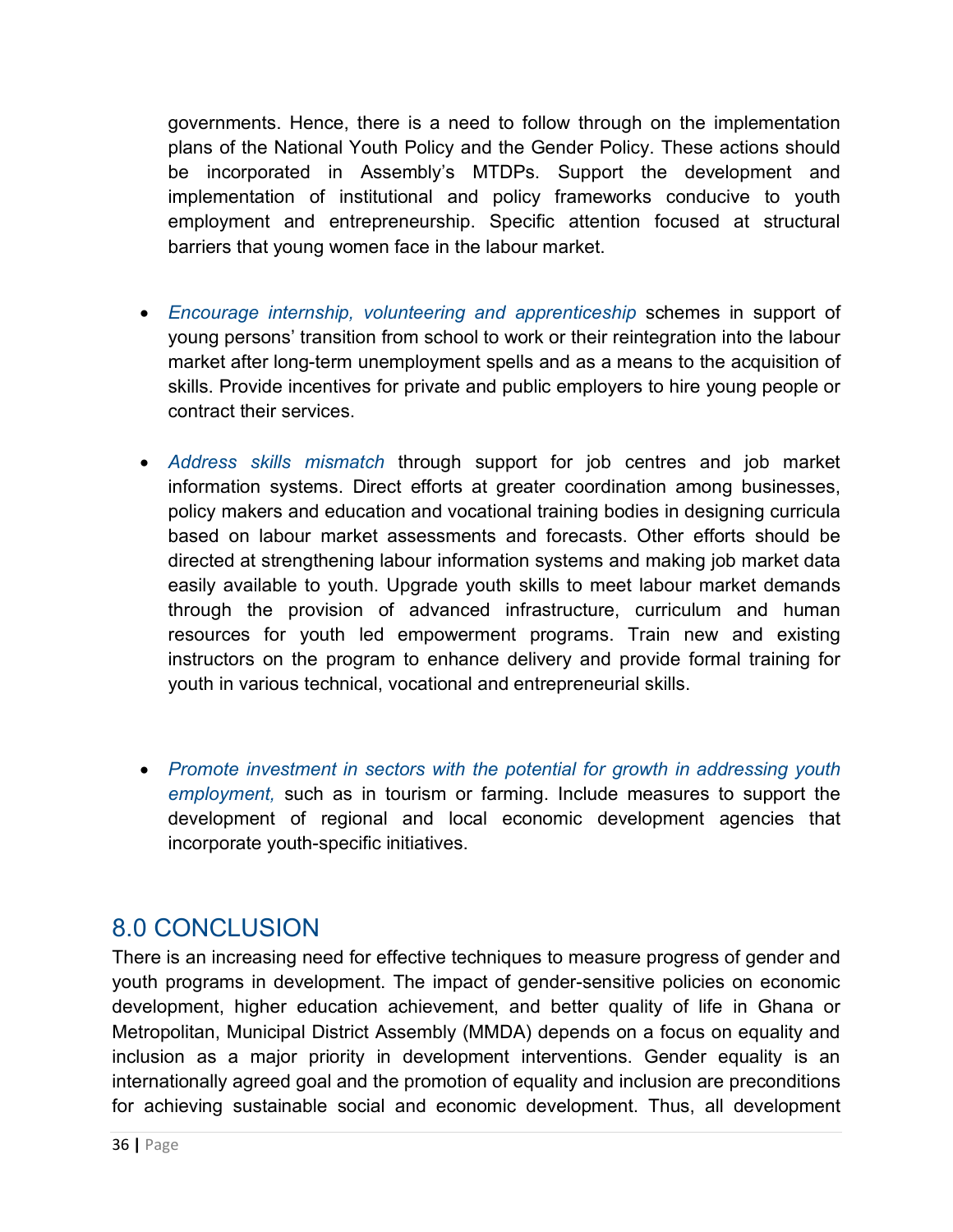projects must include these perspectives for progress in development. Local government has a critical role in creating and supporting environments that enable everyone achieve optimal wellbeing.

The Gender Equality and Youth Inclusion Strategy has considered issues on inequality and exclusion and provided some basic tips for Assembly Staff to include in programming to promote equality and inclusion. In order to realise the goal for developing the GEYI Strategy and Guidelines, it is recommended that PHVM, develop action plans with clear indicators for implementing and monitoring the GEYI Strategy; ensure Gender Desk Officer is adequately trained on gender planning and programming to assist in the realisation of the objectives of the GEYI Strategy; as well as ensure that adequate resources are allocated for the implementation of the actions proposed under the GEYI Strategy.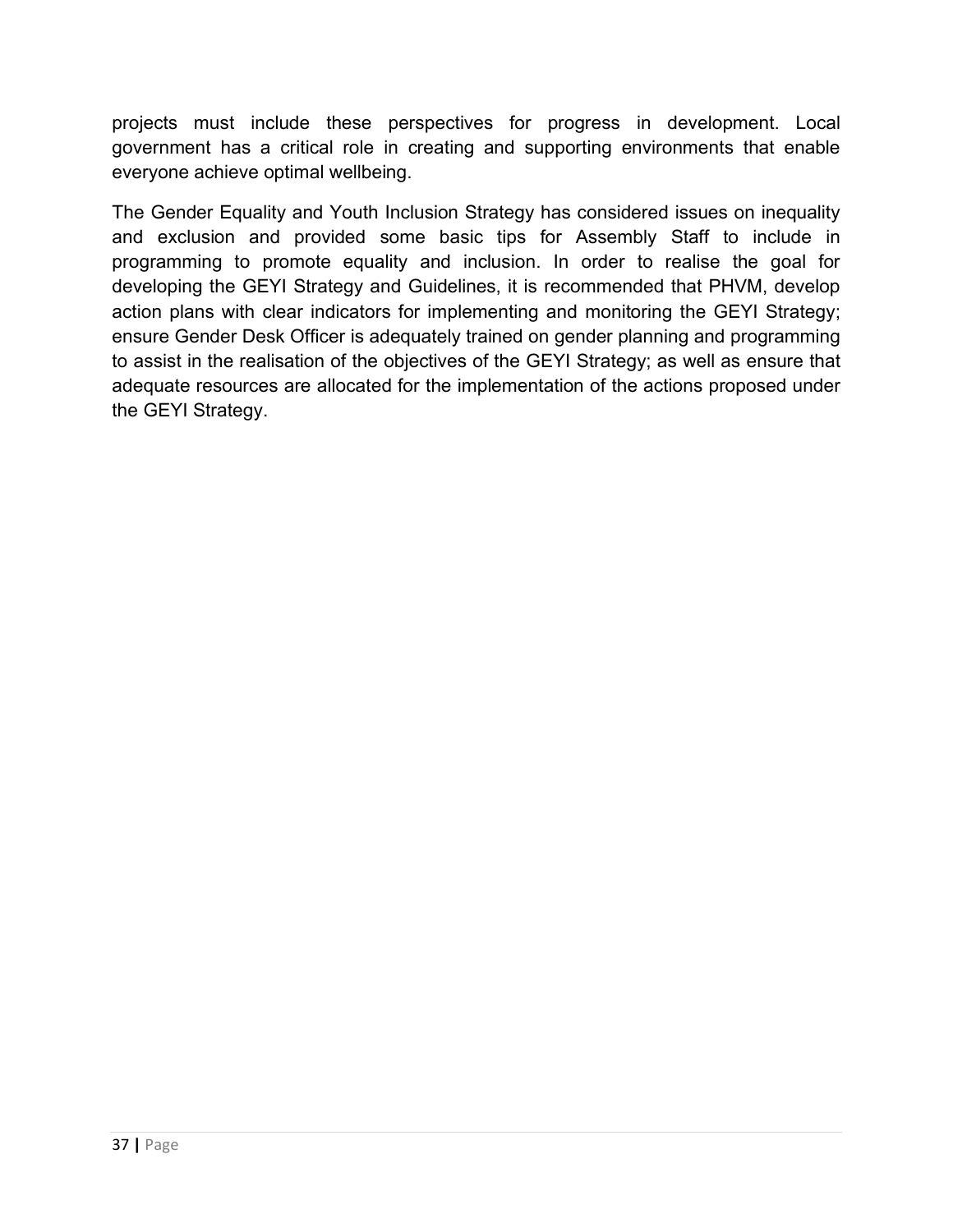# APPENDICES Appendix A: Gender Terms and Definitions

*Sex and Gender:* Sex refers to the biological differences between men and women, which are universal and do not change. Gender refers to social attributes that are learned or acquired during socialization as a member of a given community. Because these attributes are learned behaviours, they can and do change over time (with increasing rapidity as the rate of technological change intensifies) and vary across cultures. Gender therefore refers to the socially constructed attributes, activities, responsibilities and needs associated to men (masculine) and women (feminine) in a given society at a given time, as well as any member of a specific community within that society.

*Gender Relations:* Gender relations are concerned with how power is distributed between the sexes. They create and reproduce systemic differences in men's and women's position in a given society. They define the ways in which responsibilities and claims are allocated and the way in which each are value.

*Productive work:* This is work that produces goods and services for exchange in the market place (for income). *Reproductive Care/Work:* This includes but is not limited to child-bearing and nurture. It has increasingly been referred to as "social reproduction" to indicate the broader scope of the term than the activities associated with biological reproduction. Women and girls are mainly responsible for this work, which is usually unpaid. There is an intersection of peoples' productive and reproductive responsibilities with policy priorities, which has repercussions at all levels of an economy and society and is the principal focus of a gender analysis.

*Differential Access to and Control over Resources:* It is important to distinguish how men and women access resources, (land, labour, credit, income, etc.) and their ability to have control. Access gives a person the opportunity to benefit from the resource i.e. land to grow crops. Control allows a person to make decisions about who can and how one uses the resource (s) i.e. sell land.

*Empowerment:* Empowerment is about people, both men and women. It is a "collective undertaking, involving both individual change and collective action". Women's empowerment means developing their ability to collectively and individually take control over their own lives, identify their needs, set their own agendas and demand support from their communities and the state to see that their interests are responded to. In most cases the empowerment of women requires transformation of the division of labour.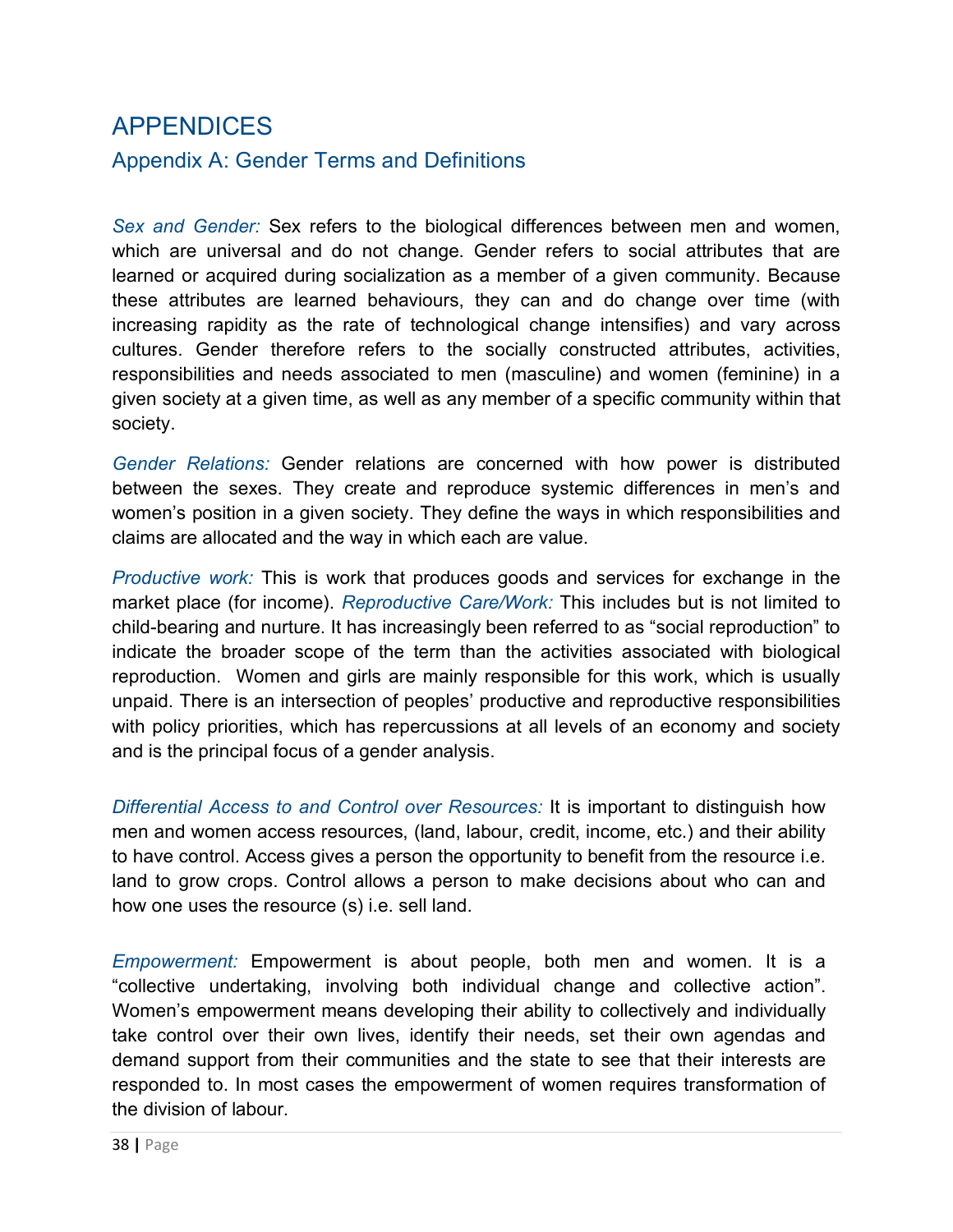*Discrimination:* The Convention on the Elimination of all Forms of Discrimination Against Women (CEDAW), approved by the United Nations in 1979, states that "Discrimination against women shall mean distinction, exclusion, or restriction made on the basis of sex which has the purpose of impairing or nullifying the recognition, enjoyment or exercise by women, irrespective of their marital status, on a basis of equality of men and women, of human rights and fundamental freedoms in the political, economic, social, cultural, civil or any other field'' Systemic Discrimination: Systemic discrimination is caused by policies and practices that are built into the ways that institutions operate, and that have the effect of excluding women and minorities.

*Gender Mainstreaming:* It is the process of assessing the implications for women and men of any planned action, including legislation, policies or programs in any area and at all levels. It is a strategy for making women's and men's concerns and experiences an integral dimension in the design, implementation, monitoring and evaluation of policies and programs in all political, economic and social spheres, such that inequality between women and men is not perpetuated.

*Sex-disaggregated data:* This data is collected and presented separately on women, men, boys and girls. It is quantitative statistical information on differences and inequalities between the sexes.

*Gender Gap:* A difference in any aspect of socio-economic status of women and men, it is not just a male/female gap. It is a gap that arises from the different socially assigned responsibilities ascribed by society to women and men.

*Gender Equity:* Gender Equity means that women and men are treated fairly according to their respective needs. A gender equity goal often requires built-in measures to compensate for the historical and social disadvantage of women.

*Gender Equality:* Gender Equality means women and men have the same rights and opportunities in all areas of life. It also means that all people are free to develop their personal abilities and to make choices without limitations imposed by strictly by gender. It does not mean that women and men have to become the same, but their rights, responsibilities and opportunities will not depend on whether they are born female or male.

*Gender Responsive Budgeting:* Gender responsive budgeting is an approach designed to mainstream the gender dimension into all stages of the budget cycle. In general, gender responsive budgeting aims at analysing the different impacts of a state's national and local expenditure as well as revenue policy on women and girls, and on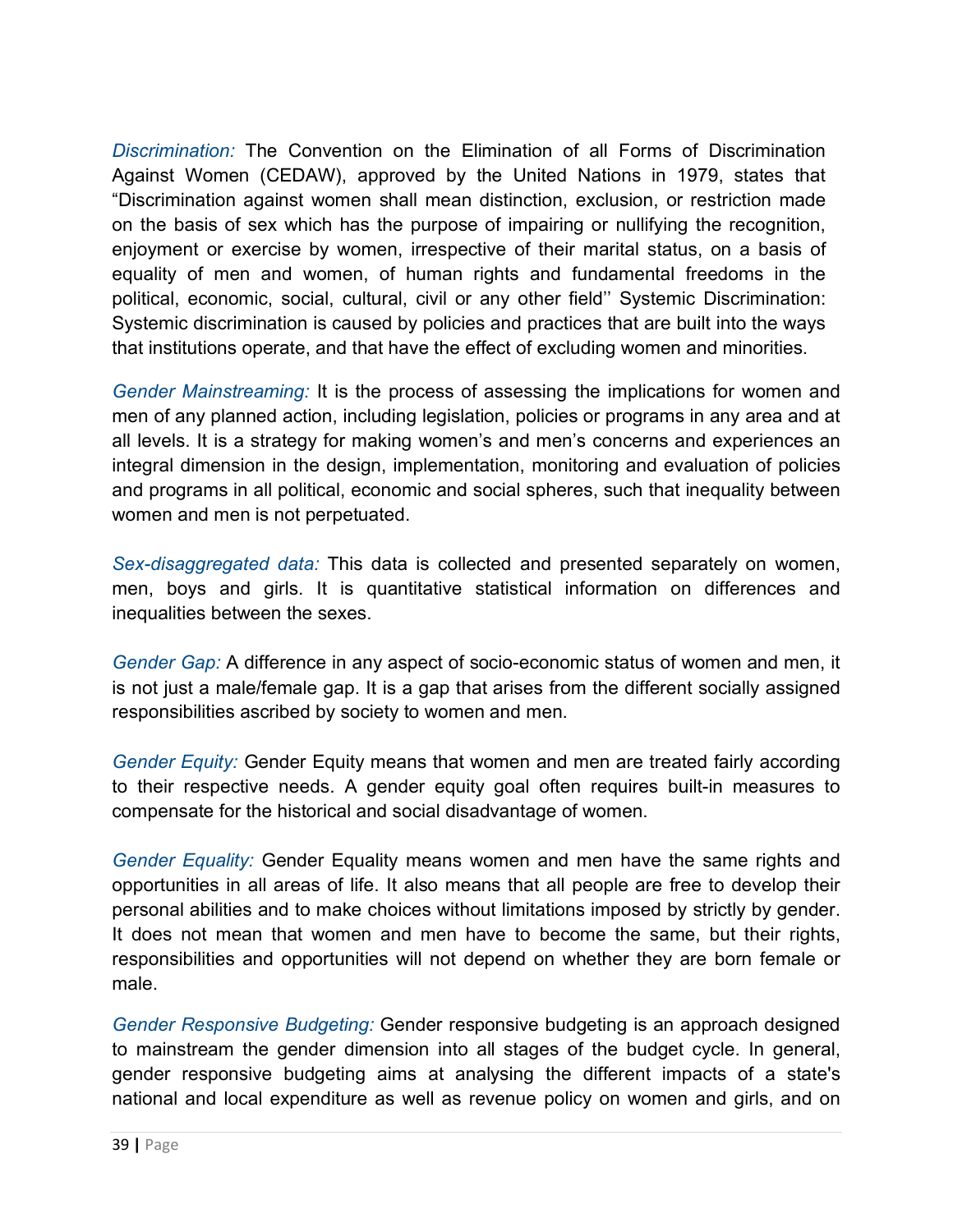men and boys, respectively. In addition to the impact analysis, gender responsive budgeting comprises making proposals to reprioritise expenditures and revenues, considering the different needs and priorities of women and men. Depending on the country-specific context, other factors of inequality may also be focused on, such as age, religious or ethnic affiliation, or the place of residence (urban/rural, different provinces).

*Gender Sensitive Programming:* This promotes equality of the sexes in whatever development intervention initiated by the DA. The reality in Ghanaian context is that women and youth have lower status in society; less access to and control over resources, are less educated and have low participation in decision making. This necessitates the planning of initiatives aimed at enhancing the status of women and youth, give them access to and control over resources as well as enhancing their participation in decision making spaces.

*Social Inclusion:* can be defined as a series of positive actions to achieve equality of access to goods and services, to assist all individuals participate in their community and society, to encourage the contribution of all persons to social and cultural life and to be aware of, and to challenge, all forms of discrimination. An effective social inclusion results in individuals having an equal opportunity to make decisions that affect their quality of life. It ensures the fullest participation of all members of the community including youth and women. Inclusivity implies the obligation to integrate all actors (women, men, youth, and other disadvantaged groups) into the analysis of opportunities and constraints, the development of strategies and in the implementation of these strategies.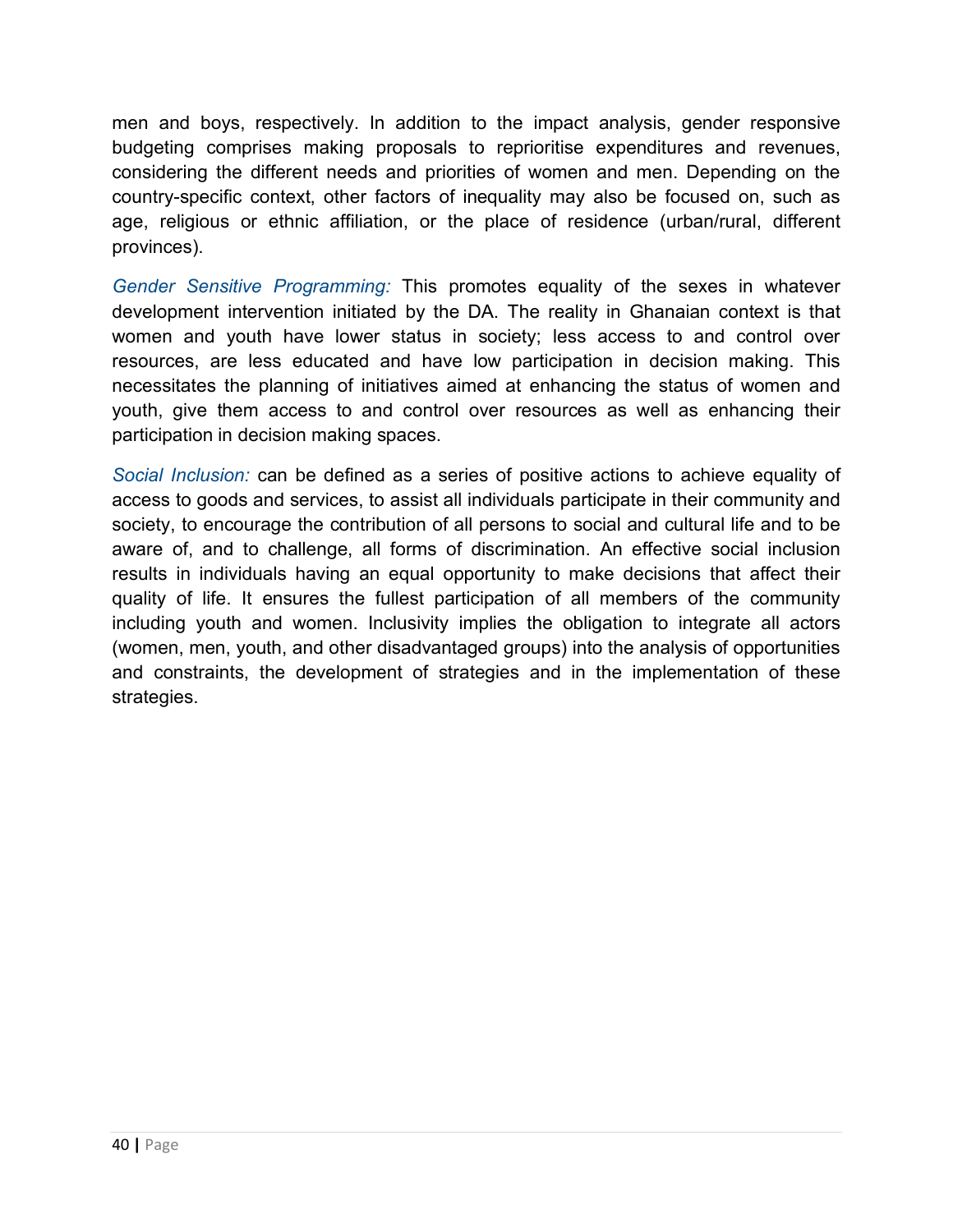### Appendix B: Interview Guide for Prestea Huni-Valley Municipal

#### *Introduction/Bio-Data*

Position/Designation of contact person (s):

#### *Policy Environment*

- 1. What are the Act/legal frameworks, including legislative instruments that govern the operations of local government in relation to gender equality?
- 2. What provisions are there in the legislative instrument that would require the DA to:
- a. Design (MTP) and monitor programs from a gender perspective?
	- 3. Does DA maintain contacts with Ministry of Gender, Children and Social Protection?
	- 4. Is DA aware of the National Gender Policy and Youth Policy and using them to influence programming?
	- 5. Does DA maintain contact with representatives (individuals and/ or organisations) of women/youth groups in the district? What is the nature of the contact/engagement?
	- 6. Have there been discussions between DA and these representatives to formulate priorities for gender programming?
	- 7. What is the mechanism for monitoring the trend on gender inequalities and youth exclusion in the district?

#### *Operations*

- 1. Does DA have a person(s) or unit/office responsible for gender program?
- 2. What specific functions is the person(s) or unit/office responsible for?
- 3. Are gender equality, women's empowerment and youth objectives formulated and translated into specific objectives, purpose, results and assignments?
- 4. Does the DA undertake activities to promote knowledge management on gender, like research, publications, documentation, seminars and meetings, network building etc.?
- 5. Are means (personnel/budget) available to realise gender and youth policy aims?
- 6. Does the DA offer opportunities (capacity building/ training, direct support/ backstopping, literature) to strengthen knowledge and vision of gender issues of staff? What kind of training has the staff received on gender related subjects?
- 7. How are gender equality and women/youth empowerment activities monitored?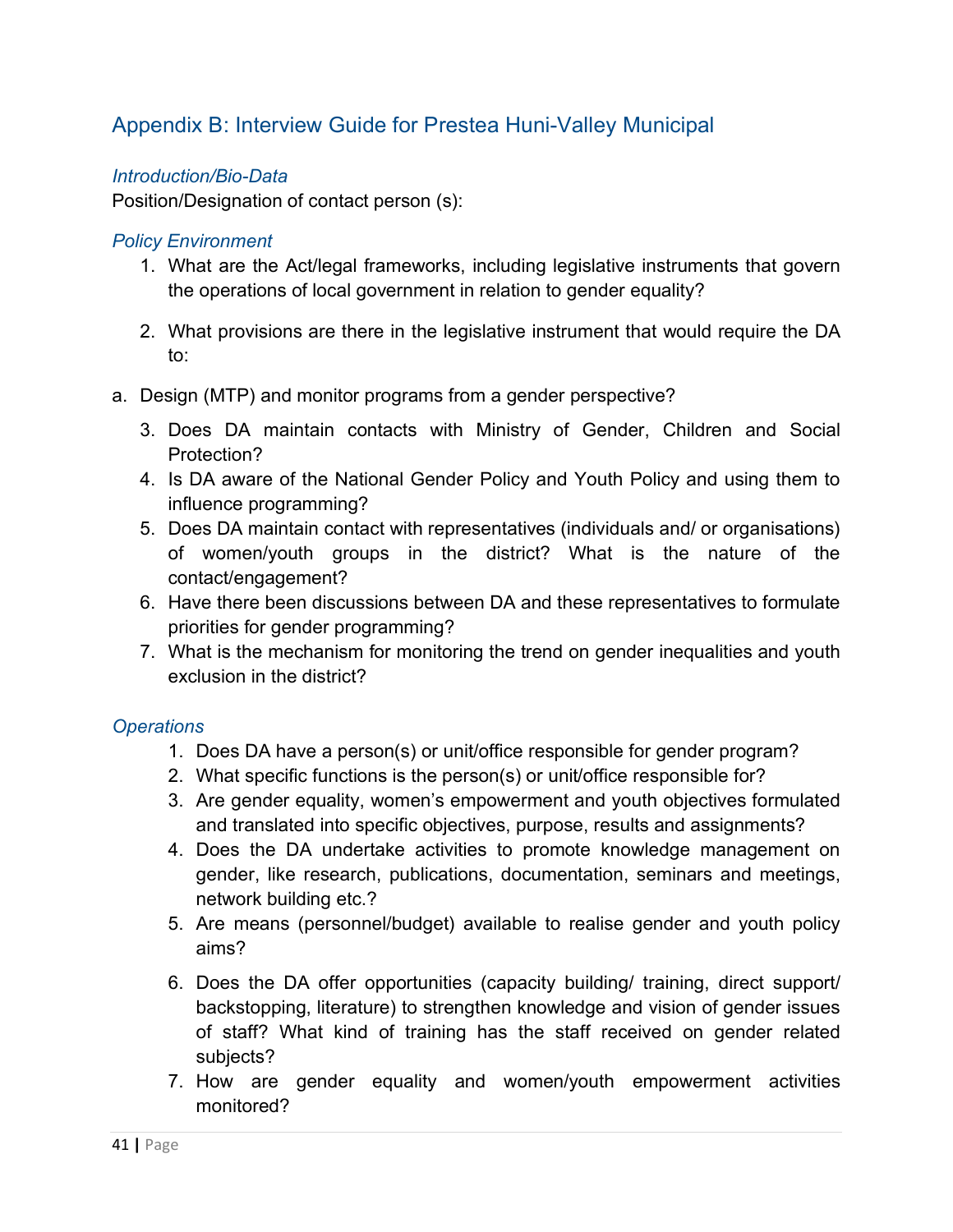8. What are the linkages with WAGES and DA programming?

#### *Capability of Staff (Gender Desk Officers)*

- 1. What are the goals/objectives/vision for DA's gender and youth program?
- 2. How do you determine whether a formulated gender/youth policy has been adequately translated into the necessary means: budget, personnel, and conditions?
- 3. Do you make effective and timely use of external expertise concerning gender (gender consultants, backstopping and internally available expertise)?
- 4. What initiatives have been taken by DA to promote capacity building on gender equality and youth inclusion?

#### *Other Sectors*

- *a. Agriculture* 
	- 1. How do you mainstream gender equality and women's empowerment in your programming?
	- 2. Do you consider integrating gender in your program and activities?
	- 3. How do you assess whether a program is gender sensitive?
	- 4. Do you make effective and timely use of external expertise concerning gender (gender consultants, backstopping and internally available expertise)?
	- 5. What initiatives have been taken to promote gender equality and youth inclusion in your programs and activities? Consider issues such as

— women and in agriculture program

#### *b. Education*

- 1. Do you have sufficient knowledge of the issues involved in mainstreaming for gender equality and women's empowerment?
- 2. How often do you integrate gender in your program and activities?
- 3. How do you assess whether a program is gender sensitive?
- 4. Do you make effective and timely use of external expertise concerning gender (gender consultants, backstopping and internally available expertise)?
- 5. What initiatives have been taken to promote gender equality and youth inclusion in your programs and activities? Consider issues such as

¾ Quality, facilities,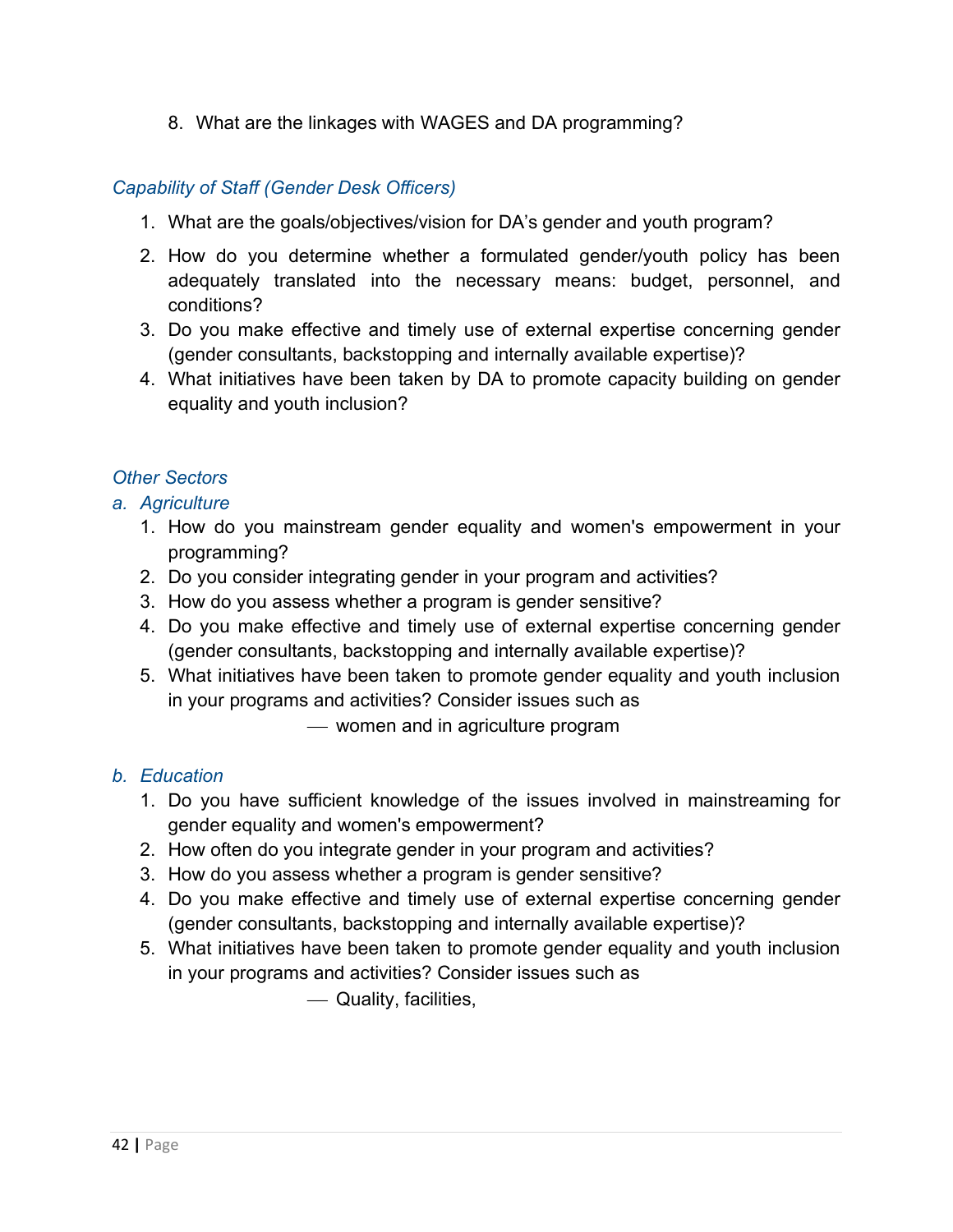#### *c. Health*

- 1. Do you have sufficient knowledge of the issues involved in mainstreaming for gender equality and women's empowerment?
- 2. How often do you integrate gender in your program and activities?
- 3. How do you assess whether a program is gender sensitive?
- 4. Do you make effective and timely use of external expertise concerning gender (gender consultants, backstopping and internally available expertise)?
- 5. What initiatives have been taken to promote gender equality and youth inclusion in your programs and activities? Consider issues such as
	- ¾ Access to healthcare
	- ¾ Number of trained staff (midwives, nurses)

#### *d. Business Advisory Centre*

- 1. Do you have sufficient knowledge of the issues involved in mainstreaming for gender equality and women's empowerment?
- 2. How often do you integrate gender in your program and activities?
- 3. How do you assess whether a program is gender sensitive?
- 4. Do you make effective and timely use of external expertise concerning gender (gender consultants, backstopping and internally available expertise)?
- 5. What initiatives have been taken to promote gender equality and youth inclusion in your programs and activities? Consider issues such as
	- ¾ women and youth access to land and credit
	- $-$  skills training (vocational centres)
	- $-$  employment creation
	- ¾ alternative livelihoods
	- ¾ vocational

#### *Question guide for focus group discussion*

- *a. Women* 
	- Are you employed?
	- What work do you do?
	- What is your level of education?
	- What are some of the challenges that women face regarding education, health, employment
	- Do you take part in making welfare decisions at home, community?
	- Have you ever participated in any assembly meeting? Did you contribute to the discussions?
	- What was it? How often?
	- What do you expect from the DA in terms of employment, service delivery, and participation in decision making?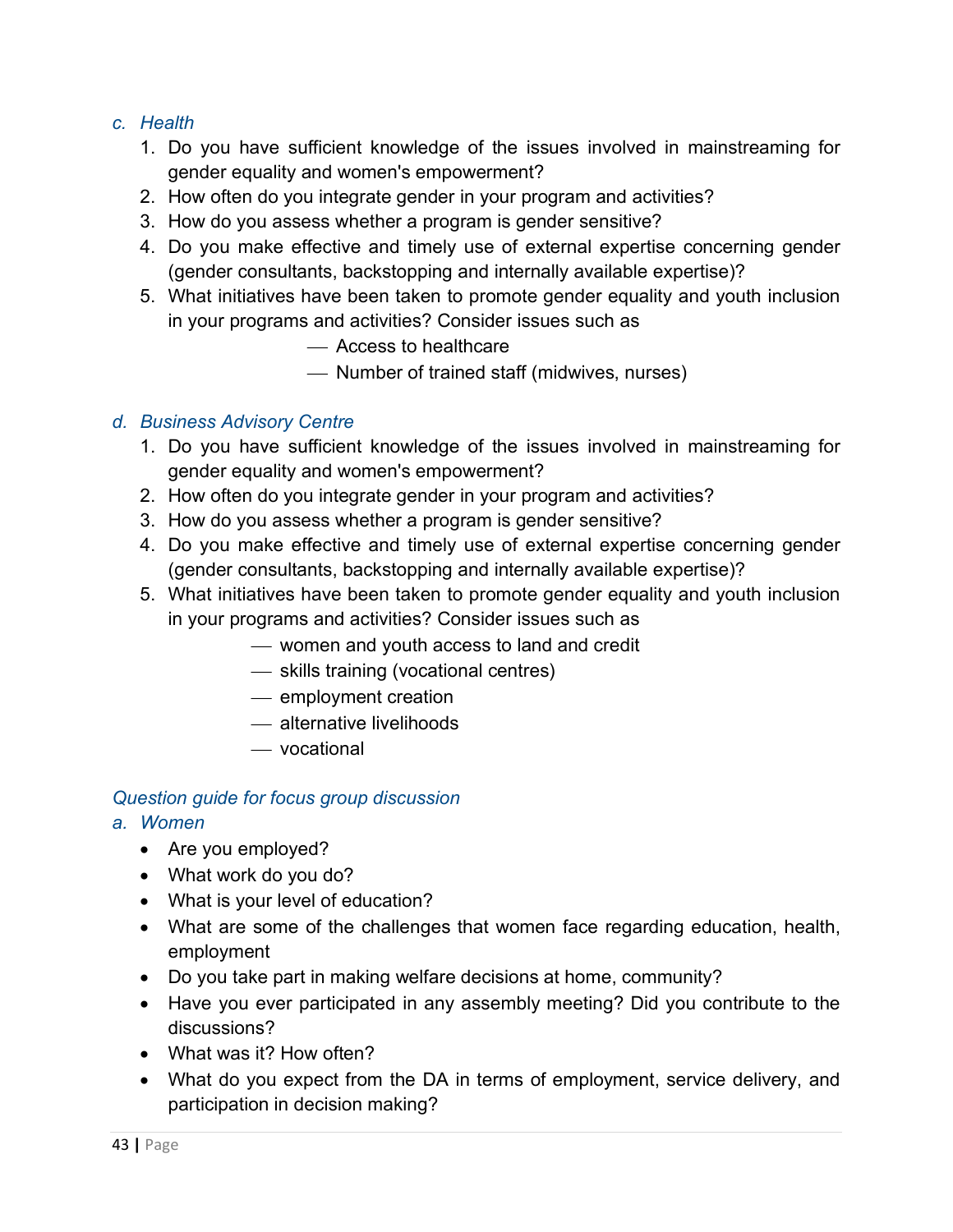#### *b. Youth*

- Are you student/ employed/unemployed/self-employed?
- What work do you do?
- What is your level of education?
- What are some of the challenges that youth face regarding education, health, employment
- Do you take part in making welfare decisions at home, community?
- Have you ever participated in any assembly meeting? Did you contribute to the discussions?
- What was it? How often?
- What do you expect from the DA in terms of employment, service delivery, and participation in decision making of the assembly?